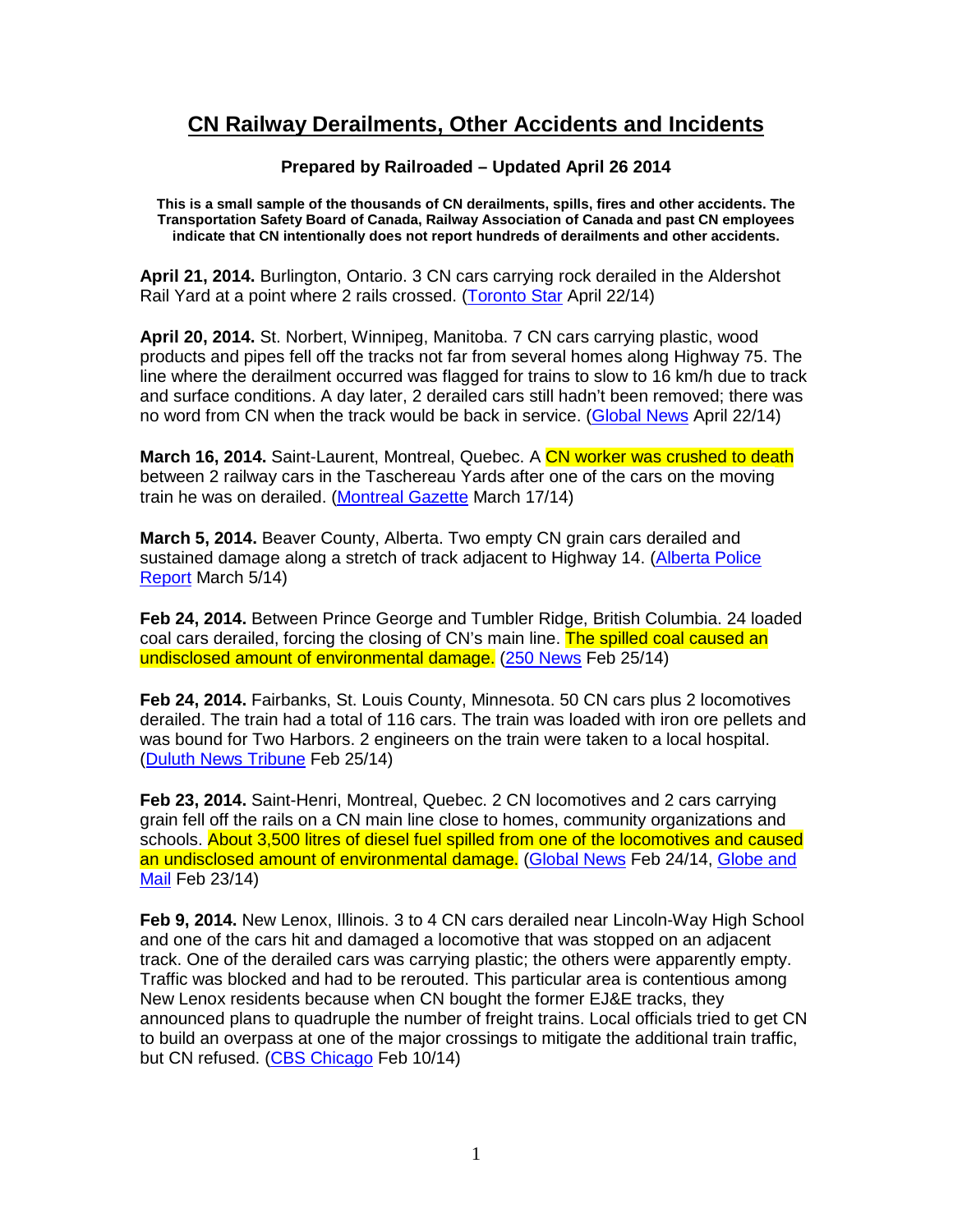**Jan 31, 2014.** Outside New Augusta, Mississippi. 19 CN cars fell off the tracks, **spilling** 50,000 gallons of crude oil, 17,000 gallons of fertilizer and 10,000 gallons of petroleum distillate. Other hazardous goods reported spilled included undisclosed volumes of fuel oil, methanol and ethanol. Most of the hazardous goods spilled from 3 of the derailed tank cars, although other derailed cars were also spilling hazardous products. About 50 nearby Perry County residents were evacuated for over 2 days and sheltered in a special Red Cross facility set up for those affected by the derailment. About 100 railroad employees and 50 government officials, firemen and police officers were on site assisting with clean up efforts which were estimated to take about a week to complete. The extent of environmental damage was not disclosed. (The Republic Jan 31/14, Hattiesburg American 1 Jan 31/14, Hattiesburg American 2 Feb 4/14)

**Jan 28, 2014.** Mundelein, Illinois. A CN freight train derailed and forced Metra commuters on the North Central Services to make other transportation plans for at least a day. The cold hampered CN from repairing the tracks and moving the derailed cars, one of which was carrying plastic pellets. Several other CN freight trains were halted on the single track and had to be moved before the Metra service could be restored. (Daily Herald Jan 28/14)

**Jan 26, 2014.** Saint-Basile, Edmundston, New Brunswick. 5 CN freight cars jumped the tracks; 3 were carrying automobiles, one was carrying clay and the  $5<sup>th</sup>$  car was carrying flammable liquefied petroleum gas. The cars tipped over and were lying on their side in a ditch. A local farmer had warned CN last summer that repairs were required at the site of the derailment. This was the second derailment on the same farmer's property. About 15-20 years ago, fuel cars derailed and were upside down in the local brook, spilling hazardous product. (CBC News 1 Jan 27/14, CBC News 2 Jan 28/14)

**Jan 16, 2014.** Crystal Springs, Mississippi. A CN train hauling coal caught fire. 2 men were able to escape from the locomotive which sustained major damage from the fire. (WJTV Jan 17/14)

**Jan 15, 2014.** Edmonton, Alberta. 3 moving CN trains collided. 3 locomotives, 2 tank cars loaded with dangerous goods and 1 empty flat car fell off the tracks. One of the locomotives spilled an undisclosed amount of diesel fuel. CN told the Edmonton Journal they did not know what dangerous goods were in the derailed tank cars, whereas CN contacted Edmonton Fire Rescue about 1 of the derailed tank cars possibly containing propane. Municipalities across Canada are concerned because CN and other rail companies are not required to provide municipalities with real-time information on what dangerous goods are travelling through their communities and when. (Edmonton Journal Jan 16/14)

**Jan 11, 2014.** Burnaby, British Columbia. 7 cars loaded with coal from a 152-car CP train operated by a CN crew went off the CN tracks. 3 of the cars tipped over and spilled about 270 tons of coal, much of it into Silver Creek which is sensitive fish habitat. A substantial amount of coal was also carried downstream into Brunette River and Burnaby Lake. Government officials were concerned about the negative effects of the coal on salmon eggs and eggs of the endangered Western Painted Turtle. Turtles and their eggs had to be removed from the clean-up area, and a turtle beach had to be restored and basking logs cleaned. Chum salmon were observed spawning in the creek near where the coal was spilled. Coho salmon and rainbow trout were also in the area.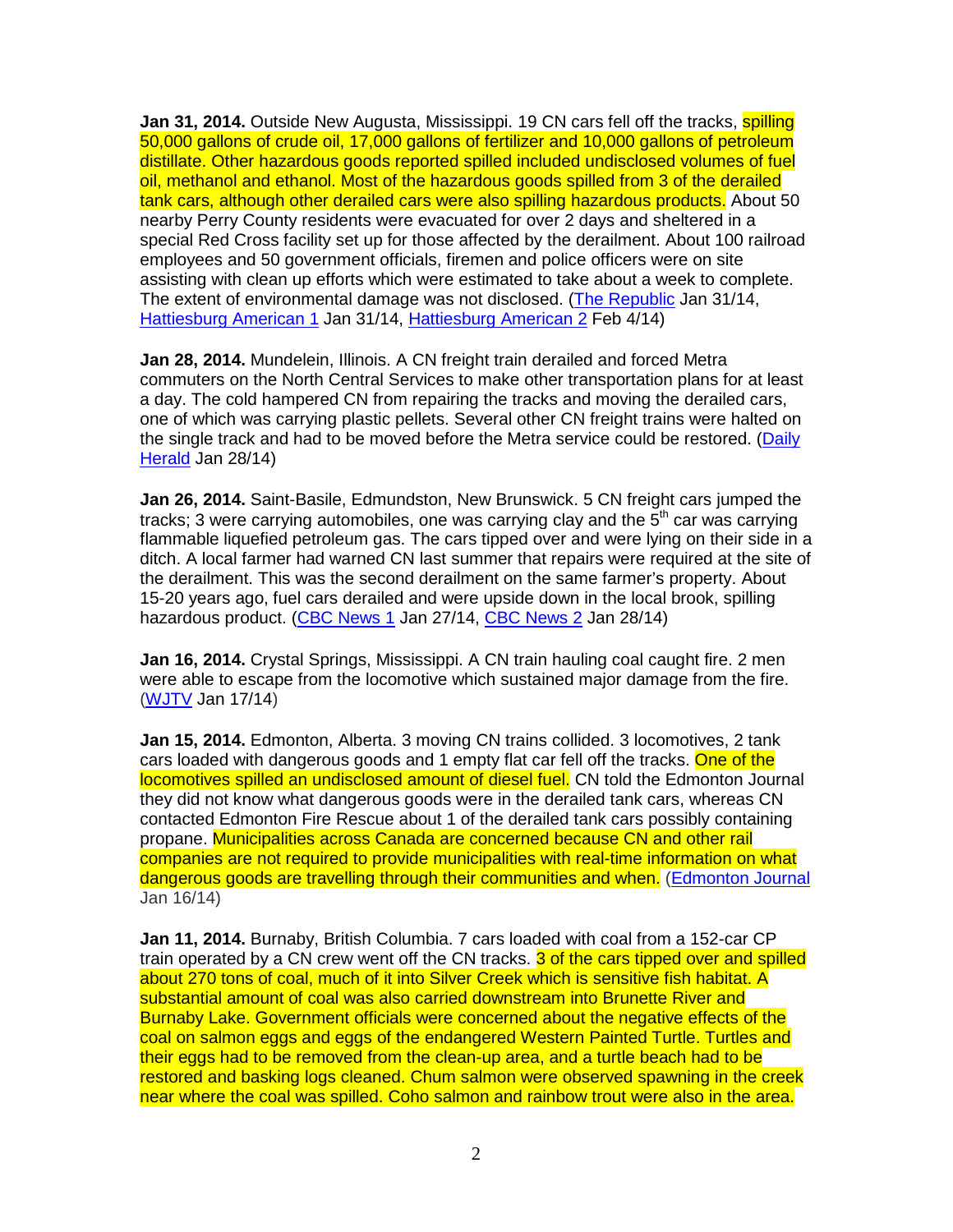Burnaby Lake Regional Park was negatively impacted. Local observers said Silver Creek turned black following the spill. B.C. Environment officials called CN's follow-up reports on the spill "deficient" and "unsatisfactory", citing significant types of information that was missing. Washed out ground under the CN tracks may be the cause of the derailment, as heavy rains had fallen in the area. Local residents were quick to denounce plans to expand coal export at the Neptune Terminals. They pointed to this derailment as proof that the recent decision by the port authority to expand coal exports was a poor one. (Vancouver Sun Jan 11/14, Globe and Mail Jan 11/14, The Straight Apr 17/14, Burnaby Now Apr 19/14)

**Jan 7, 2014.** Near Plaster Rock, New Brunswick. A 122-car CN train derailed, with 19 cars and an unmanned locomotive falling off the tracks. A cracked wheel and an emergency brake application likely contributed to the derailment. 9 of the derailed cars were loaded with hazardous goods  $-5$  with crude oil and 4 with propane. A significant fire resulted with huge clouds of orange smoke and flames billowing into the air. Fires continued burning 4 days following the derailment. About 50 households (150 people) were forced to evacuate within a 2-kilometre radius of the fire, and 4 days following the derailment were still not permitted to return to their homes. Firefighters, police, ambulances and a hazardous materials team were dispatched to the site. The volume of hazardous product spilled and the extent of environmental damage were not provided by CN. An earlier derailment near Plaster Rock unreported by CN was one of 2 unreported incidents that prompted the TSB to seek a summons in 2006 ordering CN to turn over all of its accident records. A subsequent in-depth CBC investigation in 2013 uncovered that CN did not report to authorities more than 1,840 derailments and other accidents over a 6-year period, including 44 on main rail lines. (Edmonton Journal Jan 8/14, CBC News Jan 7/14)

**Dec 29, 2013.** Killy, British Columbia. 5 CN cars derailed with 4 tipping over on their side in the Killy Yard. One of the derailed cars blocked the main track. (Vancouver Sun April 24/14)

**Dec 27, 2013.** Wainwright, Alberta. 7 cars derailed in the CN Rail yard. Although CN provided few details, apparently 3 grain cars flipped off the tracks while 4 other cars remained upright. Derailed cars were carrying grain and salt. There was damage to derailed cars. (Star News Dec 27/13)

**Dec 5, 2013.** Two Harbors, Minnesota. Three crew members were injured when a 107 car CN train carrying iron ore derailed as it entered the Two Harbors rail yard, sending 76 cars off the tracks. Another 17 cars parked next to the moving train were also pushed off the tracks. Trains were unable to operate in that portion of the yard for some time, interrupting shipment of iron ore. The attorney representing the 3 injured CN crew members blamed the incident on CN's failure to remove snow and ice from the tracks. He said CN had been informed earlier in the day of unsafe snow and ice conditions between the Highland siding and Waldo and the 4-mile descent into the Two Harbors rail yard. The same day, another runaway train had been reported on the same track, but fortunately that train's crew was able to regain control of the train. The attorney was quoted as saying, "The railroad had advance knowledge of the storm and information from knowledgeable railroaders about conditions. If attempts were made to clear the snow, they were inadequate. As a consequence, these guys were not going to be able to control that train. The railroad knew it, but they kept sending the train on the track with deep snow." He said CN's decision-making did not reflect a regard for the well-being of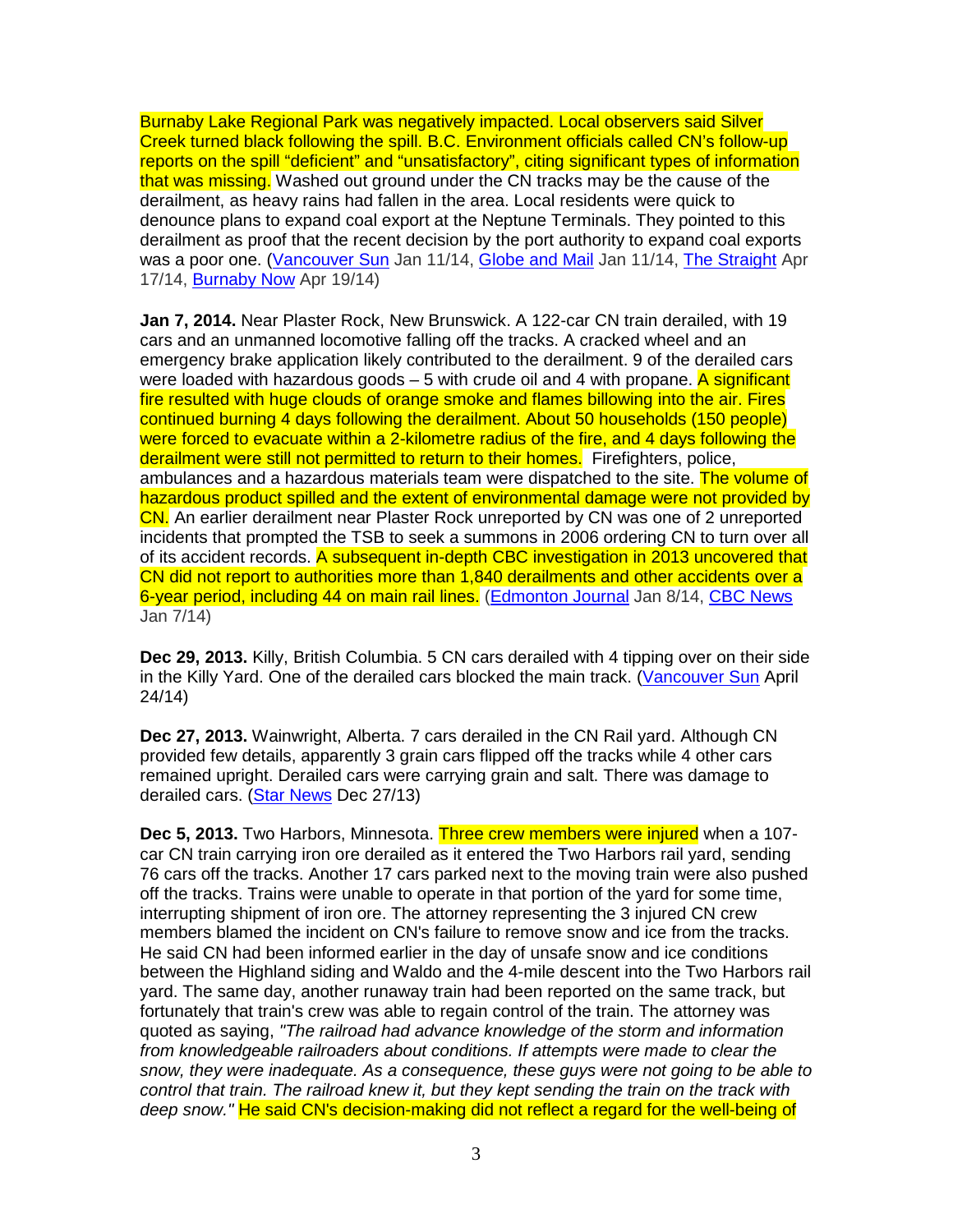its employees. "When you put profits over safety, this is what happens", he said. Neighbouring business operators said they had never seen a train pileup of this magnitude, and a retired CN engineer said the derailment was one of the 2 most serious train-related incidents he had seen since he started working on railroads in 1974. (Lake County News Chronicle Dec 15/13, Northlands News Center Dec 6/13)

**Nov 18, 2013.** Near Tisdale, Saskatchewan. A CN crew member was killed during switching operations. CN would provide no further details, other than to suggest that CN's safety record is good (which is their standard response lately, following a recently heightened interest by Canadians in rail safety). (Reuters Nov 19/13)

**Nov 11, 2013.** Near Fort Frances, Ontario. A 184-car CN train derailed, spilling grain all over the tracks. A total of 39 freight cars fell off the tracks. It took several days for the spilled grain to be cleaned up and for the rail cars to be removed. (Fort Frances Times Nov 12/13)

**Nov 9, 2013.** Near Asquith, Saskatchewan. Six CN cars carrying lumber jumped the tracks. Nearby residents expressed concern not only about derailments close to their homes, but also about challenges getting compensation from CN for damages incurred by CN-started fires. (Global News Nov 10/13)

**Nov 3, 2013.** Near Peers, Alberta. 13 CN cars derailed. 12 of the derailed cars were loaded with lumber and 1 was carrying sulphur dioxide. CN rail traffic along its main line was shut down while mangled rail cars and spilled broken lumber were cleaned off the tracks. (CTV News Nov 3/13)

**Oct 19, 2013.** Gainford, Alberta. A 134-car CN train carrying crude oil and liquefied petroleum gas (propane) derailed about 90 km west of Edmonton, causing explosions and a massive fire. 9 of the 13 derailed tank cars were carrying propane and 4 carried crude oil. 1 of the cars carrying propane exploded and 3 others also caught fire. The amount of petroleum product spilled and the extent of environmental and property damages were not disclosed. A state of emergency was ordered for the entire area. All 100 Gainford residents and another 25 people living within 2 km of the derailment site were evacuated for 4 days due to the fear of additional explosions, fires and noxious fumes. The intensity of the fire was so severe, firefighters were forced to let the fire burn itself out, which took 4 days. The main east-west highway (Yellowhead No. 16) and the main east-west rail line (Trans-Continental) through western Canada were closed for 5 days. Evacuated residents were upset they received very limited compensation from CN, restricted primarily to out-of-pocket expenses. Residents who claimed for lost wages due to the evacuation order were not compensated. Some residents described CN's small compensation payments as "reprehensible". (Chicago Tribune Oct 19/13, CBC News Oct 19/13, plus additional sources)

**Oct 16, 2013.** Sexsmith, Alberta. 4 CN tank cars carrying anhydrous ammonia derailed. One of the derailed tank cars was leaning and sinking. Anhydrous ammonia is a dangerous good. In the absence of receiving any information from CN, Sexsmith fire resources ordered an evacuation of about 150 homes. (Calgary Herald Oct 16/13)

**Oct 7, 2013.** Brampton, Ontario. The last 4 cars of a 73-car CN train derailed, sending one CN employee to the hospital with minor injuries. A CN public relations spokesperson suggested to the media there were no injuries, whereas the Peel Emergency Services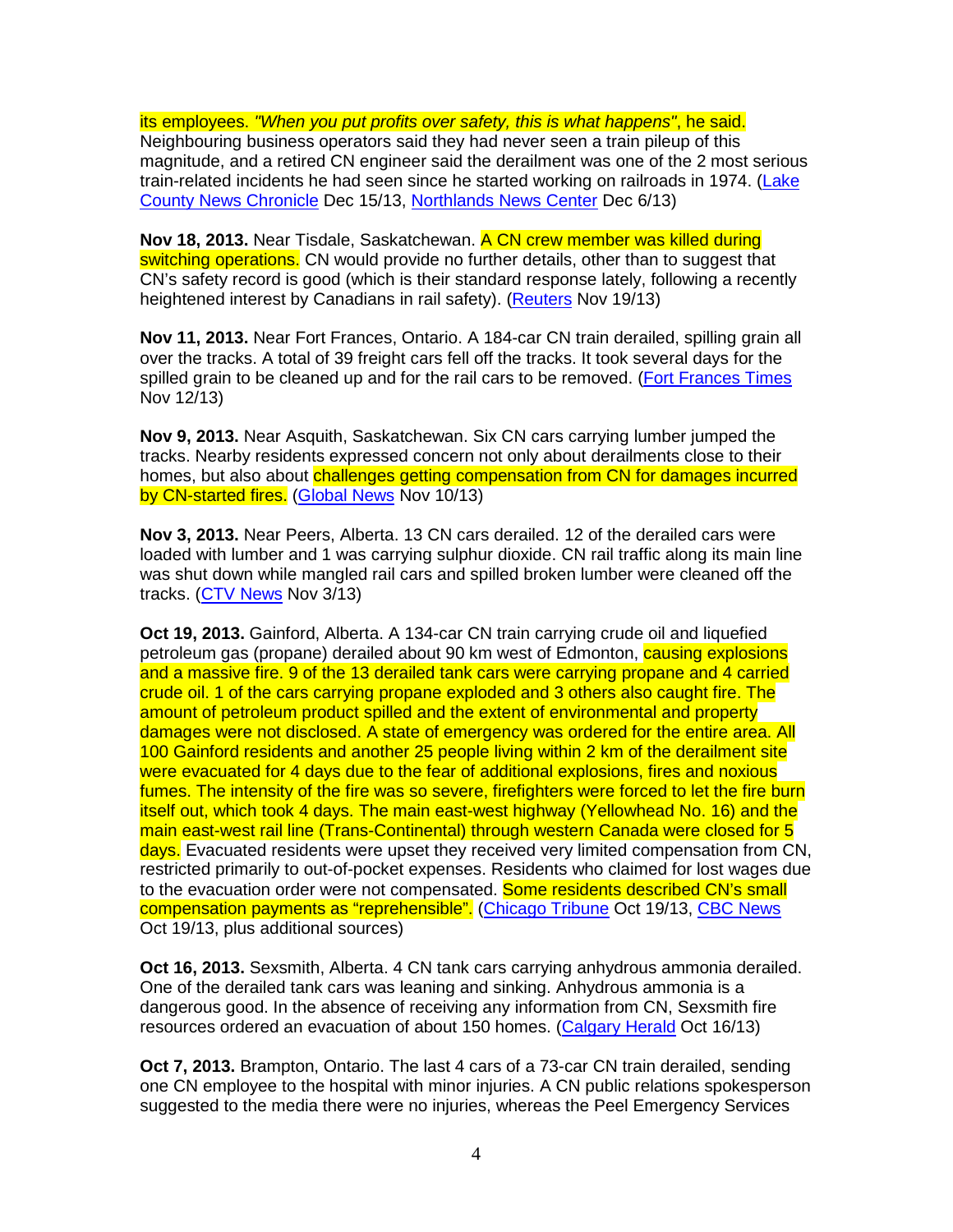reported the CN employee suffered minor injuries. The 4 derailed tank cars carried jet fuel residue. (Rail tank car "residue" can consist of up to several thousand gallons of dangerous goods per tank car. Rail companies erroneously refer to these cars as being empty.) The derailment held up numerous Kitchener GO trains. (Toronto Star Oct 7/13)

**Oct 2, 2013.** North Battleford, Saskatchewan. 3 CN tank cars derailed; 2 of the cars contained crude oil and the other contained asphalt. Human error likely caused the derailment when a wrong switch was aligned while connecting rail cars together. CN waited 5 hours before notifying North Battleford emergency crews about the derailment. Mayor Ian Hamilton says he was angry the City wasn't notified right away by CN. (Global News Oct 3/13)

**Sept 25, 2013.** Near Landis, Saskatchewan. 17 of 130 CN cars carrying oil, condensate, ethanol and mixed freight derailed. 1 tank car spilled an undisclosed amount of oil, and the derailment sparked a grass fire. The Landis school was evacuated for a dav as a precaution. The extent of environmental damage was not disclosed. (Toronto Star Sept 25/13)

**Sept 16, 2013.** About 60 km south of North Bay near South River, Ontario. 11 CN freight cars derailed, of which 1 carried methanol, 3 carried sulphuric acid residue, and 7 were hauling general merchandise and consumer goods. The tracks were closed for about 2 days. (The Nugget Sept 17/13)

Aug 27, 2013. Watson Island, British Columbia. 2 CN locomotives derailed. (Vancouver Sun April 24/14)

**Aug 8, 2013.** Near Morey, British Columbia. An intermodal flat car derailed on the Albreda Subdivision after being struck by a rock slide. (Vancouver Sun April 24/14)

**Aug 1, 2013.** Near Tumbler Ridge, British Columbia. 15 CN cars loaded with ore derailed. (Vancouver Sun April 24/14)

**June 2, 2013.** Symington Rail Yard, Winnipeg, Manitoba. 6 empty CN lumber cars crashed off the tracks, damaging 2 power poles and knocking power out to 1,900 customers in the Windsor Park area. (CTV Winnipeg June 3/13)

**May 24, 2013.** Chetwynd, British Columbia. A bulkhead flat car derailed in the Chetwynd Yard. (Vancouver Sun April 24/14)

**May 24, 2013.** Quesnel, British Columbia. A CN locomotive derailed in the Quesnel Yard. (Vancouver Sun April 24/14)

**May 15, 2013.** Near Chetwynd, British Columbia. 12 CN cars carrying sulphur derailed. (Vancouver Sun April 24/14)

**April 30, 2013.** Near Pense, west of Regina, Saskatchewan. 11 CN cars fell off the tracks, blocking a grid road. Fertilizer spilled from some of the cars. (National Post May 1/13)

**April 19, 2013.** Near Cedarvale, British Columbia. 5 intermodal CN cars carrying household consumer goods derailed east of Terrace, causing the rail line to be shut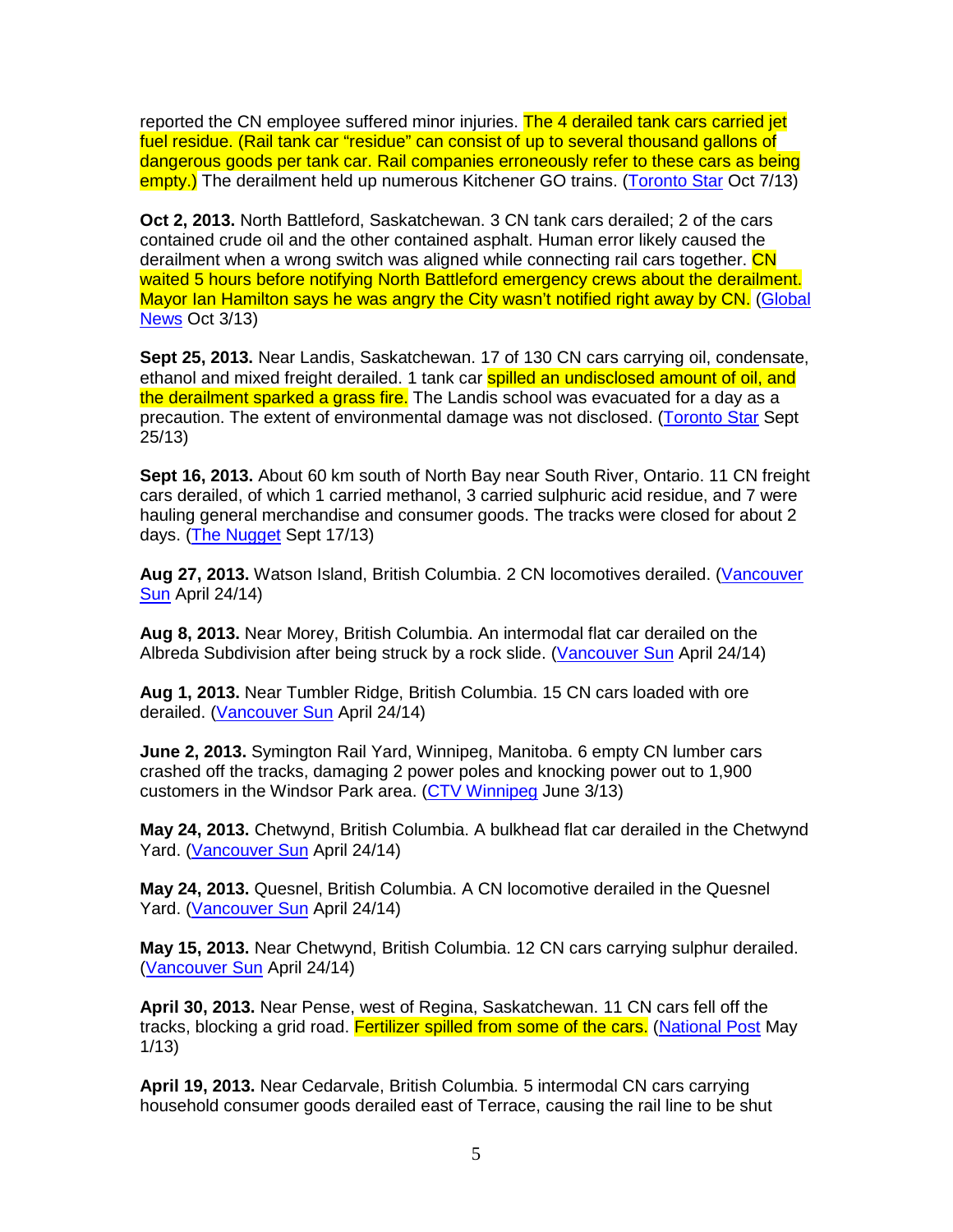down for an undisclosed length of time. There was track and signal damage. (CJFW April 19/13)

**March 31, 2013.** Near Matsqui, British Columbia. A CN gondola car derailed on the main Yale Subdivision track. (Vancouver Sun April 24/14)

**March 30, 2013.** Gary, Indiana. 35 cars of a 101-car CN freight train derailed. 3 of the derailed cars carried hazardous materials. The derailment also ruptured a 14-inch industrial gas line. Hazmat responded to the accident and directed that South Shore train service be halted until the gas rupture was cleaned up and the area was determined to be safe. (WSBT TV March 30/13 & Chicago Sun-Times March 30/13)

**March 25, 2013.** Kenner, Louisiana. 14 cars of a 141-car CN train derailed. 2 of the derailed cars carrying coal tipped over and another 5 leaned, looking close to toppling over. An undisclosed amount of coal was spilled. The derailment blocked Farm Avenue and Morey Street in Kenner. (The Times-Picayune March 25/13)

**March 19, 2013.** Williams Lake, British Columbia. 2 CN locomotives derailed in the Williams Lake Yard. (Vancouver Sun April 24/14)

**March 16, 2013.** Near Hatfield, Wisconsin. 19 CN cars loaded with sand plowed off the railway, spilling sand across the area. County Road K remained closed for at least a day. (La Cross Tribune March 17/13)

**March 15, 2013.** Fort Nelson, British Columbia. A tank car full of fuel oil residue derailed in the Fort Nelson Yard. (Vancouver Sun April 24/14)

**March 10, 2013.** North Vancouver, British Columbia. 3 cars derailed in the CN Lynn Creek Yard. (Vancouver Sun April 24/14)

**March 7, 2013.** Winnipeg, Manitoba. A CN locomotive and 1 intermodal car derailed in a rail yard, blocking traffic on the East Perimeter Highway for over 4 hours. It appeared that 2 CN trains collided, causing the derailment. (Metro Winnipeg March 7/13)

**Feb 22, 2013.** McComb Subdivision, Jackson, Mississippi. 18 CN cars derailed – 17 were loaded with grain and the other was empty. Some track was damaged and will need to be replaced. Rail traffic between Jackson and New Orleans was expected to be shut down for most of the day. As of April 4, 2013, 11 tons of the wheat spilled during the derailment was rotting and emitting a foul odour at the Hinds County Penal Farm in Raymond where it had been piled, and was causing concern to local residents. (WLBT Feb 22/13 & other sources)

**Feb 9, 2013.** Fort Rouge Rail Yard, Winnipeg, Manitoba. About 8 CN cars derailed, 6 of which flipped over on their sides. The cars were carrying household and consumer goods. (CBC News Feb 9/13)

**Feb 7, 2013.** Near Biggar, Saskatchewan. A CN locomotive and 17 containers derailed about 5 km west of Biggar. The cars were carrying consumer and household products. (Leader Post Feb 7/13)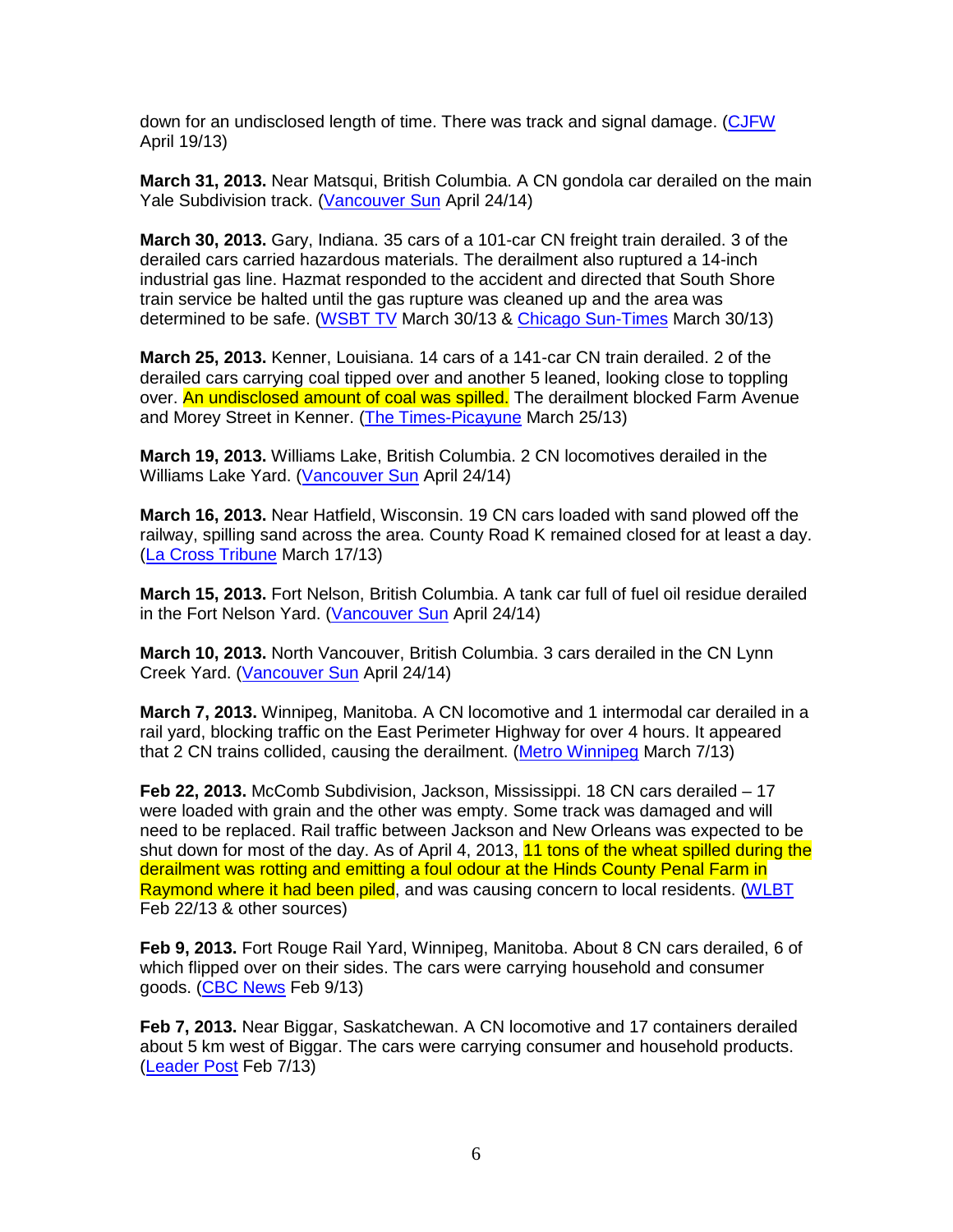**Jan 30, 2013.** Prince George, British Columbia. More than 3,000 litres of diesel fuel spilled from a punctured CN locomotive fuel tank in the Prince George rail yard. (Vancouver Sun April 24/14)

**Jan 25, 2013.** Kaukauna, Wisconsin. Diesel fuel spilled from a CN locomotive's fuel tank punctured by a portion of track beside the main line that had been pushed up by frost. At least 1,200 gallons of fuel spilled for about a mile along the track. Options considered for clean up included using a chemical that consumes fuel oil and excavating beneath the railroad bed to remove any contaminated soil. The extent of environmental damage was not disclosed. (Post-Crescent Media Jan 28/13)

**Jan 24, 2013.** Blackfoot Subdivision, near Paynton, Saskatchewan. A CN train carrying crude oil crashed into a road grader on a public crossing, killing the driver of the grader. A locomotive and 16 tank cars loaded with crude oil derailed. At least 2 of the tank cars toppled over on their sides and spilled an undisclosed amount of crude oil. (Each tank car can carry up to 650 barrels of oil.) The extent of environmental damage was not disclosed. (Canadian Press Jan 24/13, TSB Investigation R13E0015)

**Jan 22, 2013.** Thornton, British Columbia. 2 CN cars derailed in the Thornton Yard. Track and drawbar damage was sustained. (Vancouver Sun April 24/14)

**Jan 22, 2013.** Near McBride, British Columbia. 21 CN cars derailed on the Fraser Subdivision. (Vancouver Sun April 24/14)

**Jan 18, 2013.** Prince George, British Columbia. 2 cars derailed in the Prince George Yard. About 200 feet of track were damaged. (Vancouver Sun April 24/14)

**Jan 6, 2013.** Decatur, Illinois. 6 cars derailed on a dead end siding. Cars rammed through the end of the track, ending up in a heap and partly toppled down a steep embankment. 4 cars contained soybean oil, 1 was loaded with limestone and 1 tank car carried residue of an undisclosed product. (Herald & Review Jan 8/13)

**Jan 3, 2013.** South of Pemberton, British Columbia. 3 empty wood pellet hopper cars derailed while crossing a bridge, 1 toppling off the bridge and closing Highway 99 for about 2 hours. (Globe & Mail Jan 3/13)

**Dec 26, 2012.** Wainwright Subdivision, near Clover Bar Station, NE Edmonton, Alberta. 3 CN contractors were injured when they were hit by a CN freight train as they were clearing snow off rail switches. 2 were in critical condition, while the third man had relatively minor injuries. It appears the "Safety Watch" protocol was not followed. (Edmonton Journal Dec 28/12, TSB Investigation R12E0182)

**Dec 19, 2012.** The Canadian Transportation Agency ruled today that both Canadian National Railway and Canadian Pacific Railway exceeded revenue caps for the movement of western grain for the 2011-12 crop year. Both railways must pay the amount by which they exceeded their 2011-12 caps plus a penalty to the Western Grains Research Foundation. (Canada News Centre Dec 19/12)

**Dec 17, 2012.** Williams Lake, British Columbia. 2 locomotives derailed as they entered a rail yard. (Got News Network Dec 17/12)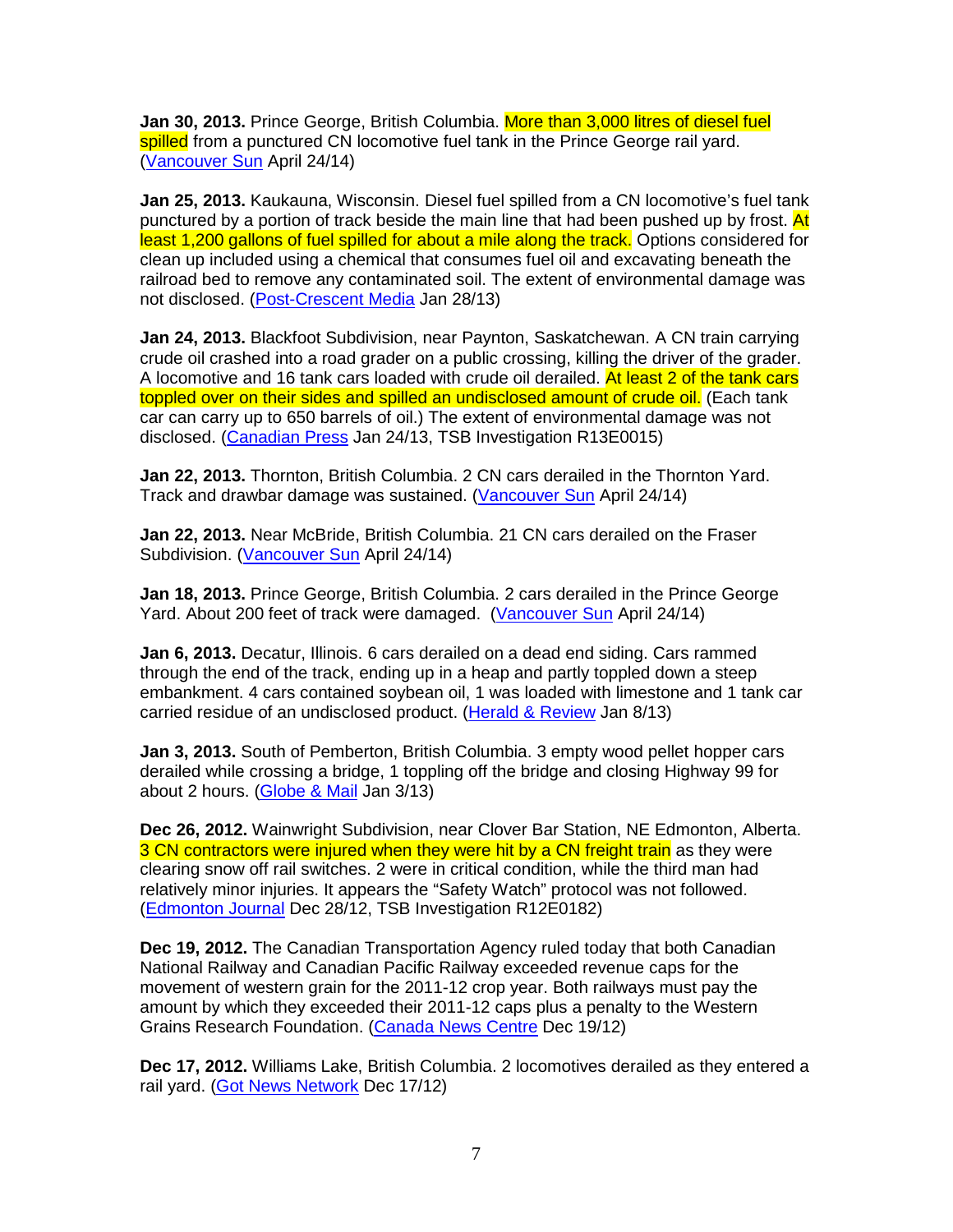**Nov 28, 2012.** About 180km north of Fort St. John, British Columbia. Workers were switching cars on and off a train in a rail yard when a fuel tank car derailed and rolled onto a CN conductor, killing him. (Canadian Press Nov 30/12)

**Nov 19, 2012.** A new Canadian National Railway "Quiet Zone" restriction in Naperville and Warrenville, Illinois will take effect today. CN trains will not be allowed to sound their horns in this quiet zone unless deemed necessary for safety purposes. Naperville and Warrenville join Aurora and DuPage County in successfully pressing for the quiet zone after residents complained about the excessive horn use by CN on the rail line they took over from Elgin, Joliet & Eastern Railway in January 2009. 33 communities along the former EJ&E Railway main line have been battling with CN over their concern about CN's aggressive approach to the EJ&E takeover. Communities have been concerned about increased rail traffic, increased noise and diesel exhaust pollution, adjacent property devaluation, and increased traffic jams at many rail crossings which have very significant impacts on emergency vehicle response times. (Beacon-News Nov 15/12)

**Nov 8, 2012.** North of Squamish Terminals, British Columbia. A 6-axle CN locomotive had its fuel tank punctured by a broken piece of track, causing about 5,700 litres of diesel fuel to spill onto the track and into the Squamish Estuary. Containment booms were used to try to limit migration of the diesel fuel in the sensitive estuary ecosystem. Concerns were expressed by local residents because the herring spawning season was close to starting and herring eggs are very sensitive to environmental contamination. About 50 feet of rail track were also torn up and the subsurface soil dug up in an attempt to remove some of the diesel fuel. A local former B.C. Rail employee placed part of the blame on CN using large 6-axle locomotives on the line whereas when B.C. Rail was operating the same line it used smaller 4-axle locomotives. He indicated the 6-axle units can't make the turns on that section of track without placing too much stress on the track. (Squamish Chief Nov 14/12)

**Nov 1, 2012.** Ontario's Superior Court gave the go-ahead today for a multi-million dollar lawsuit against CN Rail and Via Rail on behalf of most of the passengers of a fatal train derailment February 26, 2012 in Burlington, Ontario. The train was traveling 4 times faster than the speed limit while changing tracks. Arguments for the class-action lawsuit to proceed included that CN Rail and Via Rail were negligent in the derailment that killed 3 Via employees, injured 1 Via employee and injured 45 passengers. Altogether, 68 of the 75 passengers have joined the lawsuit. (Toronto Sun Nov 1/12, CBC News Oct 26/12)

**Oct 11, 2012.** Waterloo, Ontario. 4 tank cars derailed in uptown Waterloo. CN failed to notify the Region of Waterloo, which was a violation of an agreement between the 2 parties. A Waterloo Chronicle news article read, "The incident has left Waterloo residents worried, as the train was bound for the Chemtura chemical manufacturing plant in Elmira." (Waterloo Chronicle Oct 24/12)

**Sept 7, 2012.** Battle Creek Yard, Michigan. About 8 cars loaded with grain derailed and ripped up about 700 feet of track and a switch. (Railroadfan.com Sept 8/12)

**June 26, 2012.** Near Poser, west of McBride, British Columbia. 8 loaded coke cars went off the tracks. (250 News June 26/12)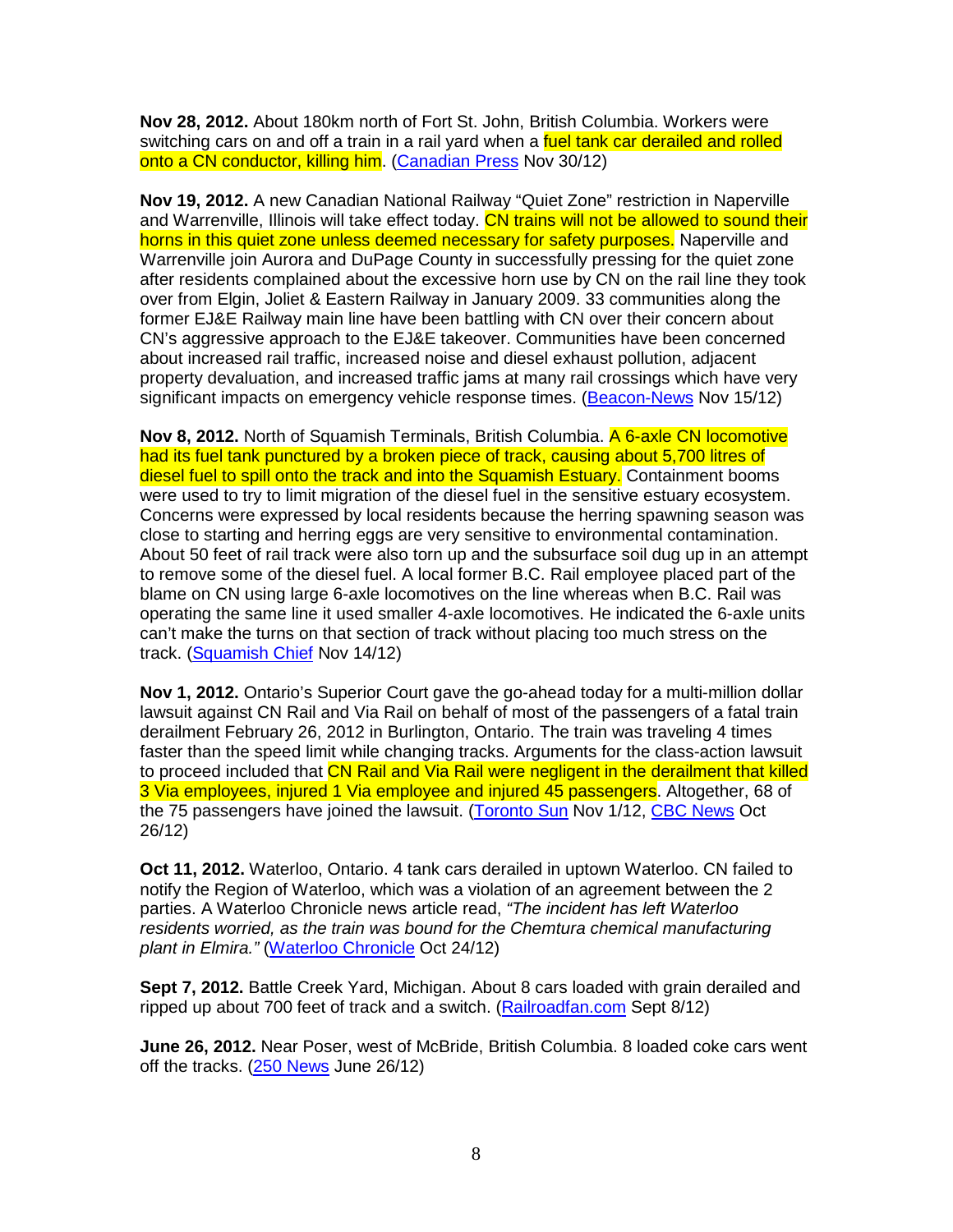**May 26, 2012.** Hixon, British Columbia. 8 empty freight cars derailed and toppled over. (250 News May 28/12)

**May 15, 2012.** Outside Oakville, Manitoba. Train derailed when it made an emergency stop. The rear wheels of 1 of the cars carrying wheat went off the rails. Sparks from the derailment started a grass fire, causing nearby piles of old rail ties to also catch fire. Highway 13 in Oakville was closed throughout the night due to the accident. (CN often leaves old discarded rail ties by the track, which creates a fire hazard.) (CTV Winnipeg News May 16/12)

**May 9, 2012.** Just outside Collins, Mississippi. About 2 dozen loaded coal cars derailed on the CN main line. A significant amount of coal was spilled. Rails and a bridge were damaged. The train consisted of 105 cars, all loaded with coal. The Collins Fire Department Chief said, "There have been multiple derailments over the years, but nothing of this magnitude or this size." (WDAM May 9/12)

**April 26, 2012.** Between Valemont & Blue River, British Columbia. A locomotive and up to 15 cars derailed due to a washout. At least 2 container cars fell into the North Thompson River. A contamination containment boom was set up on the river in an attempt to contain what was described as a *chemical slick on the surface of the water*. Crews were still cleaning up debris from the derailment over 2 weeks later. The extent of environmental damage, including from the chemical spill, was not disclosed. (Castanet News May 12/12, CFJC TV May 13/12)

**April 1, 2012.** Near Searchmont, Ontario. 11 of 34 cars derailed – 5 tank cars carrying residue and 6 cars carrying steel products. Damaged rail cars and rolls of steel were scattered in the surrounding bush. (The Sault Star April 3/12)

**March 20, 2012.** SE Calgary, Alberta. 4 cars and 1 engine derailed in CN's Ogden Rail Yard. A conductor was reported to have suffered injuries when he jumped from the train. A fuel tank on the engine was punctured and an undisclosed amount of fuel spilled onto the ground. (CBC News March 20/12)

**March 15, 2012.** 35km east of Melville, Saskatchewan. 22 empty cars derailed on CN's main line. (Leader-Post March 16/12)

**March 6, 2012.** Saint John, New Brunswick. 12 CN cars derailed. 4 of the cars carrying potash flipped on their sides, **spilling potash on the ground.** (CBC News March 6/12)

**Feb 26, 2012.** Oakville Subdivision, near Aldershot Station, Burlington, Ontario. Three Via Rail engineers were killed and 46 other people were injured when the Via Train 92 locomotive and 5 cars derailed on track owned, operated and maintained by CN Rail. The train was switching from one track to another when it flew off the tracks and collided with a building, destroying the locomotive that the 3 deceased crew members were in. The locomotive's fuel tank was punctured and about 4,300 litres of diesel fuel spilled. The train was traveling 4 times faster than the speed limit while changing tracks. A lawsuit was later initiated against CN and Via Rail by passengers who are seeking compensation for physical and emotional injury, damage to property and loss of income as a result of the derailment and crash. An Orangeville Citizen editorial read, "There should be no need to await the safety board's final report on the crash before replacing such wholly inadequate switching, something that would likely have happened many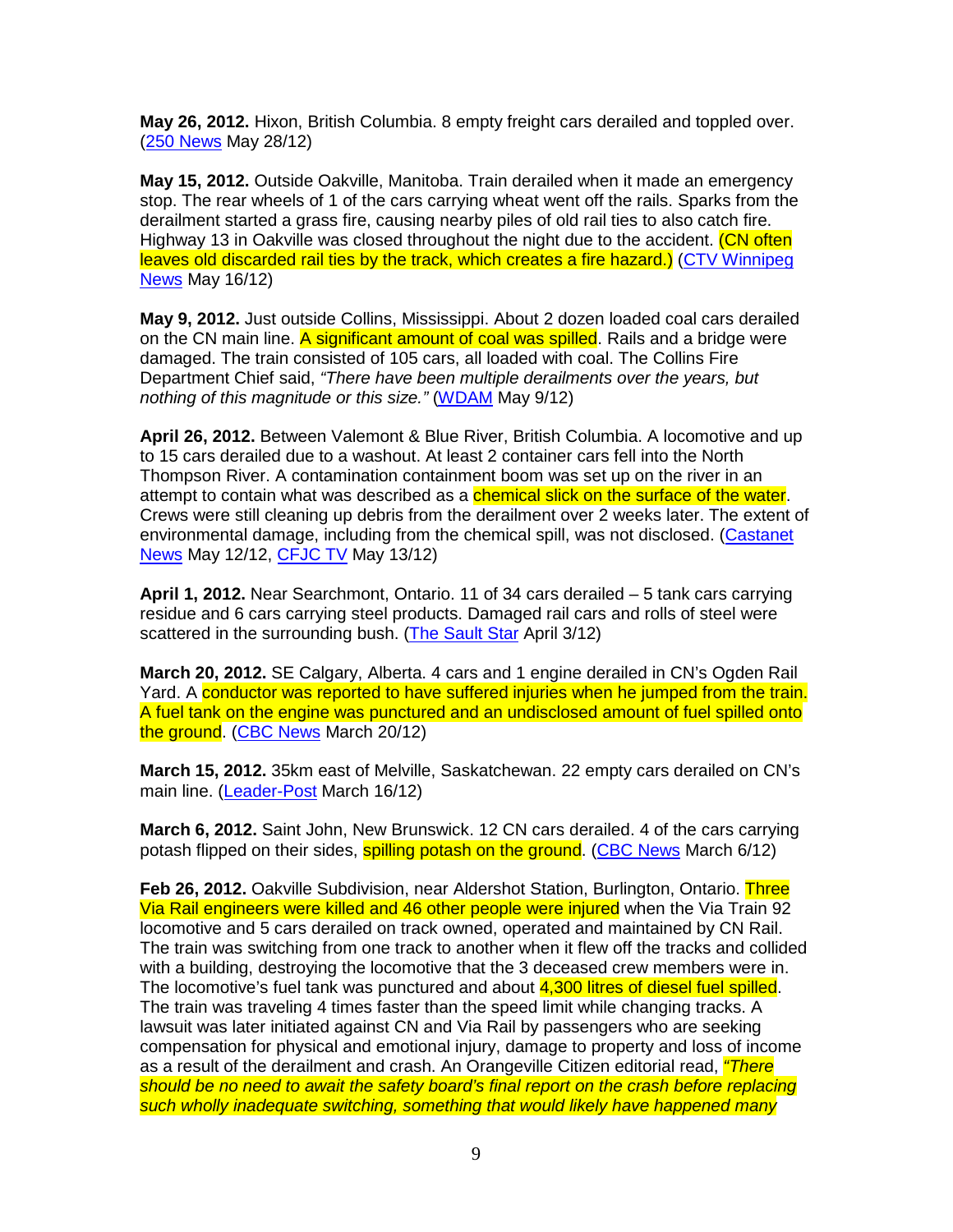years ago had the CNR not had such a cavalier attitude toward safety." The TSB slammed Transport Canada and the railway industry for not having voice recording included in locomotive data recorders, a recommendation made repeatedly by the TSB since 2003. The TSB said, "Voice recordings allow investigators to understand the environment in which crews operated and the decisions they made leading up to an accident. The lack of this information in rail investigations deprives the TSB of a key tool it needs to help make Canadians safer." The federal NDP said a positive train-control system, mandatory in the U.S. since 2008, would have prevented the accident, and having mandatory voice recorders in trains would have allowed investigators to know exactly what happened. Emile Therien, past Canada Safety Council President, said Transport Canada has relinquished its regulatory control to individual rail companies, making it more perilous to ride the rails. He said it's time for rail companies to stop monitoring themselves and for the federal government to step up to its on-the-track oversight responsibilities. (Orangeville Citizen March 1/12, TSB Investigation R12T0038)

**Feb 21, 2012.** 12km east of Smithers, British Columbia. 46 coal cars went off the track, spilling coal and damaging rail cars and rail tracks. One nearby resident said, "My property is a hell of a mess. I have property on both sides and they've made a mess of everything." (Houston Today March 3/12)

**Jan 21. 2012.** Tumbler Subdivision, 50km NE of Prince George, British Columbia. 13 CN cars loaded with coal derailed. (250 News Jan 22/12)

**Jan 21, 2012.** Near Fabyan, Alberta. 31 cars hauling grain derailed as a CN train crossed the Fabyan Bridge on the Wainwright Subdivision main track. The outside rail in a curve at the end of the bridge rolled over, causing the derailment. About 1,760 feet of track were destroyed, 17 of the derailed cars fell into the Battle River valley far below, rail cars were destroyed or sustained major damage, and there was significant damage to the bridge itself. The TSB found that loose and broken lag screws securing the track led to the derailment. As an example of the misleading information often provided by CN public affairs staff, both Julie Senecal and Warren Chandler of CN had told Star News that all 137 cars in the train were grain cars. Shortly following the derailment, a TSB investigator informed Star News that CN's information was not correct; there were only 74 cars that contained grain, while 31 tank cars contained dangerous goods residue (up to several thousand gallons in each car), 19 were empty, 5 were auto carriers, 2 carried pulp and 4 cars carried steel pipe. (Star News March 2/12, TSB Report R12E0008)

**Jan 20, 2012.** Near Hay Lakes, Alberta. 18 cars hauling plastic pellets and other general merchandise derailed. (CBC News Jan 20/12)

**Jan 18, 2012.** 16km north of Prince George, British Columbia. 11 cars in a CN train carrying lumber and pulp products went off the tracks. (250 News Jan 22/12)

**Jan 18, 2012.** Grande Cache Subdivision, Hanlon (between Hinton & Grande Cache), Alberta. CN train with 6 locomotives, 91 loaded coal cars and 1 empty car had a number of problems that eventually resulted in 13 loaded coal cars from the 13,620-ton train being left unattended on an incline with hand brakes improperly applied. The 13 loaded cars ran away uncontrolled for about 3 miles and plowed into a stationary CN train on the main line, causing 9 loaded cars and 3 locomotives to derail. 7 of the derailed cars were destroyed and the 3 derailed locomotives were extensively damaged. 1 locomotive flipped on top of another locomotive, with 2 locomotives ending up on their side. 1 crew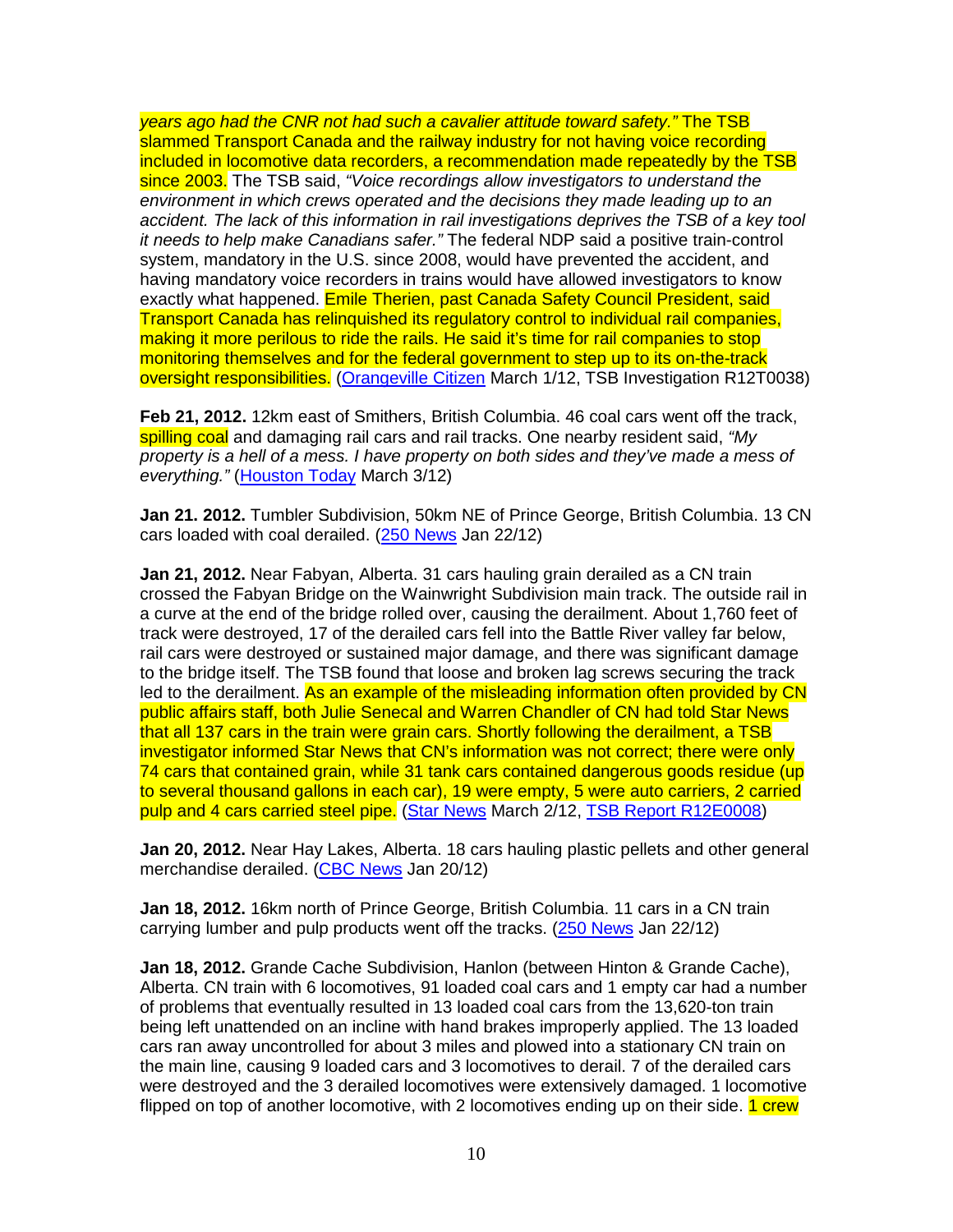member was seriously injured and taken to hospital by helicopter, while 2 crew members sustained minor injuries. At least 2,800 litres of fuel and 740 tons of coal spilled, resulting in undisclosed environmental damage. About 250 feet of track were damaged. (Canadian Press Jan 18/12, TSB Report R12E0004)

**Dec 21, 2011.** Near Caribou, British Columbia. 19 CN rail cars carrying coal derailed on the main track after a wheel gave out and caused emergency braking. The TSB criticized CN and reiterated to Transport Canada to put regulations in place for wheel safety inspections on rail cars. The American Association of Railways has set a threshold of 90,000 pounds of impact for rail operators in the U.S. to pull the train and replace wheels. Unfortunately, Transport Canada has no threshold in place even though on Dec. 1, 2011 the TSB called on Transport Canada to establish one. A similar CN derailment of 36 coal cars occurred along the same line near Fort Fraser, B.C. February 12, 2011. (Canadian Press Jan 22/13, TSB Report R11V0254)

**Oct 29, 2011.** Near Meharry, Manitoba. A CN freight train and a Via Rail passenger train approached one another on the same track, without either of the crews being aware, until it was almost too late. The trains were able to come to emergency stops within 1,500 feet of one another. An October 17, 2012 TSB investigation report determined that the rail near-miss resulted when short-cuts were made to railway operating rules and procedures. The redundancy and safeguards built into the rules are often compromised when short-cuts are taken, which increases the risk of accidents. The investigation also highlighted one of many outstanding issues on the TSB's Watchlist – the need for video and voice recorders on locomotives. The absence of such recorders has hindered many TSB investigations of rail accidents and rail near-misses, including this one. (TSB News Release Oct 17/12, TSB Report R11V0057)

**Oct 21, 2011.** Three Hills Subdivision, near Alix Junction, Alberta. A too-long freight train over 2 miles long consisting of 3 locomotives and 87 loaded cars derailed in a curve on the main track near the Ardley Bridge over the Red Deer River. The train consisted of 62 loaded double-stack intermodal cars (140 platforms) and 25 mixed freight cars. The TSB investigation found that 7 loaded double-stack intermodal flat cars (13 car bodies) derailed over a mile behind the locomotives when a sudden catastrophic failure of a rail occurred likely due to an existing defect in the rail. Several of these cars rolled down a bank and came to rest upside down. One derailed 3-unit intermodal flat car was carrying paint, paint products, sodium hydroxide, phosphoric acid and other dangerous goods. About **900 litres of phosphoric acid were spilled** and 470 feet of track were destroyed. The extent of environmental damage was not disclosed. The TSB criticized CN by indicating that their ultrasonic rail tests did not identify all the transverse defects in the older vintage rail. (TSB Report R11C0118)

**Sept 24, 2011.** Near Point-Saint-Charles, Quebec. A train exceeded the authorized speed limit at a switching crossover, causing a derailment on the main track. The TSB found that side-to-side force due to excessive speed and the sudden application of brakes caused the wheel of one of the cars to lift, leading to the derailment of 6 cars. About 650 feet of track and several track turnouts were damaged. (TSB Report R11D0075)

**July 14, 2011.** Near Waterfall, Ontario. 11 multi-platform intermodal cars carrying 86 containers derailed on CN's Bala Subdivision main track. About 6,800 feet of track were damaged or destroyed including a siding switch. The TSB reported that the derailment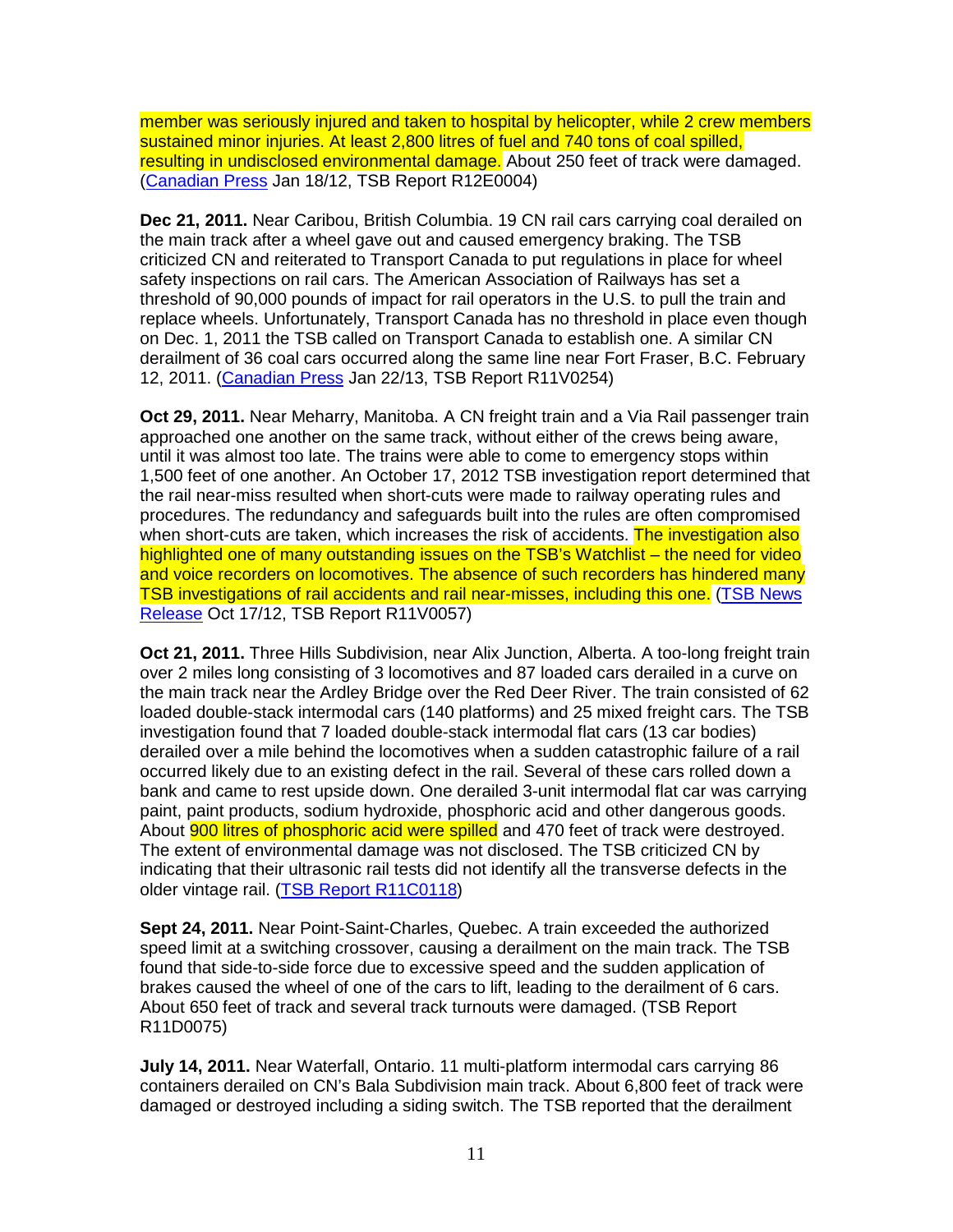resulted from the combined effects of weakened track structure, worn car components condition and strained cornering behaviour of double-stack cars. (TSB Report R11T0162)

**July 14, 2011.** Kingston Subdivision, near Durham Junction, Ontario. 2 CN workers were repairing a section of track when a Via Rail train travelling on a track next to the track the workers were repairing hit and **killed one of the workers**. The TSB indicated the inappropriate use of the "Safety Watch" protocol was considered the primary factor in the fatality. The minimum required sight line at the accident location was 2,200 feet, whereas the actual sight line was less than 800 feet. The TSB criticized CN for improper or no training regarding the "Safety Watch" procedure, and criticized Transport Canada for lax implementation of its overall responsibility for rail safety. (TSB Report R11T0161)

**June 23, 2011.** 10km south of Anzac, south of Fort McMurray, Alberta. CN train derailed and an undisclosed amount of an undisclosed chemical leaked from 1 or more of the rail cars. The extent of environmental damage was not disclosed. The Fort McMurray Fire Department, Environment Canada and Alberta Sustainable Resources were all at the scene. Few details were provided by CN officials. (CHED News June 24/11)

**June 23, 2011.** Edmonton, Alberta. 1 CN freight train collided with the tail end of a second stationary CN freight train along the main track near  $50<sup>th</sup>$  Street and the Yellowhead Freeway. The collision resulted in the derailment and toppling of 2 intermodal flat cars and 1 of the locomotives sustaining damage. As well, 6 empty containers and 2 containers loaded with waste paper and metal scrap were damaged. The TSB reported that the moving train was traveling too fast considering the short sight line distance, and that the operating crew was fatigued. (CBC News June 23/11, TSB Report R11E0063)

**June 3, 2011.** Edmonton, Alberta. A moving CN freight train collided with the tail end of a stationary CN freight train. 2 intermodal flat cars from the stationary train derailed, and the lead locomotive in the moving train was damaged. The crew in the moving train did not have a long-enough clear and direct line of sight and did not reduce train speed accordingly before it collided with the stationary train. The TSB investigation report released October 18, 2012 on the collision read, "In the absence of additional backup safety defences in signalled territory, when signal indications are not correctly identified or followed, existing defences may not be adequate to reduce the risk of collision and derailment." The TSB has had an outstanding recommendation for more than a decade regarding this problem and has identified it as an issue on its Watchlist which is a list of issues "the TSB has determined pose the most serious risk to Canada's transportation system." (TSB News Release Oct 18/12)

**May 22, 2011.** Sarnia Rail Yard, Ontario. 2 CN trains collided during switching operations in the yard. 6 tank cars carrying dangerous goods, a locomotive and 2 loaded bi-level auto carriers derailed. About 400 feet of track were damaged. Sarnia Fire and Rescue Services were on the scene and remained on site while CN crews cleaned up the mess. The TSB reported that train movement information was not properly communicated between yard coordinators and operating crews. (The Observer May 24/11, TSB Report R11T0113)

May 17, 2011. SW Strathcona County, near Edmonton, Alberta. A CN-caused wildfire burned several acres of a private conservation area – Bretona ConservAction Area. The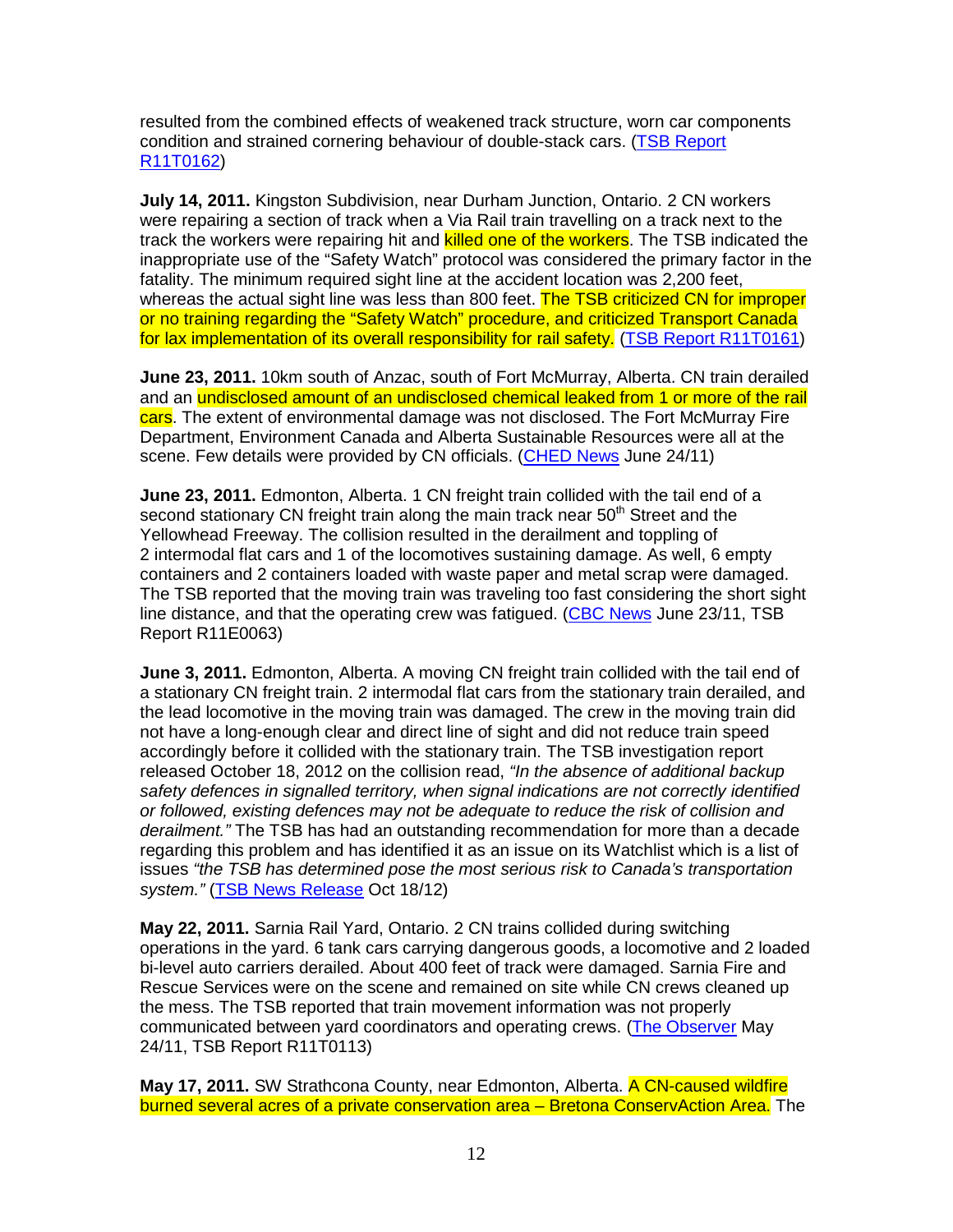Strathcona Fire Department and the landowner had to fight the fire and contain it to prevent the entire 100-acre conservation area from burning. The fire occurred only about 100m from the industrial rail yard built in 2010 as a joint project by CN, Cando Contracting Ltd. and Imperial Oil Ltd. to store 225 petroleum tank cars right next to 2 homes and 2 conservation areas. Had the fire spread into the rail yard, it would have been disastrous. CN has refused to compensate the landowner for damages resulting from the wildfire. (Railroaded News Release May 18/11)

**May 8, 2011.** Clover Bar Yard, Edmonton, Alberta. 4 freight cars jumped the tracks. CN did not share information on the contents of the derailed cars. (CTV News May 8/11)

**April 24, 2011.** Prince George CN Yard, British Columbia. A locomotive derailed and appeared to have crashed into cars that were full of coal. (250 News April 24/11)

**April 22, 2011.** Ikea (Sweden's furniture giant), Tuxedo Yards Development Corp., and Seasons (Winnipeg) JV Corp. are suing CN Rail for unspecified damages to the property where Ikea's new store was to be built in Winnipeg. More specifically, the suit claims CN has refused to remove fill and materials it dumped on the property over several decades. They also claim that while CN has removed the tracks, it didn't take away the ballast used to construct the spur track, and it also left underground drainage pipes all over the property. As well, the companies allege that when a building CN built on the site was being demolished, they found the walls contained hazardous levels of asbestos in the vermiculite insulation. The companies claim they asked CN to remove the material, but finally did it on their own when CN didn't. (Winnipeg Free Press April 27/11)

**March 31, 2011.** Symington Rail Yard, Winnipeg, Manitoba. 10 CN cars derailed and 1 of the toppled cars **spilled an undisclosed amount of gasoline**. (Winnipeg Free Press March 31/11)

**March 27, 2011.** East of Port Hope, Ontario. At least 25 CN cars in a 116-car train derailed. The derailment, considered "significant", occurred on a main line and included spills of dangerous goods - jet fuel and propane. Booms were required in an attempt to contain the spills. A fire broke out and a "Red Alert" was issued through Emergency Management Ontario. A Red Alert means there is "a major risk to health, safety and security". Families from 20 houses were forced to flee their homes. The rail corridor was also shut down. About 67,000 litres of spilled aviation fuel were eventually recovered, while about 133,000 litres made their way into the local environment including the water system, causing undisclosed environmental damage. As with many other CN derailments across North America, CN did not allow the media near the vicinity of the spill to view clean up progress. Fuel spilled during the derailment on the shores of Lake Ontario continued to come up through a swamp area 19 months later. Production on 2 private farm properties was still not back to normal. Not only the farmland near the lake was affected, but the access roadways to them as well. Clean-up has included excavating and hauling away contaminated soil. It is not known whether CN has paid compensation to the farmers for damages. (Toronto Star March 27/11, Northumberland Today April 25/11, Northumberland Today Oct 4/12)

**March 15, 2011.** A U.S. Federal Appeals Court ruled unanimously that CN must honour conditions imposed by the U.S. Surface Transportation Board on CN's purchase of the Elgin Joliet & Eastern (EJ&E) Rail Line that runs between Illinois and Indiana. The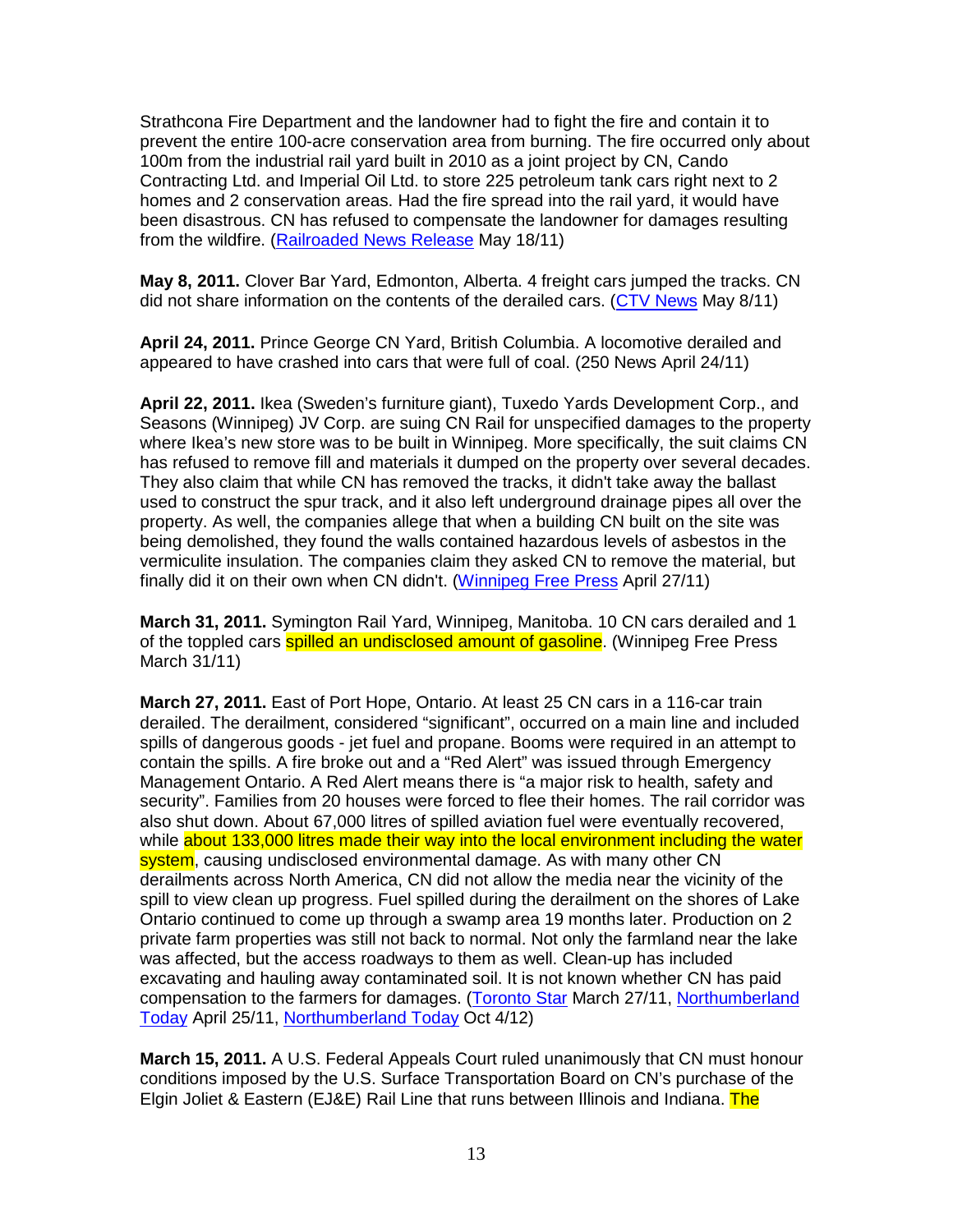decision means CN must pay \$68 million to cover the lion's share of costs in building 2 underpasses in the Chicago area to mitigate rail crossing traffic jams. CN has been battling with 33 communities along the EJ&E main line that are concerned about CN's aggressive approach to the EJ&E takeover. Communities have been concerned about increased rail traffic, increased noise and diesel exhaust pollution, adjacent property devaluation, and increased traffic jams at many rail crossings which have very significant impacts on emergency vehicle response times. (Chicago Business March 15/11)

**March 11, 2011.** A British Columbia Provincial Court convicted CN of an offence under the federal Fisheries Act. CN was sentenced to pay \$75,000 for spilling a deleterious substance – diesel fuel - into a fish-bearing river. In January 2009, Environment Canada was notified of a diesel slick near the confluence of Barker Creek and the Fraser River in B.C. Their investigation confirmed that the source was a fuel pumping station at the CN Rail Thornton Yards. (Daily Commercial News March 14/11)

**End of Feb 2011.** Kennedy Siding, Pine Pass, British Columbia. CN train carrying 16 propane cars derailed. (250 News Feb 26/11)

**Feb 12, 2011.** Fort Fraser, British Columbia. 36 of 104 loaded CN coal cars derailed on the main track. A rail car wheel fractured when a crack, which had been growing over a period of time, reached such a size that the wheel could no longer support normal service loads. 19 loaded CN coal cars went off the tracks on the same line near Caribou, B.C. December 21, 2011. (TSB Report R11V0039)

**Feb 7, 2011.** Mussey Township, St. Clair County, Michigan. 4 CN cars derailed, **spilling** ammonia nitrate, which is used as a fertilizer. CN did not disclose how much ammonia nitrate was spilled. (The Times Herald Feb 7/11)

**Jan 6, 2011.** Vernon Township, Michigan. A CN train that derailed spilled hydrochloric acid, forcing about 35 nearby residents to evacuate their homes. 12 of about 100 cars came off the tracks, including 4 that toppled over on their sides. 10 tank cars were loaded with toxic hydrochloric acid, 1 carried flammable ethanol and the other was a freight box car. At least 1 tank car with a capacity of 20,000 gallons spilled hydrochloric acid and a cloud of gas drifted into the surrounding area. Hydrochloric acid is toxic and can damage eyes, skin, lungs and other organs. Local authorities monitored air and water quality before lifting the evacuation notice. A CN public relations spokesperson refused to share information on the health of the train crew, saying it is company policy not to discuss the status of employees. CN also did not disclose how much hydrochloric acid had spilled or the extent of environmental damage. (Washington Post Jan 7/11)

**Jan 2, 2011.** 10km west of Tête-Jaune Cache, British Columbia. 33 of 113 loaded CN coal cars derailed at a bend in the track next to the Fraser River, on their way to Prince Rupert. The derailed cars slid onto the riverbank, **spilling an undisclosed amount of coal**. (Each car carries up to 1 million kg of coal.) A small marsh that drains into the Fraser River was directly impacted by the spilled coal. Crews worked several days clearing up the mess and removing all the debris. A veteran CN employee said the derailment could have been caused by any number of rail defects. (Rocky Mountain Goat Jan 5/11)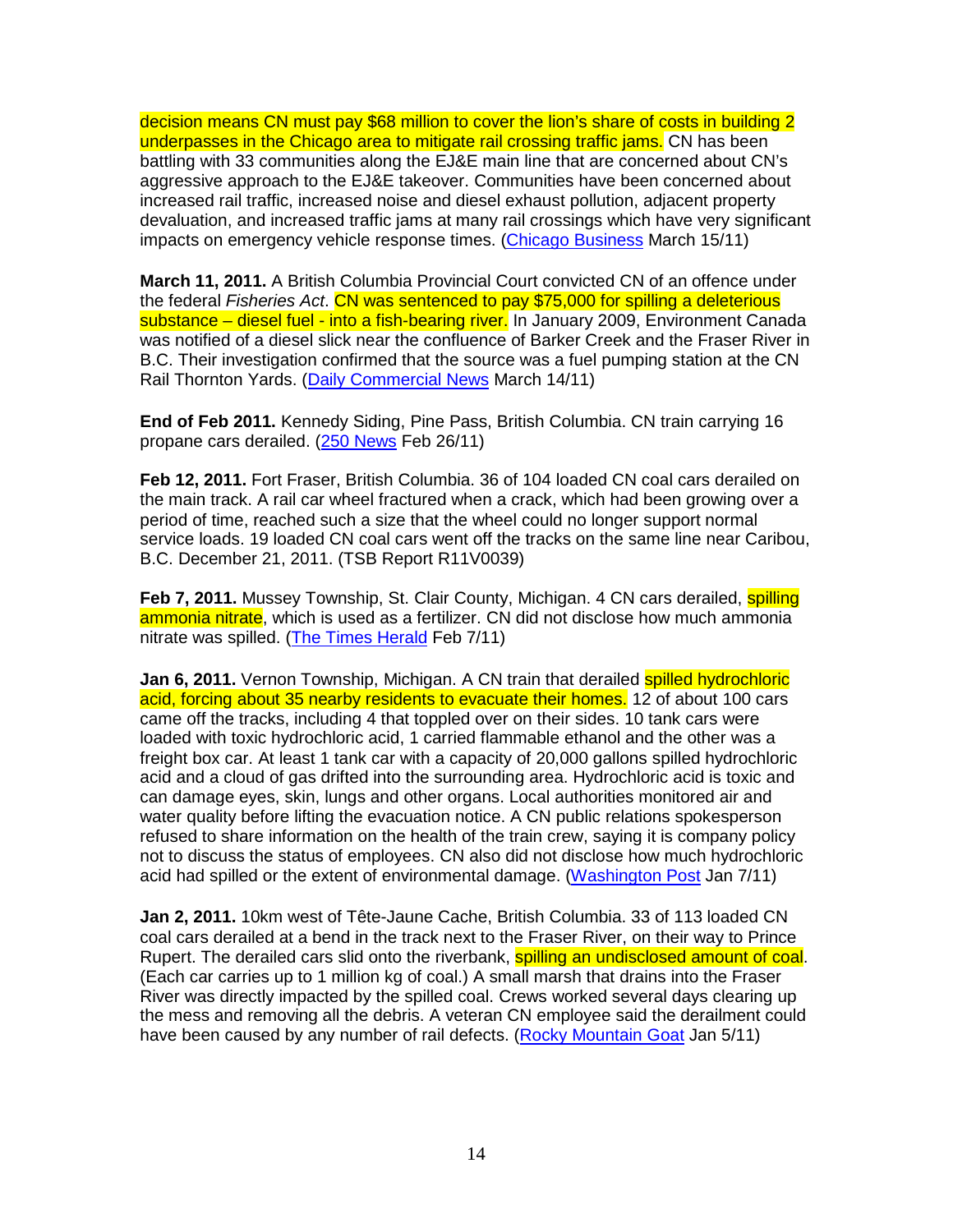**Dec 27, 2010.** Neenah Rail Yard, Wisconsin. Part of a 99-car CN train - 11 empty freight cars - derailed and 7 of them toppled over on the main line. An undisclosed length of track was damaged. (Chicago Tribune Dec 27/10)

**Dec 21, 2010.** The U.S. Surface Transportation Board fined CN \$250,000 for intentionally under-reporting train blockages at railroad crossings along the EJ&E line between Illinois and Indiana. The decision was the first fine ever imposed on a railroad by the U.S. Surface Transportation Board. The decision stated that an investigation into Canadian National's reporting of the blockages, "supports the conclusion that CN has knowingly violated the Board's orders that CN report, on monthly and quarterly bases, the date and descriptive information for each crossing blockage exceeding 10 minutes in duration." For example, U.S. Representative Judy Biggert indicated that CN had reported only 14 blocked crossings lasting 10 minutes or longer for a particular reporting period, whereas the actual number was 1,457, over 100 times the reported number. TRAC (The Regional Answer to Canadian National) stated, "The STB decision brings to light a serious flaw in how railroads are regulated." TRAC has indicated that more needs to be done to ensure that communities across the U.S. are not harmed by CN's lack of respect for U.S. citizens. (nwitimes.com Dec 21/10, several other sources)

**Dec 10, 2010.** Prichard, Alabama. At least 10 CN cars loaded with coal derailed and 3 overturned, spilling an undisclosed amount of coal and closing Highway 45. (FELA Lawyer News Dec 10/10)

**Nov 27, 2010.** Williams Lake, British Columbia. 2 locomotives derailed, disrupting traffic at a public crossing just north of a rail yard. (Williams Lake Tribune Dec 2/10)

**Nov 21, 2010.** Scotford Rail Yard, Fort Saskatchewan, Alberta. 14 CN cars fell off the track – 10 tank cars and 4 general freight cars - a short 3 months following a 43-car derailment in the same yard. Another CN derailment in the same yard April 6, 2005 involved a hydrogen peroxide spill. (Fort Saskatchewan Record Nov 25/10)

**Nov 19, 2010.** East of Vibank, Saskatchewan. 2 locomotives and 1 empty hopper car derailed, closing Highway 48 for 2 days while CN cleared the derailed locomotives and car, and repaired damages. (Regina Leader Post Nov 20/10)

**Nov 5, 2010.** SW Strathcona County, near Edmonton, Alberta. The first petroleum tank cars were moved in to an industrial rail yard joint ventured by Cando Contracting Ltd., CN and Imperial Oil Ltd. Construction of the new rail yard began June 21, 2010 and was completed by late October. Up to 225 tank cars owned by Imperial Oil Ltd. are to be stored and moved in and out of the rail yard. The rail yard was built only 68m from one home and 163m from another home, and only 30m from 2 conservation areas. This violates minimum set-back distance requirements of the Railway Association of Canada, Federation of Canadian Municipalities and CN's own policy, all of which indicate that new rail yards are not to be built within 300m of any homes. Construction and operation of the rail yard also breaches federal transportation, railway safety and environmental legislation and regulations; Alberta environmental protection and drainage legislation; Canadian Rail Operating Rules; CN environmental policies; CN community relations policies; Imperial Oil environmental policies; and, Imperial Oil community relations policies. (Railroaded News Release July 21/10, Railroaded News Release Nov 8/10)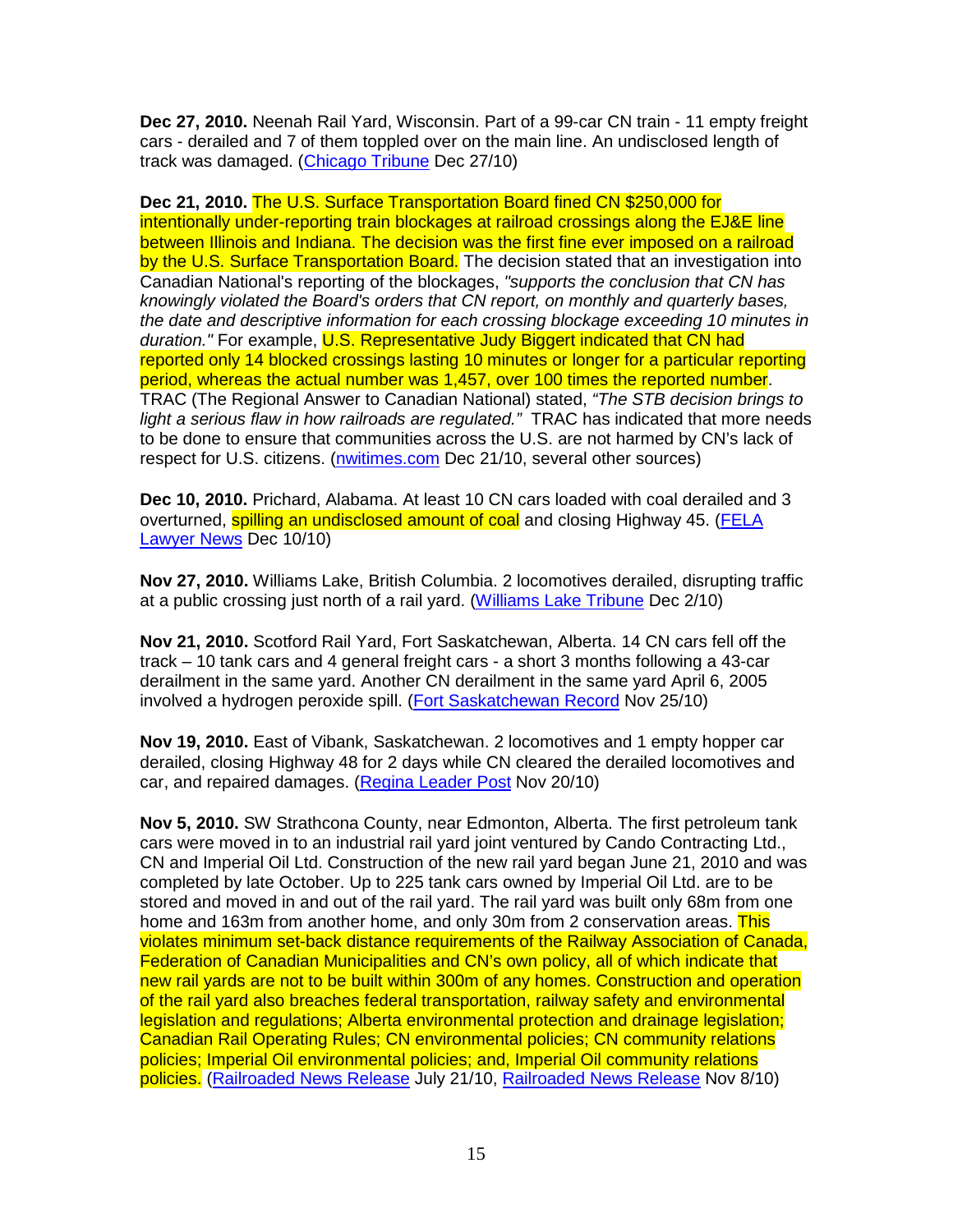**Oct 18, 2010.** Kingston Subdivision, near Lancaster, Ontario. CN train derailed 18 cars on the main track, including 6 cars containing dangerous goods. An **undisclosed amount** of sodium cyanide (solid) was spilled. As a precautionary measure, residents in close vicinity to the accident site left their homes. About 1,000 feet of track were damaged or destroyed. The train consisted of 2 locomotives at the head of the train and 122 cars (59 loaded, 63 empty). It weighed 8,350 tons and was 7,105 feet long. The train derailed due to a rail roll-over partly attributable to improperly assembling the train. (TSB Report R10D0088)

**Oct 10, 2010.** New Haven, Michigan. About 3,000 gallons of diesel fuel spilled from a CN locomotive, causing undisclosed environmental damage. (The Voice News Oct 11/10)

**Oct 8, 2010.** Parry Sound, Ontario. CN train carrying dangerous goods derailed. 19 cars fell off the tracks, 15 of them containing extremely flammable propane and fuel oil. A major emergency response included evacuations, road closures and fire crew deployment. Many rail cars and 1,000 feet of track were damaged. About 40 gallons of fuel oil were spilled. (Cottage Country Now Oct 8/10)

**Oct 2, 2010.** Near Newbrook, NW of Edmonton, Alberta. 2 locomotives and 18 cars derailed on the way from Edmonton to Fort McMurray in a 1½ mile long train with 3 locomotives and 162 cars. (Edmonton Journal Oct 3/10)

**Oct 1, 2010.** Near Falding, Ontario. CN freight train derailed 21 cars on the main track. The derailed cars included 8 loaded tank cars containing liquefied petroleum gas and 7 loaded tank cars containing fuel oil. A number of homes in the vicinity of the derailment were evacuated. The TSB found that the train was not properly assembled, braking instructions were not properly followed, and the locomotive engineer was fatigued. (TSB Report R10T0213)

**Sept 30, 2010.** Brimson, North of Two Harbors, Minnesota. 2 CN ore trains collided after one of the trains carrying 116 cars full of taconite ore left a siding and entered the main track before getting permission. It later collided with a CN train with 118 empty rail cars. 3 locomotives and 14 cars derailed, all 5 crew members from both trains were injured, and the derailment resulted in over \$8 million in property damages. The NTSB blamed the collision on the loaded train entering the main line without permission and a lax CN policy on train right-of-way communication on a route without signals. (Duluth News Tribune Feb 12/13)

**Aug 23, 2010.** Saint-Maurice Subdivision, near Clova, Quebec. 17 CN cars (16 loaded and 1 empty) derailed and about half of the cars toppled over on their sides on the main track. About 1,300 feet of track were destroyed. The derailment zone covered a distance of about 1,300 feet. The derailed equipment consisted of 10 gondola cars loaded with wood chips, 1 covered hopper car (sodium cyanide residue), and 6 covered cars carrying newsprint. The train was made up of 5 locomotives and 95 cars (90 loaded and 5 empty), it weighed 13,100 tons and was 5,640 feet long. The derailment occurred when a track slid sideways as the train was passing over it. (TSB Report R10Q0037)

**Aug 18, 2010.** Scotford Rail Yard, Fort Saskatchewan, Alberta. 43 CN tank cars carrying 7 types of hazardous goods including diesel and liquefied petroleum gas derailed, many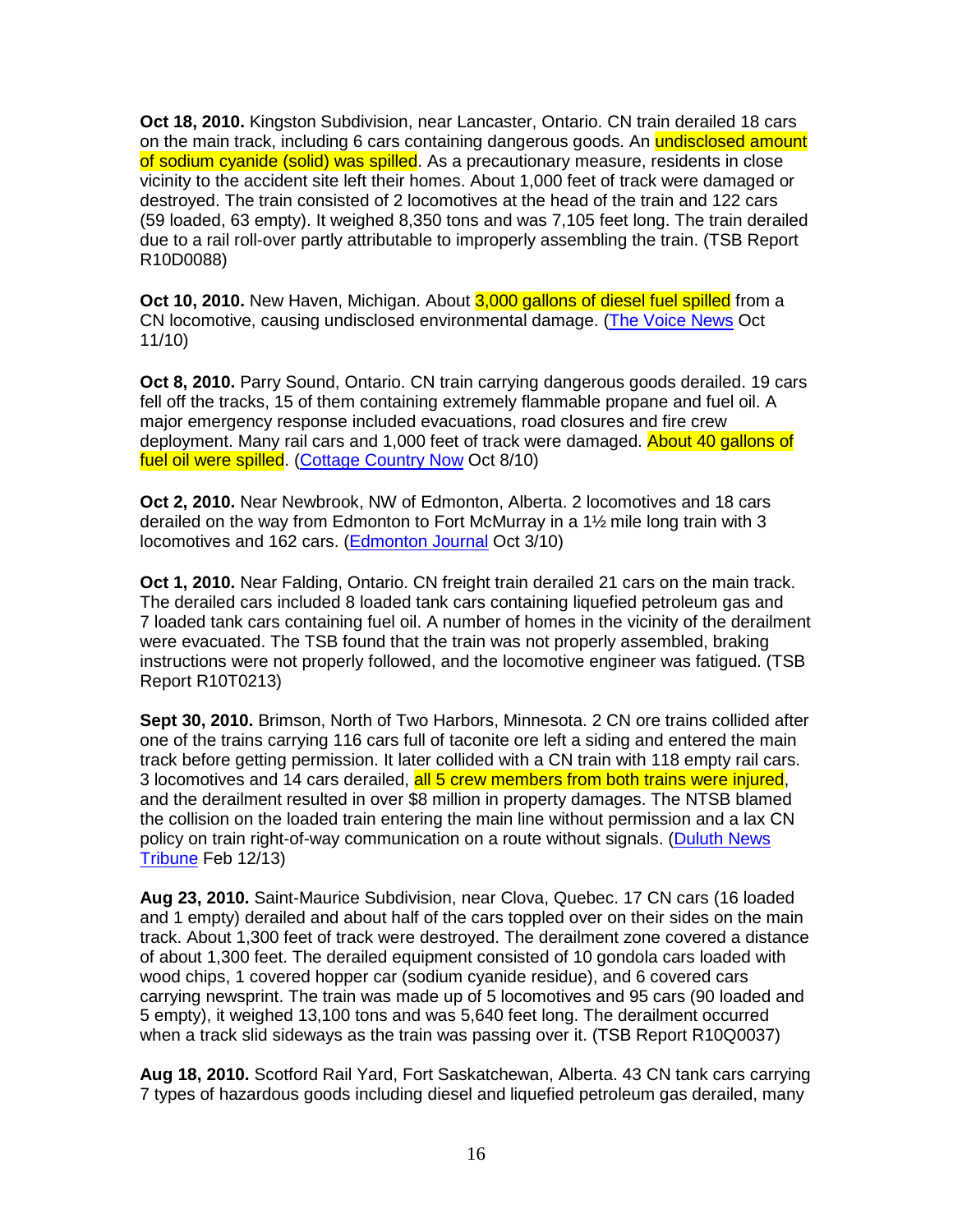of them toppling over on their sides. The derailment occurred during switching operations - 1 CN train was shoving 50 loaded and 5 empty cars in the yard when the movement collided with 46 parked empty cars on the track. It is not known whether there were any hazardous products spilled or whether there was any environmental damage, as CN staff made sure no members of the public were allowed near the site. The TSB attributed the derailment to human error and to the poorly lit rail yard during a night time operation. Other CN derailments in the same yard include one April 6, 2005 and another one November 21, 2010 (Edmonton Journal Aug 19/10, Railroaded News Release Aug 19/10, TSB Report R10E0096)

**July 31, 2010.** 15km south of Lytton, British Columbia. A water bomber crashed in the Fraser Canyon while fighting a CN-caused wildfire, killing the pilot and co-pilot. (FireFightersCloseCall.com Aug 1/10)

**July 21, 2010.** 10km east of Prince George, British Columbia. 16 CN cars loaded with coal derailed.

**July 20, 2010.** Tk'emlups First Nation Reserve, near Kamloops, British Columbia. A fire investigator is confident that a CN engine in a rail yard ignited a large grass fire on the Tk'emlups First Nation Reserve. In 2009, the City of Kamloops billed CN for \$20,000 for firefighting when sparks from a train ignited a 3-day blaze. These are just a few examples of the many fires caused annually by CN. Idling and slow-moving locomotives, such as in rail yards, pose particularly high fire hazards. (Kamloops Daily News July 23/10)

**July 6, 2010.** Jasper Yard, Jasper, Alberta. A CN freight train collided with a Via passenger train while passengers were disembarking on the station track. The passenger train was pushed to a 45° angle. The CN l ocomotive and one of the Via passenger cars were damaged. The TSB attributed the accident to human error – improper communication between the 2 crews. (TSB Report R10E0080)

**June 15-28, 2010.** Between Sarnia, Ontario and Port Huron, Michigan. About 2,000 rail tank car loads of biodiesel were moved back and forth repeatedly across the Canada/U.S. border without unloading the cars. One CN worker said, "In 25 years, I'd never done anything like it…The clerk told me it was some kind of money grab. We just did what we were told." CN made \$2.6 million from the money-making scheme. (UPI Dec 3/12)

**March 30, 2010.** Pickering, Ontario. 9 cars of a 149-car CN train stretching 9,383 feet and weighing 12,166 tons jackknifed and derailed at the Pickering GO Station on the main track. 1 car spilled a load of lumber and the fuel tank of one of the 3 locomotives was punctured and **spilled 50 litres of diesel fuel which caught fire**. Local residents were concerned about the sixth derailment in as many years along this section of track running from Whitby to Pickering. This is of particular concern to Canadians living next to railways, considering that 12% of all rail traffic carries dangerous goods, according to the Railway Association of Canada. In April 2011, the TSB issued a scathing investigation report faulting the way in which this latest train was assembled. The train was pulled by 3 locomotives, all located in the front of the train, a method the TSB has blamed for a number of other CN derailments involving these too-long and too-heavy trains. Following a similar CN derailment near Brighton, Ontario in 2009, CN had pledged to start building trains over 8,500 feet long by spacing locomotives throughout the train, a technique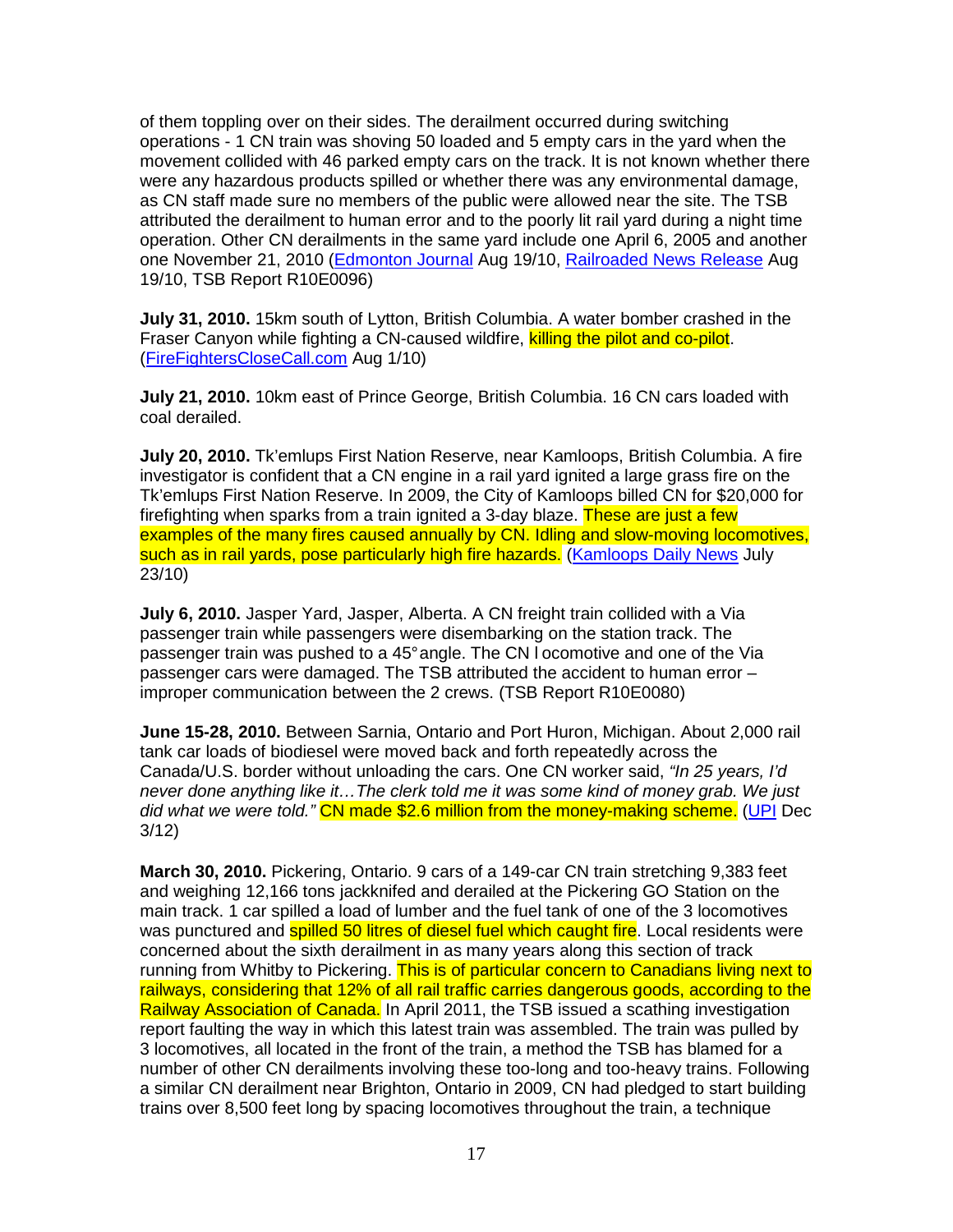known as distributing power, which cuts down on in-train forces. The TSB has investigated 10 derailments that involved longer, heavier trains and excessive in-train forces. 9 of these were Canadian National trains. CN has the lowest safety level rating, 1 or 2 on a scale of 5. One of many reasons identified for this poor safety record is the lack of dialogue by CN management with its train operators and the general strained relationship between the railway union and CN management. A "culture of fear" is known to exist within CN, and workers are reluctant to bring safety risks to the attention of their supervisors for fear of reprisal. (TSB Report R10T0056, The Toronto Star March 31/10, Financial Post April 15/11, Consider This April 21/11)

**March 2, 2010.** Morrisburg, Ontario. CN train derailed 26 cars on the Kingston Subdivision main track. The train comprised 2 locomotives and 121 cars (53 loaded, 68 empty). It was 8,703 feet long and weighed 9,641 tons. About 1,400 feet of track, including 4 crossovers, were damaged. The TSB blamed the derailment on a cracked axle and insufficient inspections by CN. (TSB Report R10T0035)

**Feb 25, 2010.** St-Charles-de-Bellechasse, Quebec. A Via Rail passenger train on CN track entered a siding track at excessive speed resulting in 2 locomotives and 6 passenger cars derailing on the main track. 2 locomotive engineers and 5 passengers were injured. A house, garage and 6 motor vehicles were destroyed. Via passenger cars and siding track were also extensively damaged. About 3,000 litres of diesel fuel spilled from the derailed train, causing undisclosed environmental damage. The TSB reported the following factors as contributing to the derailment: snow accumulation, poor visibility, misinterpretation of the advance switching signal, and safety deficiencies related to medical testing for employees (slow transfer of medical information for locomotive engineers hired by Via Rail from CN and other railways). When the TSB investigation report was released March 6, 2012, **TSB officials said Canadians have reason to fear rail** safety because the rail industry and Transport Canada refuse to recognize the necessity of maintaining and in many cases improving rail safety measures. (CTV News March 6/12, TSB News Release March 6/12, TSB Report R10Q0011)

**Feb 9, 2010.** MacMillan Yard, Toronto, Ontario. 2 CN cars derailed in the yard during switching operations. 1 of the cars, a tank car, broke into 2 sections and spilled its entire load of about 57,000 litres of ferric sulphate – a hazardous corrosive liquid - along the roadway and adjacent tracks. The extent of environmental damage from the spill was not disclosed. 3 additional cars were damaged. The TSB reported that the tank split in 2 due to a small fatigue crack at a weld seam that should have included a reinforcing pad. (TSB Report R10T0020)

**Dec 5, 2009.** Rivers Subdivision, near Spy Hill, Saskatchewan. A CN freight train derailed 36 cars on the main track, including 22 tank cars loaded with dangerous goods – liquefied propane, benzene, plastic pellets. An undisclosed quantity of dangerous goods was subsequently spilled, resulting in a fire which initially involved 34 of the cars and burned for 6 days. All residents within a 1.6-kilometre radius were evacuated. About 400 feet of track were destroyed. The extent of environmental damage was not disclosed. The train consisted of 2 locomotives at the head of the train and 168 cars (142 loaded, 26 empty). It weighed 12,423 tons and was over 2 miles long. The TSB determined the probable cause of the accident was the sudden failure of a rail that had persistent surface defects. (TSB Report R09W0252, several additional sources)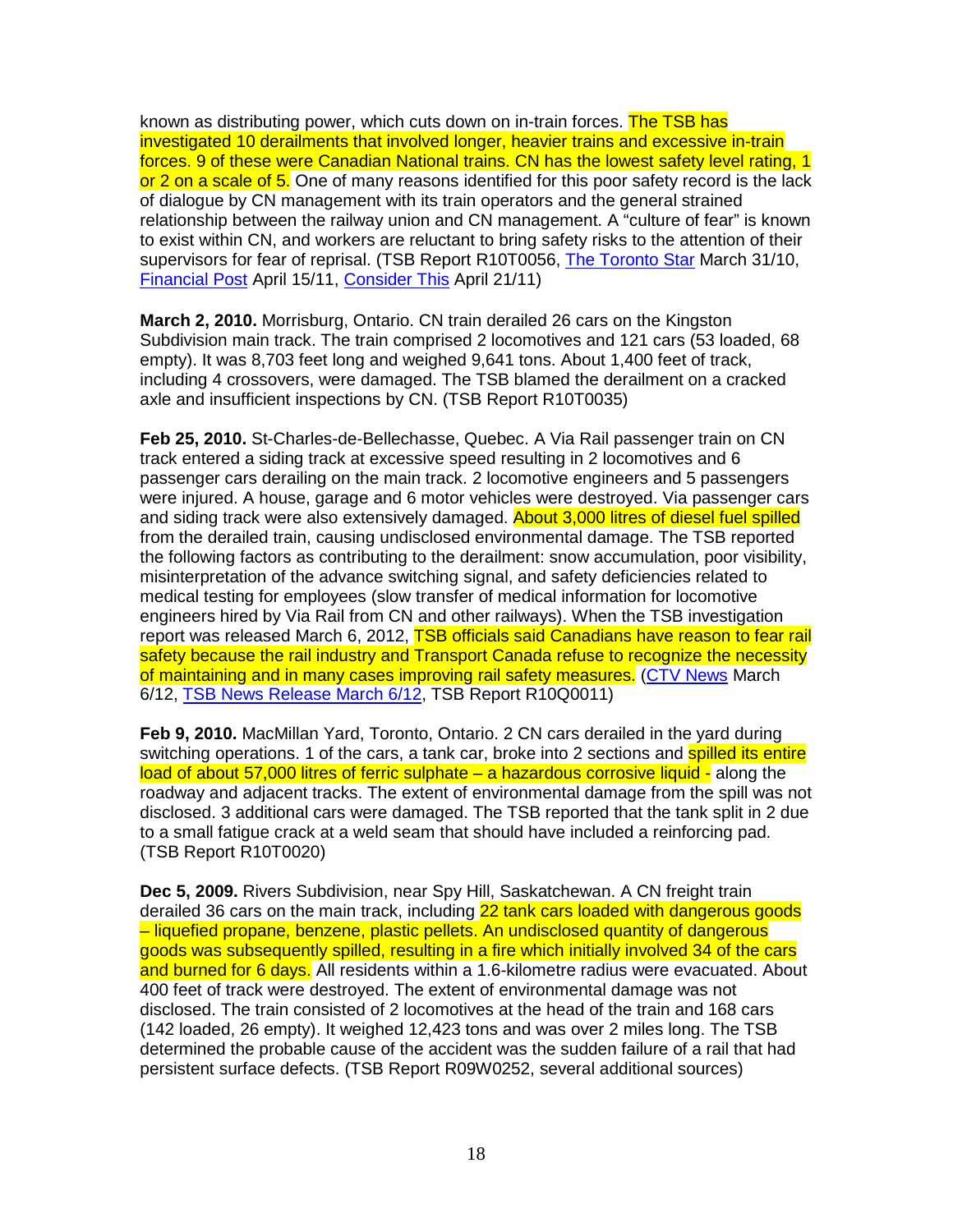**Nov 21, 2009.** Lac-St-Jean Subdivision, Sainte-Tite, Quebec. A CN train derailed 10 cars (5 loaded and 5 empty) on the railway bridge across des Envies River. About 200 feet of the main track were damaged and one span of the bridge was destroyed. The train consisted of 2 locomotives and 11 cars (5 loaded and 6 empty). It weighed 1,250 tons and was 850 feet long. The derailment was caused by a fatigued rail on the bridge that had developed numerous defects over time. (TSB Report R09Q0047)

**Nov 17, 2009.** Yale Subdivision, near Komo, British Columbia. A CN freight train consisting of 1 locomotive, 45 loaded cars and 13 empty cars struck a debris slide of rock, mud and trees on the main track that derailed the locomotive and 3 cars loaded with copper concentrate. The train struck the slide, rode up and over it and came down on the other side where the locomotive rolled over onto its side. The first 3 cars behind the locomotive jackknifed and derailed. About 833 gallons of fuel were spilled from the locomotive, which overturned on its side, resulting in undisclosed environmental damage. The locomotive engineer sustained contusions and a laceration to his right leg. The conductor suffered a fractured right thumb and contusions. Both were taken by ambulance to the hospital in Hope. The train weighed 6,394 tons and was 3,519 feet long. (TSB Report R09V0235)

**July 17, 2009.** Limoilou Yard, Quebec City, Quebec. 5 CN tank cars derailed. A turnout and about 180 feet of track were damaged. Aviation fuel, which is extremely flammable and explosive, spilled from one of the tank cars. A safety perimeter was established around the derailment area. The Dufferin-Montmorency Highway and neighbouring public roads were closed to traffic. The derailment occurred when a track in one of the yard switches rolled over due to the lateral forces exerted by the heavy tank car wheels. (TSB Report R09Q0030)

**June 28, 2009.** Redditt Subdivision, Jones, Ontario. A CN train collided with the tail end of another CN train which was stopped on the main track. As a result of the collision, the 4 intermodal cars (six platforms in total) from the stationary train and the 3 locomotives from the moving train derailed. The locomotive engineer from the moving train was transported to hospital with injuries. The TSB reported miscommunication between the rail traffic controller and the operating crew of the moving train. (TSB Report R09W0118)

**June 19, 2009.** Cherry Valley, Illinois. 19 of 74 tank cars carrying flammable ethanol, derailed at a highway railway crossing where cars waited for the train to pass. 13 of the derailed cars were punctured, causing the ethanol to spill which exploded into a huge fireball. The train, hauling a total of 114 cars, was carrying about 2 million gallons of ethanol. One 44-year-old woman waiting at the railway crossing burned to death, and 9 to 11 others were injured (reports vary). The dead woman's husband was burned but survived and her 19-year-old pregnant daughter was injured and lost her baby. 600 nearby homes were evacuated due to the intensity of the ethanol fire. About 60,000 gallons of ethanol spilled into a creek that flows into the Rock and Kishwaukee rivers, killing a minimum of 72,350 fish, many of which were game species. The Illinois Attorney General found CN Rail responsible for what was characterized as the single-largest fish kill that was not natural in the history of the state of Illinois. Monetary damages were estimated to total \$7.9 million. The NTSB investigation found a washout of the tracks, a failure of CN's emergency communications, and inadequate design of the tanker cars all contributed to the derailment and severity of the accident. The NTSB report released in February 2012 contained many more criticisms of CN. Associated Press research of U.S. statistics revealed that ethanol tank cars have been breached in at least 40 serious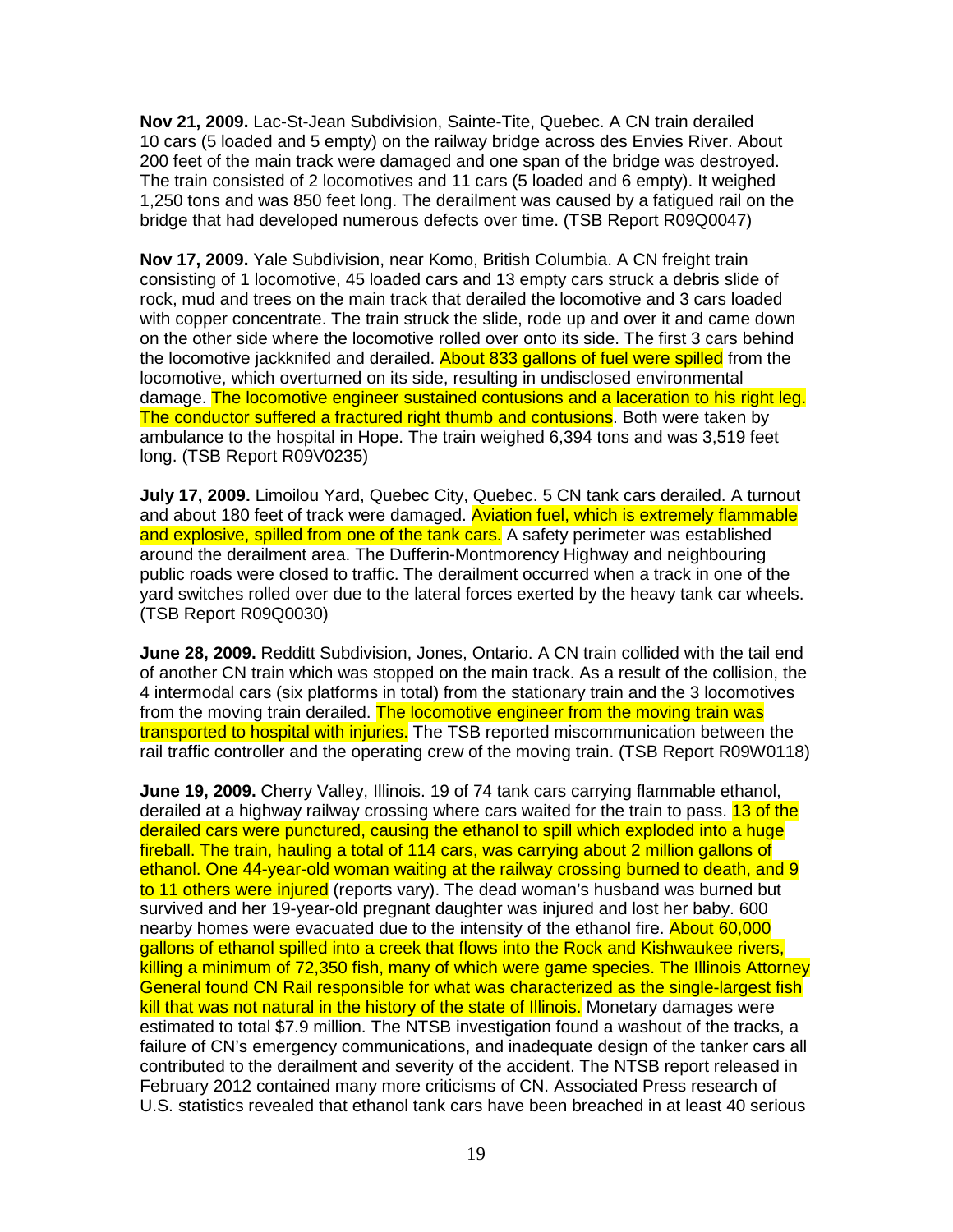accidents between 2000 and mid-2012. An Illinois District County Court ordered CN to pay US\$36 million to settle 2 negligence lawsuits that revealed Canada's largest railway was negligent in the operation, maintenance and supervision of the train and track. (Associated Press Sept 12/12, Rock River Times June 6/12, NTSB Report RAR-12-01)

**May 22, 2009.** CN Walker Yard, Edmonton, Alberta. A fire broke out in the rail yard and was contained within about an hour. Generally, rail yards pose high fire risks because extremely flammable diesel fuel, oil, grease and solvents leak and drip all over the ground from locomotives and rail cars. As well, tank cars carrying flammable products often ignite during derailments and spills in rail yards. (Edmonton Sun May 23/09)

**May 19, 2009.** Becancour, Quebec. A stub sill was reported broken on a tank car loaded with chlorine at a chemical plant. (A stub sill is part of the frame which connects the tank cars.) Based on this particular type of fault, the **TSB warned, "that tens of thousands of** faulty railway cars may be in operation, hauling dangerous goods across Canada". (TSB Report R09W0016)

**March 21, 2009.** Kingston Subdivision, near Brighton, Ontario. 6 of 137 CN rail cars were ripped off the main track - 3 carrying hazardous materials - after the train, which stretched nearly 2.7km, came to an unexpected and abrupt stop. This forced some of the heavier loaded cars in the back of the train to crash into some lighter empty ones closer to the front, causing the knuckle on the 107<sup>th</sup> car to break. CN and others have been realizing significant cost savings by increasing the length and weight of their trains, and by improperly assembling them, but at the same time this practice is compromising safety. As a result of the increasing number of derailments of too-long, too-heavy and improperly assembled trains, the federal government launched a 2-year study in an attempt to develop regulations to address the problem. (TSB Report R09T0092)

**Feb 13, 2009.** Allanwater Subdivision, Robinson, Ontario. A CN freight train derailed 2 locomotives and 29 cars on the main track. The derailed cars included a load of sodium chlorate and 2 loads of propane. The derailed cars struck an 800-gallon wayside propane tank that fuelled a switch heater, puncturing it and igniting an explosion and fire. The fire engulfed most of the derailment site, including approximately 15 of the 29 derailed cars. 2 tank cars of lard and a carload of lumber were consumed in the fire. Several bulldozers and large backhoes were brought to the accident site to contain the fire and to work on restoring the rail line. The heavy equipment spread the damaged rolling stock about the site and covered it in snow in an effort to extinguish the fire, which burned for about 24 hours. The train consisted of 2 locomotives at the head of the train and 94 cars. It weighed 10,386 tons and was 6,061 feet long. The TSB was unable to determine the cause of the derailment because the wrecking and restoration work had commenced without TSB consent. (TSB Report R09W0033)

**Jan 14, 2009.** Near Dugald, Manitoba. A faulty stub sill went undetected, allowing a tank car loaded with 51,500 pounds of flammable liquid propylene to separate from the rest of the train before coming to a stop. (A stub sill is part of the frame which connects the tank cars.) In a scathing report issued August 25, 2010, the TSB said the lack of formal protocols to record and report stub sill failures may prevent other broken parts from being found before the next accident. The TSB warned "that tens of thousands of faulty railway cars may be in operation, hauling dangerous goods across Canada". The TSB continued, "Approximately 41,000 cars within the North American tank car fleet are equipped with this model of stub sills, and approximately 35,000 of them are in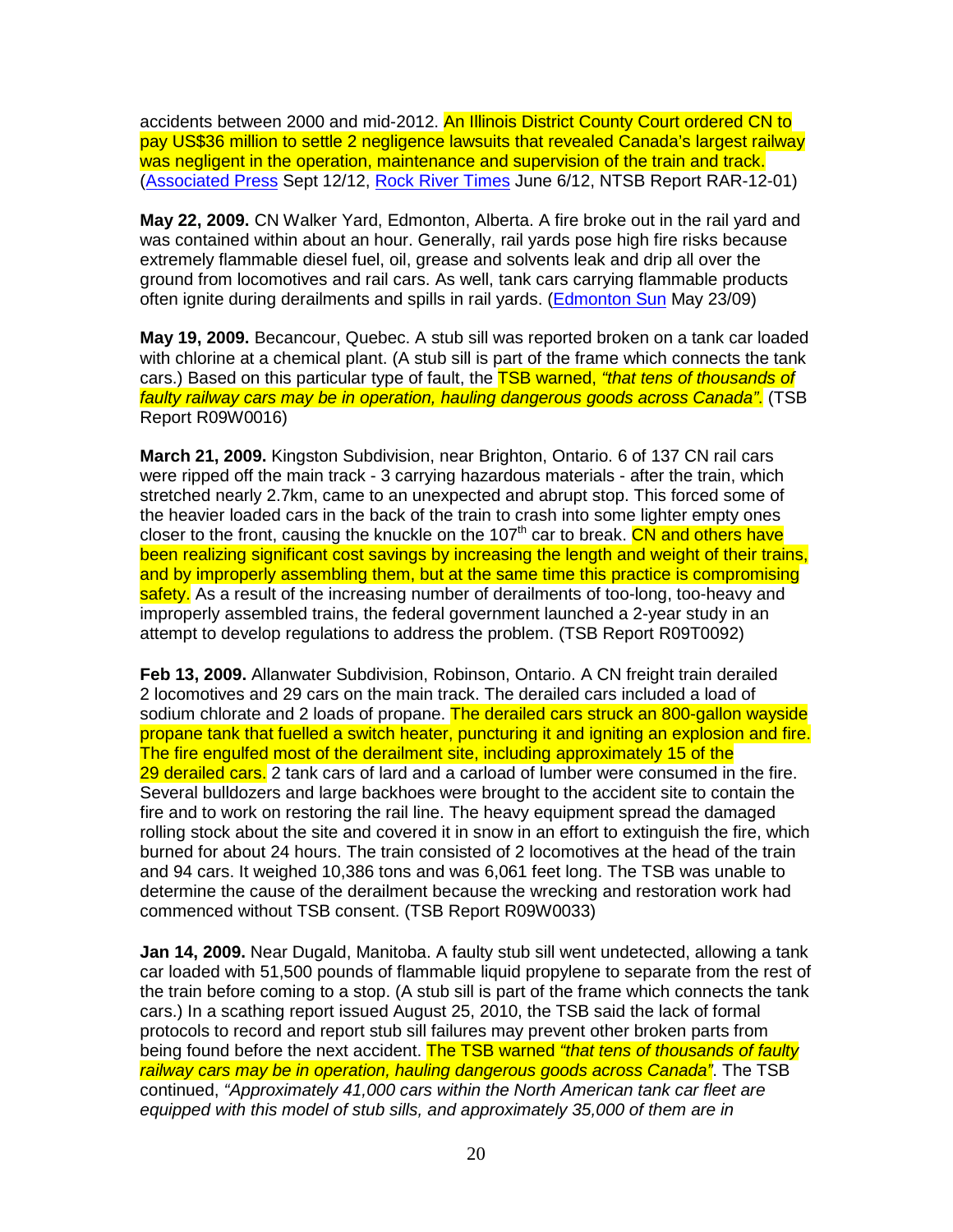dangerous goods service…These numbers are alarming and must not be ignored." Adding to the concern, Transport Canada, the regulator, was either unaware of, or had limited information regarding, stub sill failures so the problem has gone undetected. The TSB strongly suggested Transport Canada take the lead in coordinating with the railway industry and other North American regulators on the issue of reporting stub sill failures. (This does not appear to have been done.) Adding to the risk, the TSB said today's trains are longer and heavier than ever, making them more difficult to control. Alarmingly, stub sills manufactured according to older design criteria may be more susceptible to failure in the current operating environment of longer heavier trains. Prior to the mid-1990's, an average train in main-track service was about 5,000 feet long and weighed 6,000 to 7,000 tons. Following the privatization of CN in 1995, some of the trains are now over 12,000 feet long and weigh more than 10,000 tons. (TSB News Release Aug 25/10, TSB Report R09W0016)

**Dec 31, 2008.** Drummondville Substation, near Villeroy, Quebec. 33 CN cars derailed on the main track - 7 tank cars with residue, 6 empty box cars and 20 loaded covered hopper cars. 2 main-track turnouts were damaged. A switch heater gas line was severed, causing about 2,000 gallons of propane gas to leak into the air. About 500 feet of track were destroyed. The train consisted of 3 locomotives and 115 cars (70 loaded and 45 empty), weighed 10,800 tons and was 7,000 feet long. The local fire department was advised by local residents of the accident, arrived on the scene shortly thereafter, and established a safety perimeter, evacuating about 70 residents from the area. Passenger and freight train service were suspended for several days. The TSB reported that the train derailed when the switch heel block joint failed under the weight of the train, and that a simple wrench test would have detected the loose switch bolts. (TSB Report R08Q0028)

**Dec 18, 2008.** Edson Subdivision, Peers, Alberta. A CN freight train weighing 9,444 tons and 8,244 feet long derailed 48 of its 147 cars on the main track. The derailed cars included 16 loaded hopper cars, 7 loaded centre beam bulkhead flat cars, 3 loaded box cars, 12 empty covered hopper cars, a loaded gondola, and 9 tank cars carrying residue. The first 6 derailed cars had left the track on the high side of a curve. The following 42 cars were derailed on both sides of the track. About 1,715 feet of main track were damaged. The TSB reported that, as the train was travelling through the curve, the high rail likely broke under the 21st car or one of the adjacent cars due to heavy loads and inservice forces. (TSB Report R08E0150)

**Oct 21 & 22, 2008.** Symington Yard, Winnipeg, Manitoba. 3 CN cars derailed in the yard on October 21. On October 22, a CN mechanical crew was cleaning up the derailment site. While one of the clean up crew members was monitoring a crane that was lifting a derailed car, the employee was struck by a locomotive that was in switching operation right next to the derailment work site. The employee, who suffered a broken wrist, a facial laceration and a bruised knee, was taken to the hospital. The TSB questioned why CN decided to resume normal switching operations so quickly and so close to the derailment site where clean up activities were underway. This resulted in reducing the physical space available to the clean up crew and, therefore, the level of protection. The locomotive struck the employee because the physical space required to conduct re-railing activities was insufficient. (TSB Report R08W0219)

**Oct 1, 2008.** Near Hamiota, Manitoba. 11 empty cars of a 153-car CN train derailed, causing major damage to both the rail lines and the cars. (TCRC76 Oct 2/08)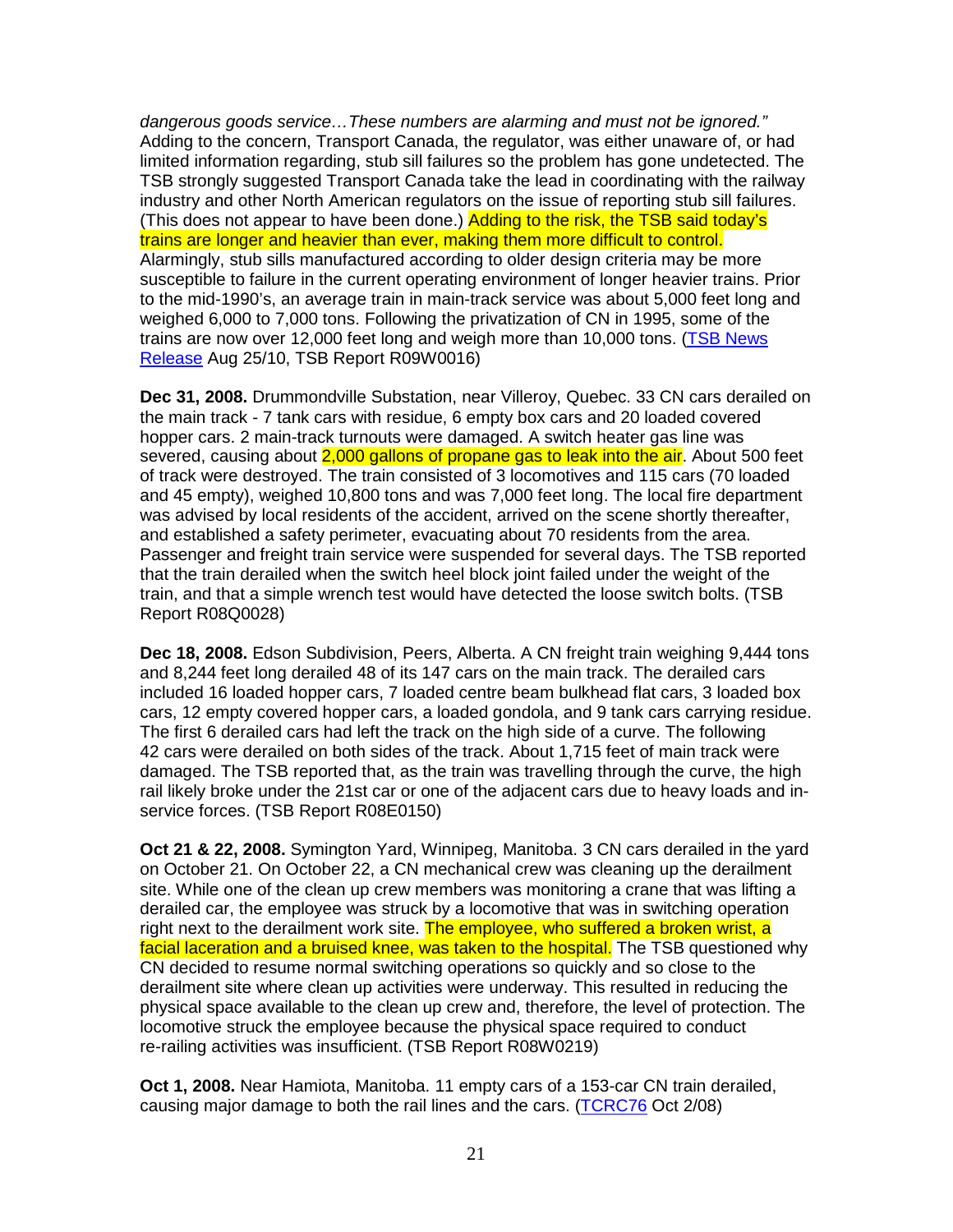**July 3, 2008.** CN Bedford Subdivision, Halifax, Nova Scotia. A Via Rail train was moving westward exiting a loop track. At the same time a CN train was reversing eastward toward Halifax Ocean Terminals. In an area where sightlines were restricted due to the curvature of the track and a rock cut, the 2 trains collided. As a result of the collision, 2 locomotives, a baggage car and 5 coaches of the Via train were severely damaged. There was also some track damage. (TSB Report R08M0063)

**June 23, 2008.** Wabamun, Alberta. A stub sill on a tank car completely severed from the car during normal CN train operation. The car was scrapped with, unfortunately, no record of the stub sill failure which could have helped fix the problem on many other tank cars carrying dangerous goods. (A stub sill is part of the frame which connects the tank cars.) Based on this particular type of fault, the TSB warned, "that tens of thousands of faulty railway cars may be in operation, hauling dangerous goods across Canada". (TSB Report R09W0016)

**May 2008.** Standing Committee on Transport, Infrastructure & Communities released its report on Rail Safety in Canada. The report was particularly critical of CN's carrying out of safety standards and manner of reporting safety issues. The Committee wrote, "Due to the frequency of rail accidents in Canada in the last few years, notably in British Columbia, Alberta, Ontario and Quebec, there is a concern that the rate of accidents is on the rise. The repercussion from these accidents has been severe in terms of human fatalities and environmental damage." The Committee remained concerned about both the increase in main track derailments and the need for better rail safety generally across the country. There is a lack of accountability by both Transport Canada and the railroads with regard to rail safety. Transport Canada is not accountable enough in enforcing safety regulations, ensuring the implementation of safety procedures is more consistent across the country, conducting safety audits and making safety audit results public. Transport Canada needs more resources and needs a more hands on approach to rigorous inspection programs and to enforcing safety regulations. The railways, particularly CN, were criticized for the lack of meaningful management-employee consultations, poor crew training, poor employee fatigue management, and poor prioritizing and carrying out of safety procedures. The Committee also criticized Transport Canada and the railways for the serious delays in implementing the Safety Management Systems, developed 7 years earlier. On a scale of 1 to 5, with 5 being the optimal level, CN was at level 1 or 2, CP at 3 and Via Rail at 4 in terms of progress to properly implement the Safety Management Systems. CN employees were reluctant to report safety violations, for fear of reprisals from the company, and stated they were working within a "culture of fear". The fear of discipline for reporting safety violations was viewed by CN employees as a major deterrent to reporting such violations. The Standing Committee developed 14 recommendations to address the above-mentioned shortcomings. (Standing Committee Report May 2008, Maclean's July 7/08)

**Feb 18, 2008.** Oakville Substation, Aldershot, Ontario. 20 CN cars derailed including 5 residue tank cars - 3 containing sulphuric acid residue and 2 containing sodium hydroxide residue. There was significant structural damage to a neighbouring industrial building. The train consisted of 3 locomotives and 139 cars (79 loaded, 43 empty, and 17 residue tank cars). It weighed 11,908 tonnes and was 8,027 feet long. The TSB reported that a rail car wheel broke while the train was moving through a curve in the track. The wheel was defective and had been deteriorating for some time. The TSB said without an appropriate quality assurance process for inspecting wheels, derailments will continue. (TSB Report R08T0029)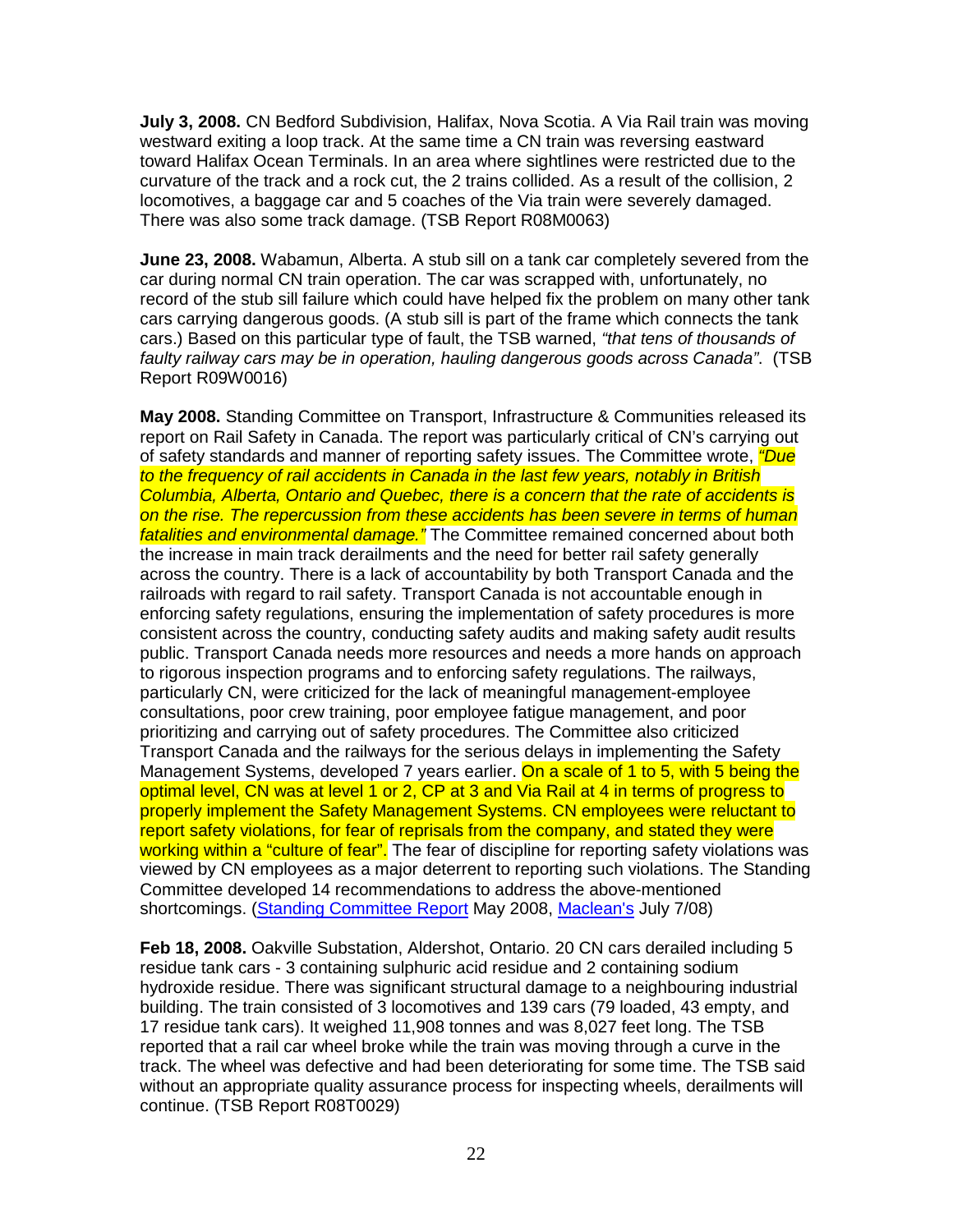**Oct 30, 2007.** Malport, Ontario. A CN freight train derailed while stopping to set off a block of intermodal cars. The train consisted of 4 locomotives at the head of the train and 131 cars (59 loaded and 72 empty), was 7,839 feet long and weighed 7,810 tons. 32 cars derailed and about 2,500 feet of track were destroyed or damaged. The TSB investigation determined that weakened track rolled over, initiating the derailment. The derailment actually consisted of 2 separate derailments, an initial one involving only 2 cars, and then a subsequent one that resulted in other derailed cars continuing to spread rail until the added drag finally brought the train to a stop. (TSB Report R07T0323)

**Oct 27, 2007.** Edson Subdivision, Peers, Alberta. A CN train did not stop prior to a stop signal on the main track and collided with a second CN train that was entering the siding. As a result of the collision, the locomotives and 22 cars of the train that could not stop derailed; 10 other cars were damaged but did not derail. 5 cars on the train that was hit derailed and 4 other cars were damaged but did not derail. The TSB reported that the locomotive engineer in the train that failed to heed the stop signal was fatigued. The report said despite previously-acquired knowledge on employee fatigue, the countermeasures that CN had in place were ineffective. In view of the severity of the accident and the availability of other crews at that location, consideration should have been given to relieving the crew from the train that missed the stop signal. (TSB Report R07E0129)

**Sept 17, 2007.** Halton Subdivision, MacMillan Yard, Toronto, Ontario. A CN train remotely controlled by Beltpack and consisting of 67 loaded cars and 30 empties sidecollided with the tail end of a second CN train. 2 locomotives and 2 cars from the remotely controlled train derailed. 6 cars on the other train derailed and/or sustained damage, including 2 special dangerous goods tank cars containing chlorine gas. Both of these cars were severely damaged. About 3,785 litres of diesel fuel spilled from the derailed locomotives and seeped into the ground. About 3,000 litres of diesel fuel were reported to have been recovered and 4 tons of contaminated soil was removed. The extent of environmental damage was not disclosed. The remotely controlled train weighed 9,054 tons and was 5,914 feet long. The TSB reported that the new conductor operating the train by Beltpack remote control had inadequate training and experience for switching long, heavy trains by remote control. The TSB also indicated that the train was actually too long and too heavy to be operated by remote control at all. (TSB Report R07T0270)

**Sept 17, 2007.** 48km east of Terrace, British Columbia. 29 of 99 grain cars derailed on CN's northern B.C. main line. (Business Edge May 10/07)

**Aug 4, 2007.** Chetwynd Subdivision, CN Yard, Prince George, British Columbia. During a switching operation in the yard located on the banks of the Fraser River, a CN train remote controlled by a Beltpack and pulling 53 loaded cars struck a second CN train which was entering the yard. The remote controlled train struck a car loaded with gasoline, derailing it as well as the adjacent car also loaded with gasoline. 2 locomotives, a yard slug unit (a car that provides traction and braking effort to a locomotive) and a centre beam flatcar loaded with lumber in the remote controlled train derailed. A massive fire broke out, burning and destroying the 2 tank cars loaded with gasoline, the centre beam flatcar, as well as the 2 locomotives and slug unit of the remote controlled train. About 172,600 litres of fuel (1,600 litres of diesel and 171,000 litres of gasoline) were spilled, some of which was consumed by the fire. Water bombers were called in to help fight the fire. Health officials issued a voluntary evacuation order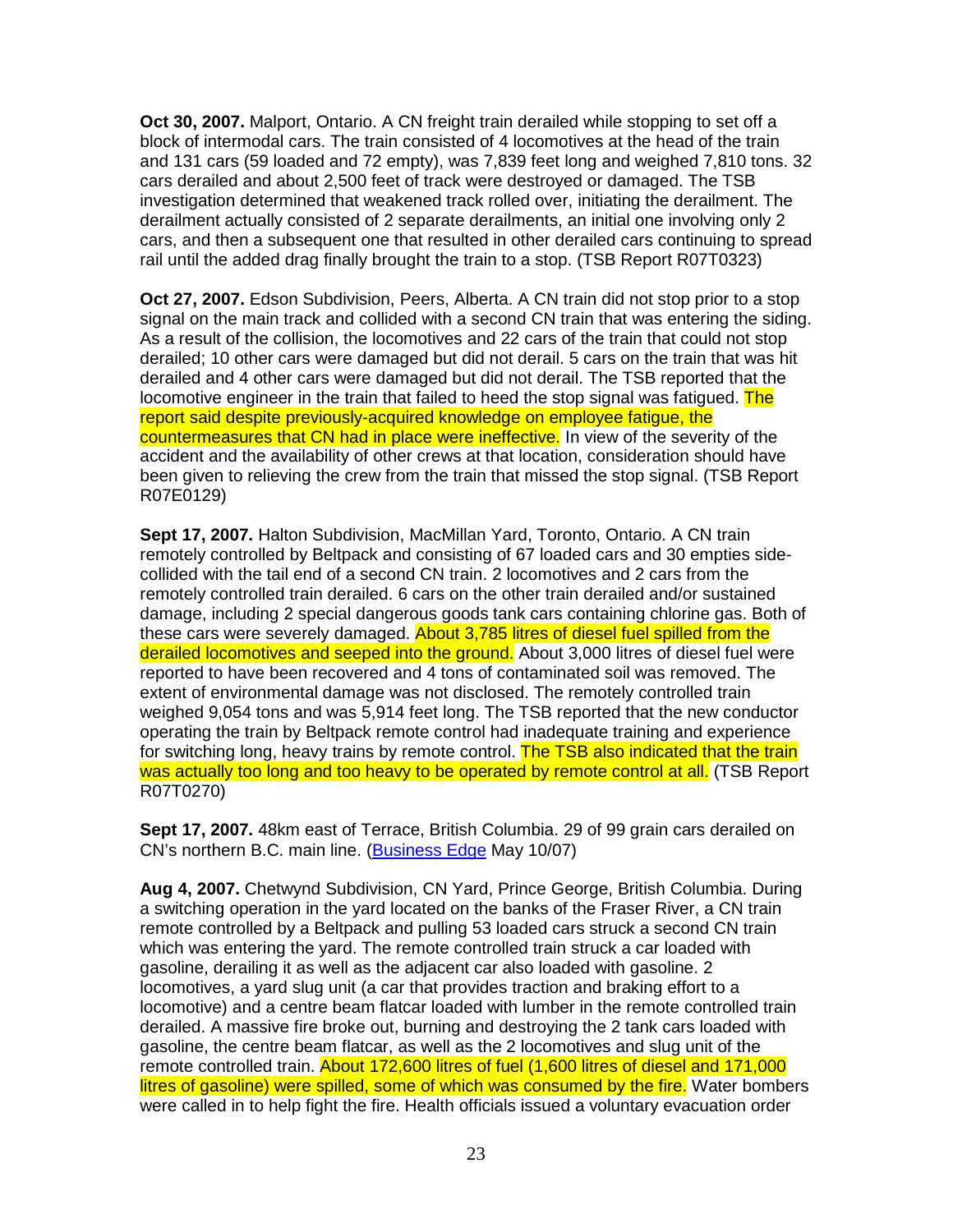for nearby residents. An undisclosed amount of gasoline also spilled into the nearby Fraser River as slicks were seen swirling downstream. The extent of environmental damage was not disclosed. The TSB investigation reported that the CN staff operating the train by remote control Beltpack were inadequately trained and had no experience switching long, heavy trains by remote control. (CBC News Aug 4/07, TSB Report R07V0213)

**April 28, 2007.** Kingston Subdivision, Cobourg, Ontario. A CN freight train derailed a Herzog track maintenance machine and 21 empty multi-level cars on the main track. During the derailment, the fuel tank on the Herzog maintenance unit was punctured, spilling about 9,084 litres of diesel fuel. The fuel ignited, setting fire to the Herzog unit and about 1,000 feet of track structure, including the Burnham Street level crossing. The local fire department responded and extinguished the fire. The train consisted of 3 locomotives at the head of the train and a mix of 84 empty and loaded cars. It was 9,602 feet long and weighed 9,000 tons. The TSB investigation determined that the marshalling of the train, with placement of a car equipped with non-standard couplers at the head-end of a train with significant trailing tonnage, was a contributing factor to the accident. A quote from the TSB report read, "CN's train design planning system does not take weight distribution within the train into consideration when the train service plan is produced. In comparison, other Canadian railway companies require that freight trains be made up…with the loads marshalled closest to the locomotives to reduce the probability of undesirable track/train dynamics occurrences." The TSB also wrote, "Despite a recent derailment under similar circumstances where Canadian National investigators were made aware of the unique coupler design of the Herzog machine, the machine was allowed to be marshalled in trains without additional restrictions." (TSB Report R07T0110)

**March 29, 2007.** North of Huntington, Quebec. A CN freight train derailed 8 cars on the main track. 4 of the derailed cars were tank cars loaded with sulphuric acid (a dangerous good), 2 cars were loaded with wood products and 2 cars were loaded with paper. 6 of the cars, including 3 of the tank cars loaded with sulphuric acid, flipped over on their sides down an embankment. The train consisted of 2 locomotives and 80 cars (78 loaded and 2 empty). It was 4,771 feet long and weighed 10,382 tons. About 1,200 feet of track were damaged. In some places the track had buckled and was forced laterally up to 2 feet. The TSB reported the rail anchoring condition was poor and may have contributed to the derailment. (TSB Report R07D0030)

**March 12, 2007.** Queen's switch, Kingston, Ontario. CN freight train derailed 32 cars. (Colin Churcher's Railway Pages)

**March 7, 2007.** Chicago, Illinois. The crew of a CN train left 2 locomotives, which had only air brakes applied, on a grade at CN's Lumber Street interchange. The 2 uncontrolled and unmanned locomotives rolled about 1,789 feet along CN's track and onto Amtrack's track where they collided with the lead locomotive of a standing Northern Illinois Regional Commuter Railroad (Metra) train. About 55 passengers were aboard the eighth Metra passenger car at the time of the collision. The other 7 passenger cars were empty. 7 passengers and the Metra engineer and assistant conductor were transported to area hospitals with minor injuries. The total property damage was estimated to be \$75,766. The NTSB determined the probable cause of the collision was the failure of the CN engineer and conductor to properly secure the CN locomotives before leaving them unattended. (NTSB Report RAB-07-04)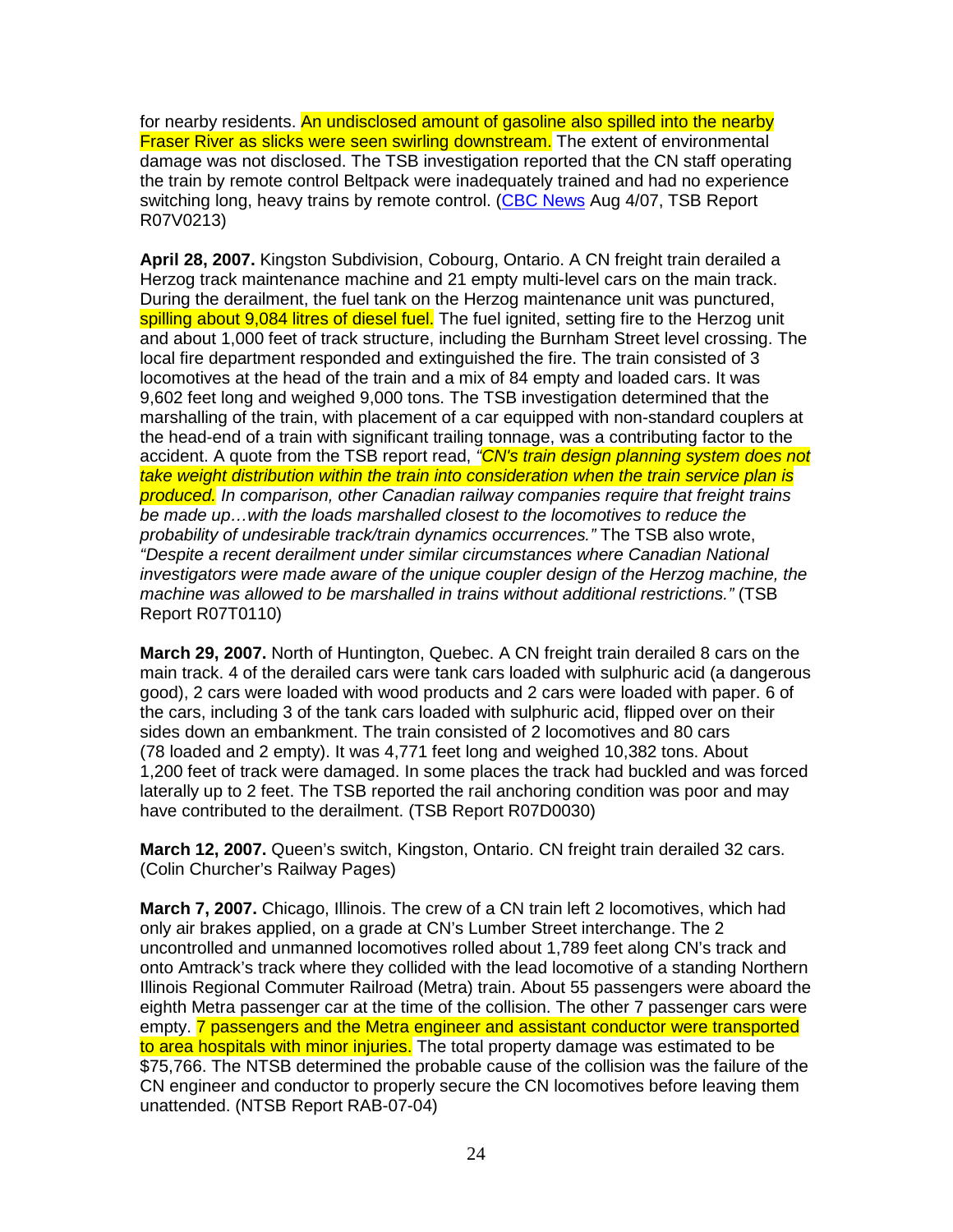**March 3, 2007.** Napadogan Subdivision, Juniper, New Brunswick. A CN freight train derailed 18 cars, including 3 dangerous goods tank cars (liquefied petroleum gas residue) on the main track. The derailed equipment consisted of 12 empty covered hopper cars, 2 tank cars that contained non-dangerous goods residue, and 3 tank cars which contained liquefied petroleum gas residue. They had detached from the train and piled up on either side of the main track. 10 of the cars were destroyed. The 3 liquefied petroleum gas tank cars experienced some jacket damage. Rail car wheel sets were strewn about the derailment site. There were more than 50 broken rails in the 14 miles between Juniper and the accident site. Damaged infrastructure included 2 switches, a hot box detector and its associated bungalow, a private crossing for a logging road, as well as 14 miles of track. The train consisted of 3 locomotives and 100 cars (42 loaded, 49 empty, and 9 with residues), weighed 7,600 tons, and was 6,850 feet long. The TSB reported the train derailed following the fracture of a wheel caused by the improper functioning of the car's air brakes due to a stuck slide valve on the service portion. (TSB Report R07M0017)

**Feb 13, 2007.** Sprague Subdivision, Symington Yard, Winnipeg, Manitoba. A CN train remote controlled by a Beltpack was accidentally made to travel westward during a switching operation when the operator meant to send the train eastward. The remote controlled train sideswiped a second CN train that was outbound. 4 empty covered hopper cars from the remote controlled train derailed. A total of 9 cars were damaged. The first 2 derailed cars were on their side, the third car came to rest at a 45° angle and the fourth derailed car remained upright. On the outbound train, 3 covered hopper cars loaded with grain and 1 empty covered hopper car were damaged. As well, a stationary empty auto rack car, which was stored on an adiacent track, was damaged. The TSB warned that greater care was required by CN operators who control trains in rail yards with remote controls. In this particular case, the operator was sitting in a motor vehicle that was travelling away from the train which made it very difficult to visually monitor the train he was operating by remote control. (TSB Report R07W0042).

**Feb 12, 2007.** Drummondville Subdivision, near Drummondville, Quebec. 8 of 105 cars in a CN freight train derailed when a knuckle on the  $75<sup>th</sup>$  car broke. 1 of the derailed cars was a tank car with aviation fuel residue. About 850 feet of track were damaged. The train was pulled by 5 locomotives all located at the front end of the train, was 7,006 feet long and weighed 10,815 tons. The TSB investigation determined that the improperly assembled train (empty cars ahead of loaded cars) contributed to the derailment. CN and others have been realizing significant cost savings by increasing the length and weight of their trains, and by improperly assembling them, but at the same time this practice is compromising safety. (TSB Report R07D0009)

**Jan 7, 2007.** Montmagny Subdivision, Montmagny, Quebec. A CN freight train derailed 24 cars (19 loaded and 5 empty) on the main track. 4 of the derailed tank cars contained sulphuric acid, a dangerous good. 1 of these cars was damaged which created a risk because it was located on a bridge over a river. The rest of the derailed cars included: 3 tank cars loaded with non-dangerous liquids, 4 centre beam flat cars, 2 automobile carriers, and 11 covered hopper cars. These cars were derailed in an accordion pattern across the main track, the station platform, and into the street behind the station. A workshop trailer owned by CN was destroyed, and the Via Rail station building and 2 inhabited houses were damaged. About 600 feet of track, a main-track turnout, numerous switch parts, the deck and the west span of the bridge over the Rivière du Sud were also damaged. The train consisted of 3 locomotives and 122 cars (72 loaded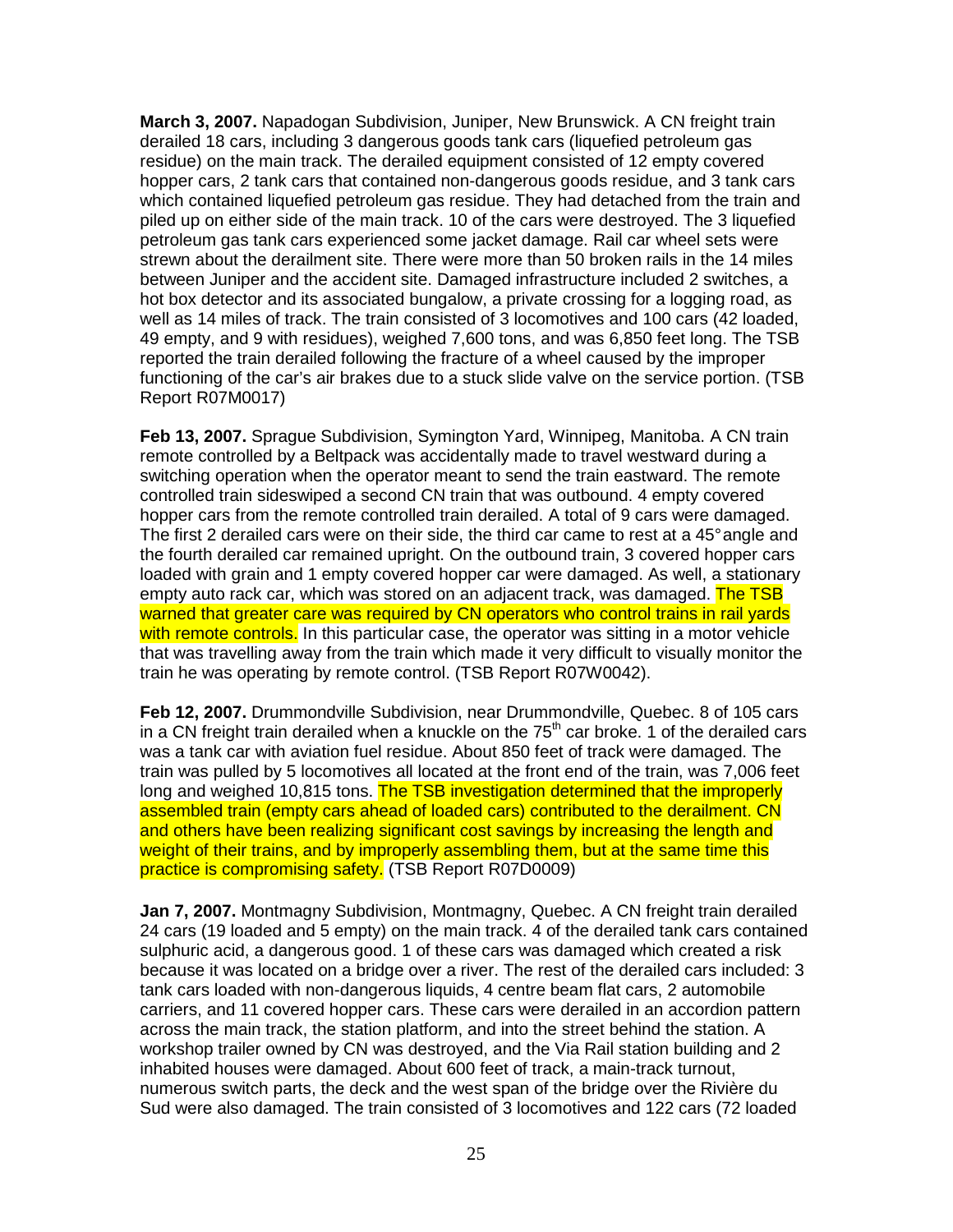and 50 empty), weighed 10,587 tons and was 8,384 feet long. The TSB reported that the train derailed when a switch point rail broke under the train. The TSB also suggested that, considering all the derailments in Canada, perhaps there is a need for tracks to be maintained at a level higher than that required by the Railway Track Safety Rules. (TSB Report R07Q0001)

**Nov 11, 2006.** Kingston Subdivision, Moira, Ontario. A spike puller operator on contract to CN was fatally injured while attempting to perform repairs to his Nordco Grabber Model A Spike Puller. The accident occurred when the right side joystick controller of the spike puller was inadvertently activated, causing the right-hand roller frame assembly to drop rapidly onto the machine operator underneath the machine. (TSB Report R06T0281)

**Aug 27, 2006.** Lac-Saint-Jean Subdivision, Chambord, Quebec. A CN freight train derailed 12 cars, 5 loaded and 7 empty, on the main track. The derailed equipment consisted of 4 gondola cars loaded with wood chips, 1 tank car loaded with a flammable liquid, 4 empty box cars, and 3 empty gondola cars. About 1,400 feet of track were damaged. The train consisted of 2 locomotives and 93 cars (20 loaded, 73 empty), weighed 4,980 tons and was 6,140 feet long. The TSB reported that the derailment was caused by wheel lift on a loaded wood chip car negotiating a curve in the track. As the car ran derailed, it damaged the track, leading to the derailment of 11 other cars. The TSB also reported on asymmetrical loading of car contents as a contributing factor. (TSB Report R06Q0096)

**July 14, 2006.** Oakville Subdivision, Mimico, Ontario. A CN freight train derailed 7 cars on the main track as it was passing over a switch. Derailed equipment fouled the 3 main tracks. The train derailed at a track buckle in an area of track that had undergone recent upgrades in the form of a new turnout installation and track resurfacing. In addition to the buckled track and damaged turnout, about 650 feet of the 3 main-line tracks were damaged during the derailment. The TSB attributed the derailment to track buckling caused by inadequate rail anchoring. (TSB Report R06T0153)

**June 29, 2006.** Lillooet Subdivision, near Lillooet, British Columbia. A CN freight train consisting of 1 locomotive and 1 car loaded with lumber derailed after losing control while descending a steep grade near Lillooet. When the crew realized the train was in a runaway situation, the conductor decoupled the loaded lumber car from the locomotive, climbed onto the car and began to make his way over the lumber to apply the hand brake located on the other end of the car. With the connection between the locomotive and the car severed, the 2 began to separate. Having separated from the locomotive by about 200 feet, the car derailed to the outside of a curve. The conductor was thrown from the derailing car and was killed. The lumber car came to rest about 1,000 feet below the rail right-of-way. The locomotive continued to accelerate. At a curve in the track, the locomotive derailed and slid about 800 feet down the mountain. The trainman was thrown from the locomotive and sustained fatal injuries. The locomotive engineer was thrown off and sustained serious injuries. The locomotive came to rest about 800 feet below the rail right-of-way. The TSB report contained many criticisms of CN and many recommendations to improve the safety of train travel in steep mountainous terrain. Brake shoe friction fade on the lumber car may well have contributed to the derailment. The TSB expressed concern that Transport Canada and CN had not followed the lead by the Association of American Railroads in improving brake shoe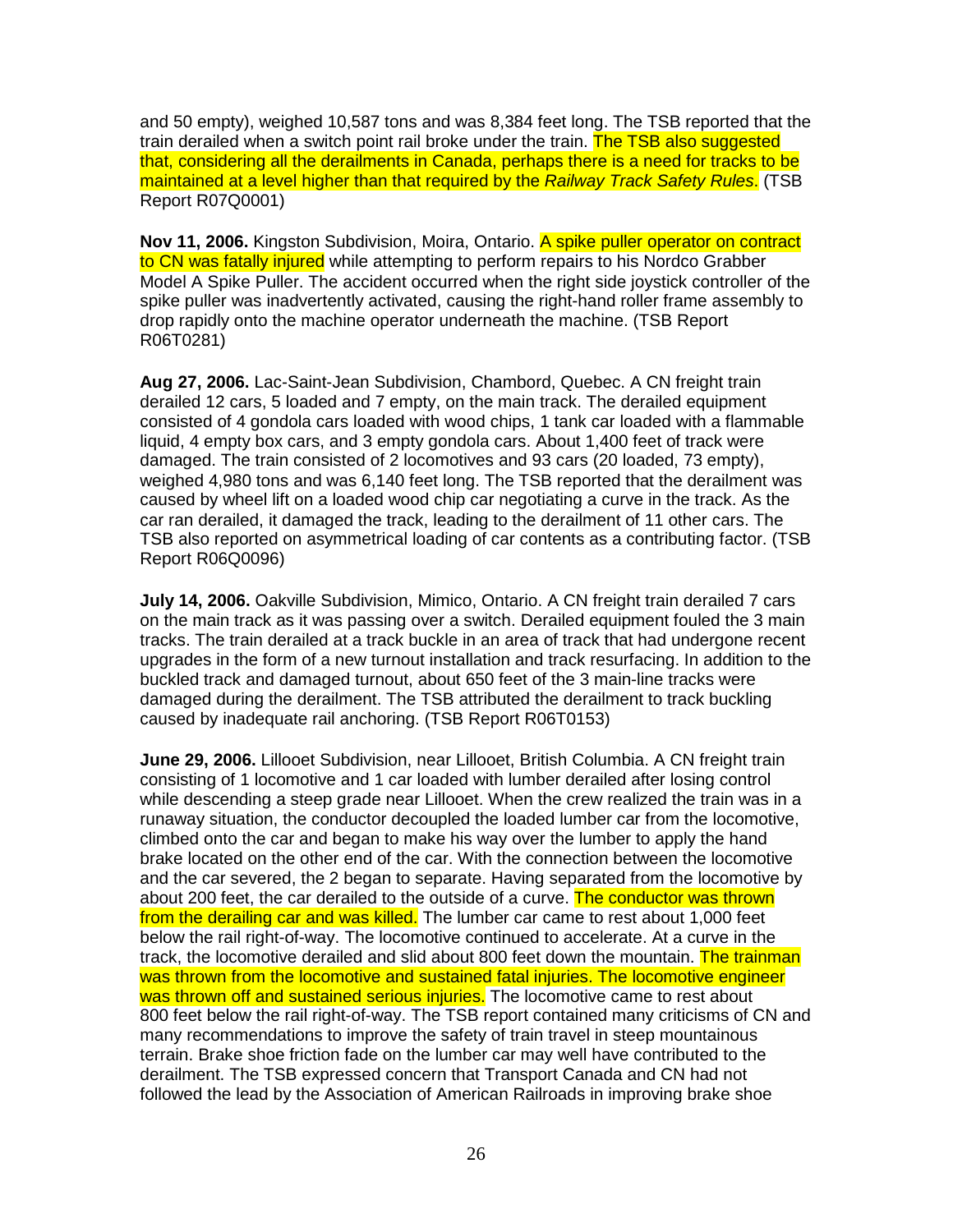design for heavier cars, and that heavier cars in Canada will continue to be operated using brake shoes designed to an older specification. CN employees had also previously raised concerns about the use of non-Dynamic Brake-equipped locomotives in steep mountainous territory such as Lillooet, but these concerns were not relayed to CN management. The TSB criticized CN for the failure of its safety management system to identify and mitigate risks in steep mountainous terrain and recommended that Transport Canada require CN to do so. Many local residents and ex-B.C. Rail employees criticized CN for not becoming better prepared for the added risks of rail travel in mountainous terrain when they bought B.C. Rail in 2004. (TSB Report R06V0136, several other sources)

**June 4, 2006.** Joliette Subdivision, Charette, Quebec. A CN freight train derailed 14 cars (10 loaded and 4 empty) on the main track, including 7 cars loaded with dangerous goods, while exiting a bridge. The dangerous goods cars included 2 cars loaded with gasoline, 3 cars loaded with fuel oil and 2 cars loaded with sulphuric acid. About 233,000 litres of hydrocarbons spilled from 3 tank cars and about 160,000 litres flowed down the river valley and into the Rivière du Loup right next to the derailment. Local fire and police departments; Environment Canada; the Canadian Forest Service; and Quebec Sustainable Development, Environment and Parks responded to the accident. Containment barriers were constructed in an attempt to slow the flow of the remaining hydrocarbons into the river. Skimmers and booms were installed on the Rivière du Loup in an attempt to collect hydrocarbons near the derailment site and downstream near the St. Lawrence River. Because the first responders arrived after most of the hydrocarbons had entered into the Rivière du Loup, only about 73,000 of the 233,000 litres of hydrocarbons were recovered. Spilled liquids continued being collected through the following winter months. The spill negatively impacted the bird and fish life along the Rivière du Loup. The train consisted of 3 locomotives and 142 cars; it was 6,760 feet long and weighed 12,290 tons. The TSB reported that rotting and otherwise deteriorating track ties and a lack of rail anchors were major contributors to the derailment and spill. (TSB Report R06Q0054)

**May 21, 2006.** Kamloops Yard, Kamloops, British Columbia. A CN train involved in a switching operation in the yard collided with an unoccupied Rocky Mountaineer Vacations (RMV) passenger train moving into the yard. 4 passenger cars derailed and the CN locomotive was heavily damaged. The CN train was 2,600 feet long, weighed 3,952 tons and consisted of 2 locomotives pulling 28 loaded and 13 empty cars. The TSB reported that the speed of the CN train and distance to the RMV train, along with the weight and lack of braking power on the trailing cars, resulted in the CN train being unable to stop before colliding with the RMV train. Although the CN train did not exceed 15 mph, the movement was unable to stop within one-half the range of vision of equipment as required by Canadian Rail Operating Rule 105. Communications between the rail traffic coordinator and train crews and between the 2 crews involved were inadequate to assist the crews in identifying each other's whereabouts. (TSB Report R06V0111)

**May 15, 2006.** Lac-Saint-Jean Subdivision, near Lac Bouchette, Quebec. A CN freight train derailed 18 cars (16 loaded, 2 empty) at a curve on the main track. The train consisted of 3 locomotives and 75 cars (72 loaded, 3 empty), weighed 8,780 tons and was 4,750 feet long. The TSB reported that the design and loading of the first 3 derailed cars contributed to the derailment and speculated that there must have been a warp in the track. (TSB Report R06Q0046)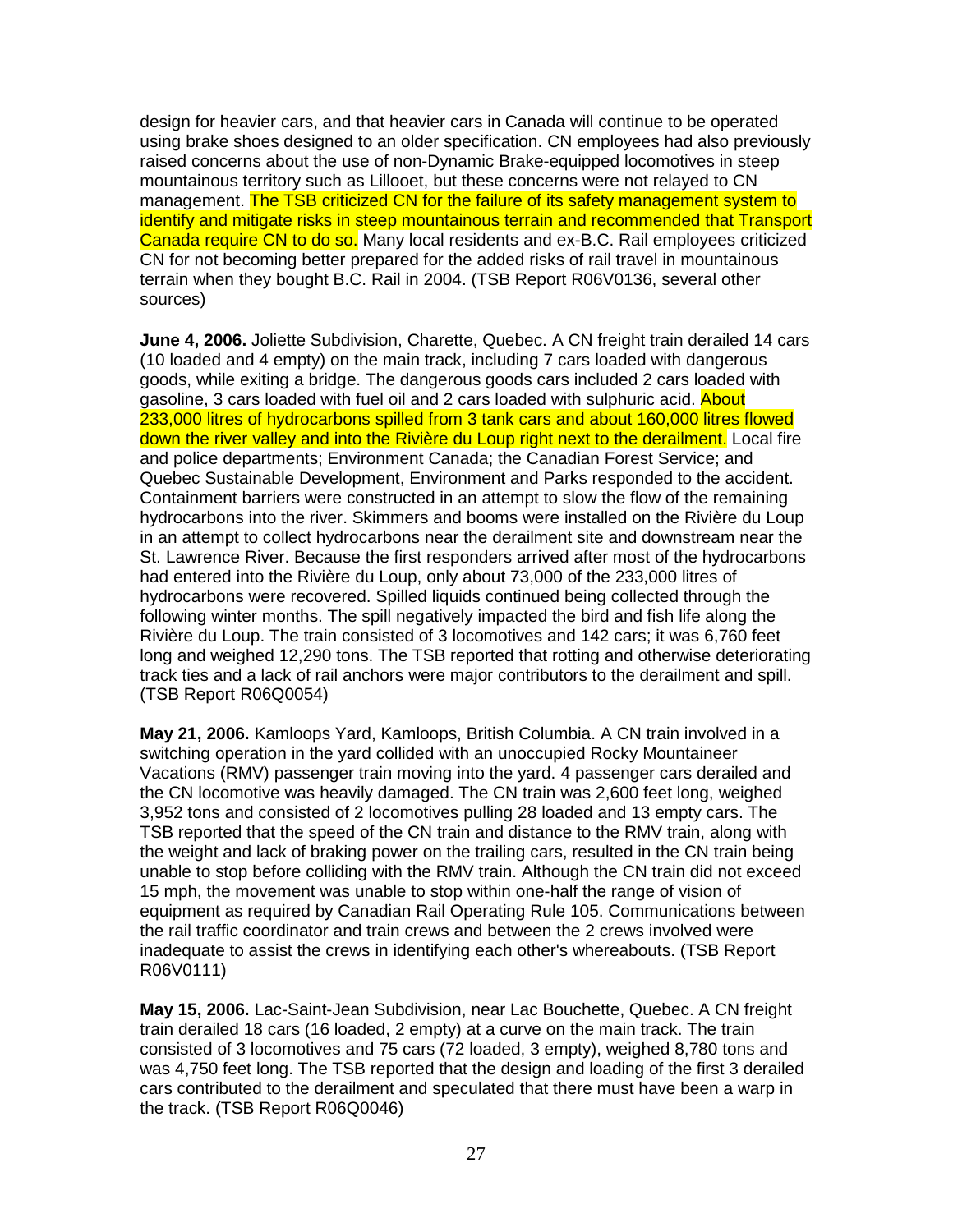**Aug 5, 2005.** Squamish Subdivision, north of Squamish, British Columbia. 9 CN Rail cars (1 loaded and 8 empty) flipped off the tracks, **spilling 40,000 litres of toxic caustic** soda (sodium hydroxide) into the Cheakamus River. The chemical compound stripped the river of oxygen and had a devastating impact on the river's fish population. All freeswimming fish occupying the river at the time of the spill were killed. More than 500,000 adult and young salmon, steelhead, trout and other fish species were killed. Fish died of suffocation from skin burns and gill haemorrhaging. British Columbia Environment staff said the spill decimated the river's fish population. Angling closures were issued on the Cheakamus and MamQuam rivers and a portion of the Squamish River in an attempt to help fish populations repopulate the sections impacted by the spill. Birds and mammals that relied on Cheakamus River salmon for food were also negatively impacted by the toxic spill. CN was assessed about \$200,000 for river clean up costs and was charged twice under the federal Fisheries Act and 3 times under the B.C. Environmental Management Act, which resulted in fines. The train consisted of 5 locomotives at the head of the train, 144 cars (3 loaded and 141 empty), and 2 locomotives behind the 101<sup>st</sup> car. It was 9,340 feet long and weighed 5,002 tons. The TSB blamed the derailment on human error, poor supervision, use of a too-long train and an improperly assembled train. (TSB Report R05V0141, Canada.com Aug 4/07, several other sources)

**Aug 3, 2005.** Edson Subdivision, Wabamun Lake, west of Edmonton, Alberta. 43 CN cars derailed along the shoreline of Wabamun Lake, spilling 1.3 million litres of heavy bunker C fuel oil that quickly spread across the lake. 100 Wabamun Lake residents blockaded the CN tracks for 5 hours to protest insufficient action by CN to contain or clean up the spill. Oil-slicked birds and other wildlife plus the oil-soaked lake shoreline became instant national news. 4 days later, CN revealed that 700,000 litres of Imperial Pole Treating Oil had also spilled into the lake. This hazardous chemical contained naphthalene and other polycyclic aromatic hydrocarbons that are highly toxic and linked to cancer. People who lived nearby were forced to evacuate their homes and cottages. Hundreds of oil-soaked birds died. Wabamun Lake is a popular angling lake, and fish were negatively impacted. CN spent an estimated \$28 million attempting to clean up the mess, with remaining costs covered by insurance. CN was forced into a compensation program for those whose properties were damaged. In May 2009, CN pleaded guilty to 3 charges, one under Alberta's Environmental Protection and Enhancement Act for failing to take all reasonable measures to contain and remedy the spill, one under the federal Fisheries Act, and a third under the federal Migratory Birds Convention Act. Fines issued by the court totaled \$1.4 million, which many Albertans did not think was sufficient, considering the magnitude of environmental damages, and considering it appeared that CN was more concerned about opening their track again than in containing and cleaning up the spilled dangerous goods. The train consisted of 3 locomotives, 117 loaded cars, 13 residue cars, and 10 empty cars. It was 8,547 feet long and weighed 15,562 tons. The TSB reported that a defective rail caused the train to fall off the tracks. (Wikipedia, TSB Report R05E0059, several other sources)

**July 31, 2005.** Val-d'Or Subdivision, Val-d'Or, Quebec. A CN freight train derailed 9 cars on the main track. 7 of the derailed cars were bulkhead flat cars loaded with logs, and 2 were gondola cars loaded with copper concentrate. 7 of the derailed cars flipped over on their sides and all 9 derailed cars were damaged. 1 wye track was destroyed, and 450 feet of main and wye track were damaged. The train was powered by 2 locomotives, and was hauling 26 loaded cars, 10 empty cars and 19 residue cars. It was 2,940 feet in length and weighed 3,800 tons. The TSB reported the accident occurred when a 25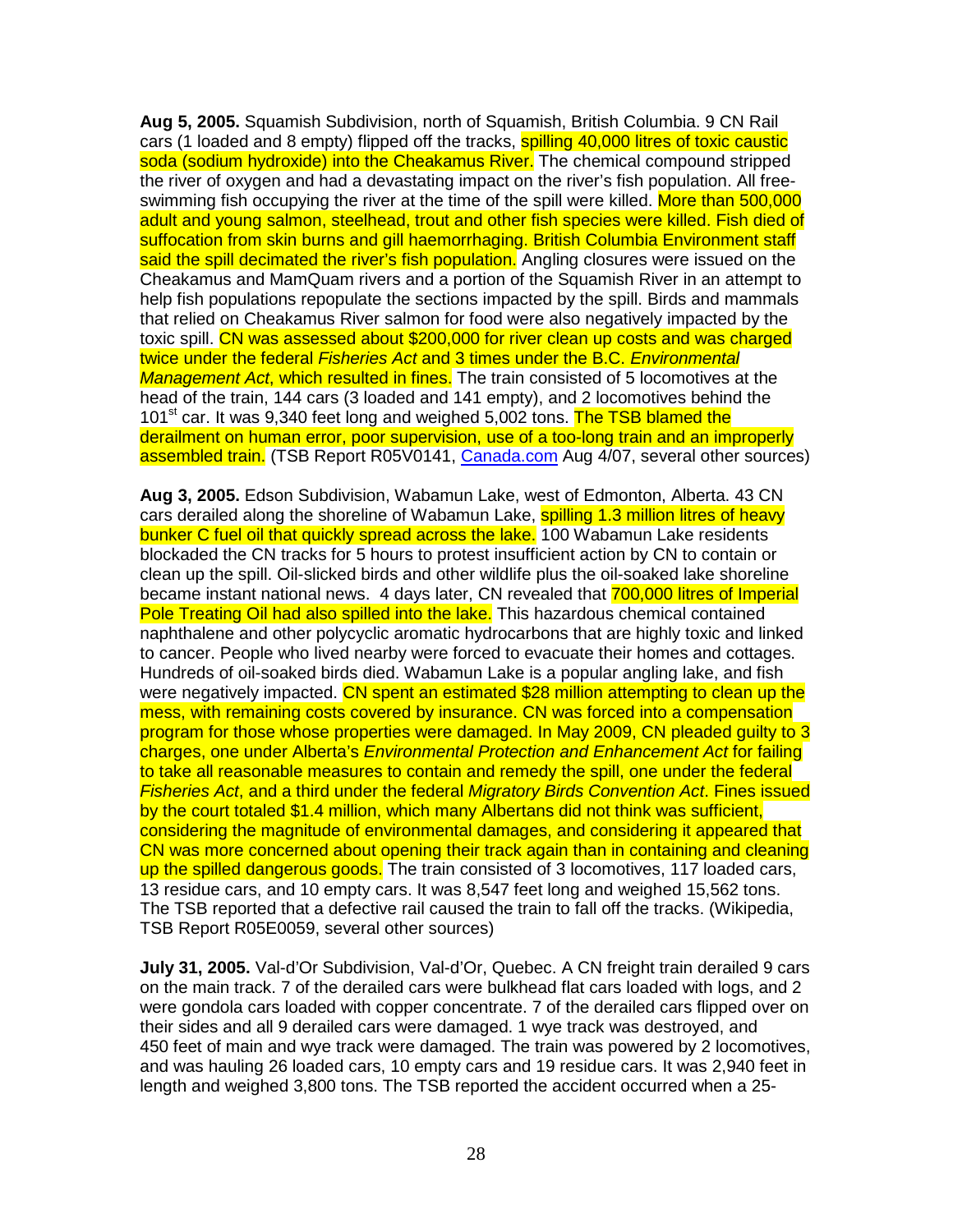year-old roller bearing on one of the bulkhead flat cars that derailed overheated and seized. (TSB Report R05Q0033)

**July 13, 2005.** Three Hills Subdivision, Sarcee Yard, Calgary, Alberta. A CN freight train derailed 2 cars in the yard, which fouled a switch and resulted in the following loaded tank car being hit by 2 locomotives of another train that was operated by Beltpack remote control. The collision punctured the tank car, spilling about 106,800 litres of aviation fuel onto the ground. Diesel fuel also spilled from one of the remote controlled locomotives' punctured fuel tanks. The extent of environmental damage was not disclosed. The 2 remote controlled locomotives also derailed. There was extensive damage to the 2 derailed locomotives, the 2 derailed cars, and another empty gondola car. Crossover switches, connecting track and about 300 feet of the yard lead track were destroyed. Calgary police and fire services controlled the site and protected against a potential fire hazard. 4 nearby businesses were evacuated as a precaution. The TSB reported that an improperly assembled train with empty cars ahead of loaded cars contributed to the derailment. Because CN did not investigate nor report to the TSB a prior, similar derailment at the same location, an opportunity was lost to review and identify safety deficiencies. (TSB Report R05C0116)

**July 10, 2005.** CN Yazoo Subdivision, Anding, Mississippi. 2 CN freight trains collided head on. The collision resulted in the derailment of 6 locomotives and 17 cars. About 15,000 gallons of diesel fuel were spilled from the locomotives and resulted in a fire that burned for about 15 hours. 2 crew members were on each train; all 4 were killed. As a precaution, about 100 Anding residents were evacuated. 7 residue tank cars containing hazardous materials were among the cars that derailed. 5 of those cars contained propylene residue, 1 contained isopropylamine residue, and 1 contained carbamate pesticide residue. 1 or more of the propylene tank cars vented due to pressure buildup from the extreme heat of the diesel fuel fire. CN provided the following cost estimates: \$9.6 million for equipment (locomotives and cars); \$65,000 for track and signals; \$316,800 for lading and environmental cleanup; and \$300,000 for wreck clearing. Property damage associated with the accident totaled \$9,665,000. Clearing and environmental cleanup costs totaled \$616,800. The extent of environmental damage was not disclosed. The NTSB determined that the probable cause of the collision was the failure of the northbound train to stop at a red signal, possibly due to crew fatigue. Contributing to the accident was the absence of a positive train control system that would have stopped the northbound train before it exceeded its authorized limits. Also contributing to the accident was the lack of an alerter on the lead locomotive that may have prompted the crew to be more attentive to their operation of the train. (NTSB Report RAR-07-01)

**July 4, 2005.** Kingston Subdivision, Prescott, Ontario. A CN freight train derailed all 51 of its cars on the main track. All of the cars toppled over on their sides. All of the cars contained hydrocarbon residue. 2 cars spilled gasoline and released nitrogen vapours. All of the cars were damaged and about 2,000 feet of main track were destroyed. The train consisted of 2 locomotives and 51 cars; the first 17 cars contained fuel oil residue and the trailing 34 cars contained gasoline residue. The train was 3,180 feet long and weighed 2,240 tons. The TSB reported the derailment was caused when a track moved out of alignment. Another contributing factor was a buckled track resulting from laying the track in cold weather. (TSB Report R05H0013)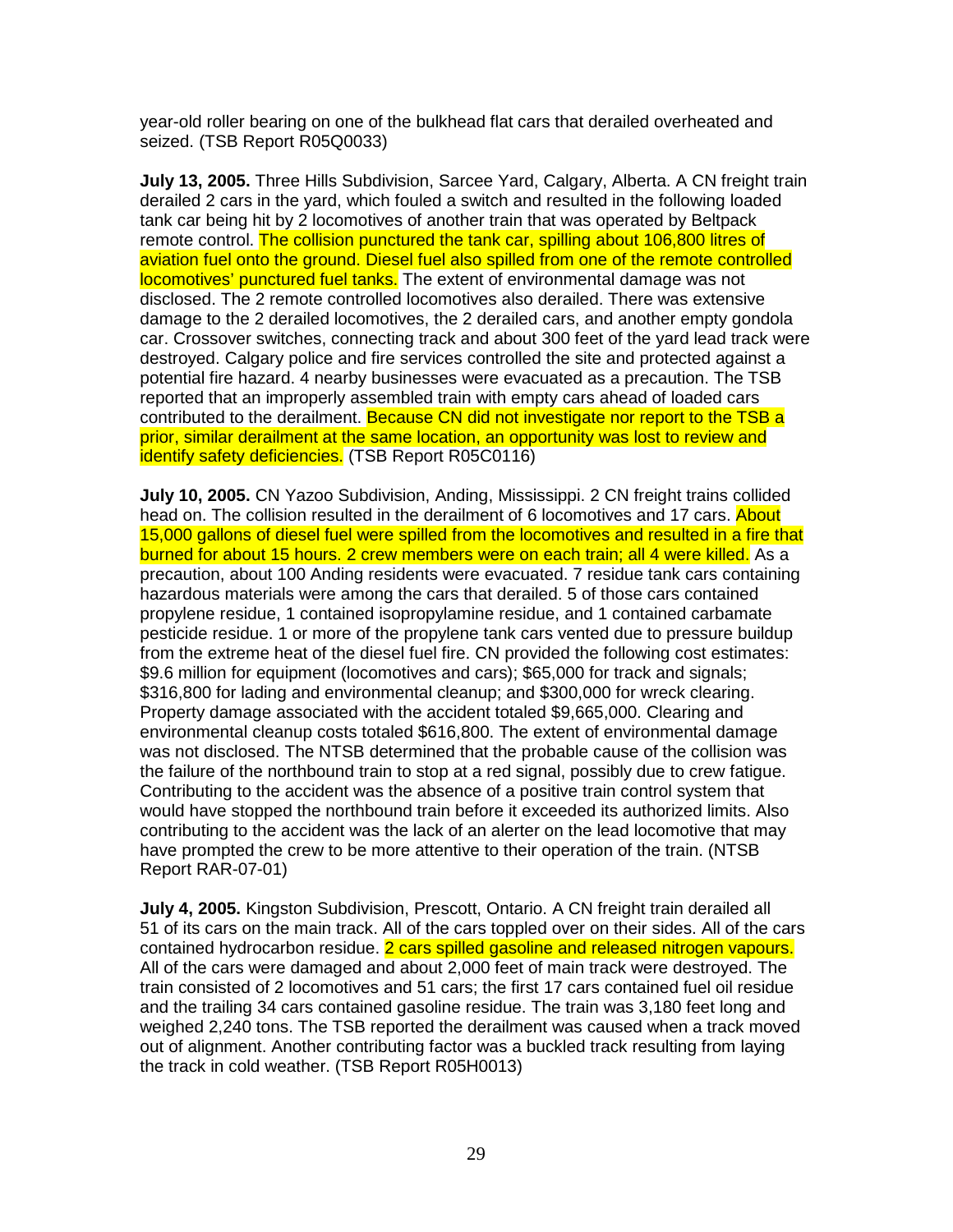**April 6 2005.** Scotford Rail Yard, Fort Saskatchewan, Alberta. An undisclosed amount of hydrogen peroxide spilled out of an overturned car when 8 CN tank cars of a 98-car train derailed. Other CN derailments in the same rail yard include one August 18, 2010 and another one November 21, 2010. (Fort Saskatchewan Record April 8/05)

**Feb 23, 2005.** Drummondville Subdivision, near Saint-Cyrille, Quebec. A CN freight train derailed 29 cars on the main track. 28 cars were destroyed and 1 car was damaged. 1 tank car carrying propane caught fire and exploded, causing major damage to a mill adjacent to the railway right-of-way. Other tank cars carrying dangerous goods including chlorine also derailed. Because of the fire and dangerous goods in the other tank cars, the area within a 1-kilometre radius of the accident site was sealed off and about 20 people were evacuated. About 600 feet of track were destroyed and about 4,000 feet of track were damaged. The train was 5,935 feet long, weighed 6,898 tons and consisted of 2 locomotives, 44 loaded cars and 45 empty cars, including tank cars containing chlorine, propane and other flammable liquids. The TSB reported the derailment was caused by a defective rail car wheel that failed, and pointed out that CN does not have a wheel impact load detector (WILD) between Halifax and Quebec, increasing the risk of wheel failure in eastern Canada. (TSB Report R05Q0010)

**Jan 12, 2005.** Letellier Subdivision, Winnipeg, Manitoba. A CN freight train derailed 10 cars including a tank car containing liquefied petroleum gas and a tank car loaded with liquid calcium chloride that overturned and spilled an undisclosed amount of its contents. The extent of environmental damage was not disclosed. 2 derailed loaded hopper cars blocked a public crossing. About 400 feet of track were damaged. The train comprised 1 locomotive, 30 loaded cars, 11 empty cars and 1 residue tank car. It weighed 4,297 tons and was 2,598 feet long. Several homes and businesses were evacuated due to the risks associated with derailed tank cars carrying dangerous goods. The TSB reported several factors that contributed to the derailment including track spacing anomalies, track out of alignment, track warp defects and roller bearing adapters that likely failed in 1 of the derailed cars. (TSB Report R05W0014)

**Nov 12, 2004.** Montmagny Subdivision, Levis, Quebec. 10 multi-platform CN container cars derailed on the main track. The cars were damaged, and 2 switches and 500m of track were damaged. The train was made up of 3 locomotives and 39 multi-platform container cars (113 platforms in all). It was 7,500 feet long and weighed 6,200 tons. The TSB reported that wheel failure caused the derailment. (TSB Report R04Q0047)

**July 25, 2004.** Bala Subdivision, Burton, Ontario. A CN freight train derailed 13 multiplatform intermodal cars carrying 88 containers. Containers carrying dangerous goods including paint and paint thinners were heavily damaged with liquid product spilling from at least one of the containers. About 2,300 feet of track were destroyed. The train consisted of 2 locomotives and 28 loaded intermodal cars. It was 5,919 feet long and weighed 5,750 tons. The TSB reported the following as contributing to the rail rollover that caused the derailment: car design, lacking rail lubrication, track fastening system, and track geometry. A local landowner whose property was damaged by the derailment was not contacted by CN. It took some time for CN to finally clean up the mess on the private land left by the derailment. (TSB Report R04T0161)

**March 17, 2004.** Lac-Saint-Jean Subdivision, Linton, Quebec. A CN train derailed 22 cars at a curve on the main track. 18 cars were destroyed, 4 cars were damaged, and about 140m of track were destroyed. The derailed cars slid down the Batiscan River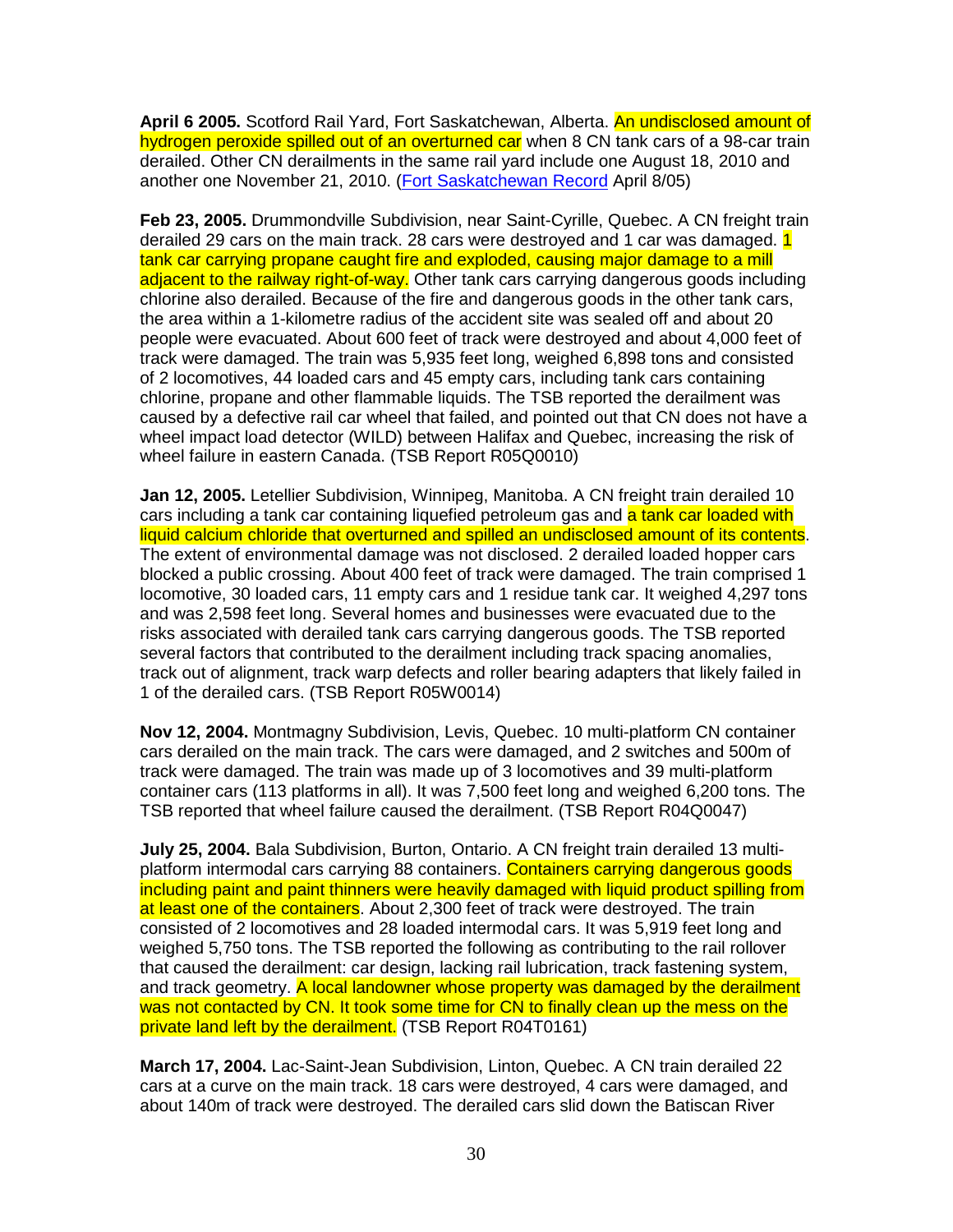bank. The train consisted of 4 locomotives and 66 cars, 56 loaded and 10 empty. It was 4,060 feet long and weighed 6,960 tons. A broken rail caused the initial derailment. (TSB Report R04Q0016)

**Feb 17, 2004.** Sprague Subdivision, Symington Yard, Winnipeg, Manitoba. A CN train operated by Beltpack remote control derailed 17 intermodal container car body platforms at a switch in the yard. The Beltpack remote control operator was controlling the train movement from inside a motor vehicle, which is routinely done at the Symington Yard. About 1,600 feet of track were damaged. The TSB reported the location of the Beltpack remote control operator inside a vehicle, well in advance of and facing away from the remote controlled train, left the train movement unmonitored and increased the severity of the derailment, which was initially caused by a switch malfunction. (TSB Report R04W0035)

**Feb 7, 2004.** Montmagny Subdivision, Montmagny, Quebec. A CN freight train derailed 27 cars on a bridge over the Du Sud River, including a pressurized tank car loaded with liquefied chlorine gas. All of the derailed cars were damaged beyond repair. About 1,500 feet of track and 2 public crossings were damaged. The entire timber deck of the bridge and the pedestrian walkway located on the north side were destroyed. 3 bridge spans were damaged beyond repair and required total replacement. The other 6 spans sustained major damage. The train was 5,489 feet long and weighed 9,102 tons. It consisted of 2 locomotives, 70 loaded and 24 empty. During the derailment cleanup and bridge repair work, traffic had to be rerouted on a temporary bypass track constructed over the river. The extent of environmental damage incurred by the derailment and subsequent repairs was not disclosed. The TSB reported that truck hunting (lateral oscillation of car between the tracks at high speeds) on one or more empty cars contributed to the derailment. The investigation was also confused by an inaccurate list of car positions within the train. (TSB Report R04Q0006)

**July 30, 2003.** Drummondville Subdivision, Villeroy, Quebec. A CN train derailed 32 intermodal platforms on the main track. 31 platforms were damaged, and 1 platform was destroyed. About 2,200 feet of track were destroyed, and another 1,900 feet were damaged by the derailment. The track underneath the last 30 derailed platforms was completely destroyed. In the zone of destruction, the majority of the ties were in poor condition, showing signs of water saturation and rot through half of their thickness. 2 farm crossings were destroyed and the third was seriously damaged. The train, an intermodal express freight train, was 9,973 feet long and weighed 9,310 tons. It consisted of 4 locomotives and 145 loaded intermodal platforms. Some of the cargo was dangerous goods. The TSB reported that the train derailed as a result of a track buckle while travelling above the speed limit over track on which maintenance work was being performed. The TSB also criticized the operators for not following proper safety procedures or CN for not conducting proper safety training. (TSB Report R03Q0036)

**May 21, 2003.** Bala Subdivision, Gamebridge, Ontario. A CN train derailed 49 cars on the main track at a highway crossing. The derailed equipment included 21 tank cars loaded with sulphuric acid, 2 empty box cars, and 26 box cars loaded with paper. About 250 tons of sulphuric acid spilled from 3 tank cars. A small fire started. An underground fibre-optic cable was severed, disrupting service for 16 hours. Some 1,700 feet of track were destroyed. Highway 12 was closed in the vicinity of the derailment area for 5 days. Some 50 people were evacuated due to the toxic nature of the spilled sulphuric acid and to ease clean-up operations. 2 firefighters suffered minor fume inhalation, and a local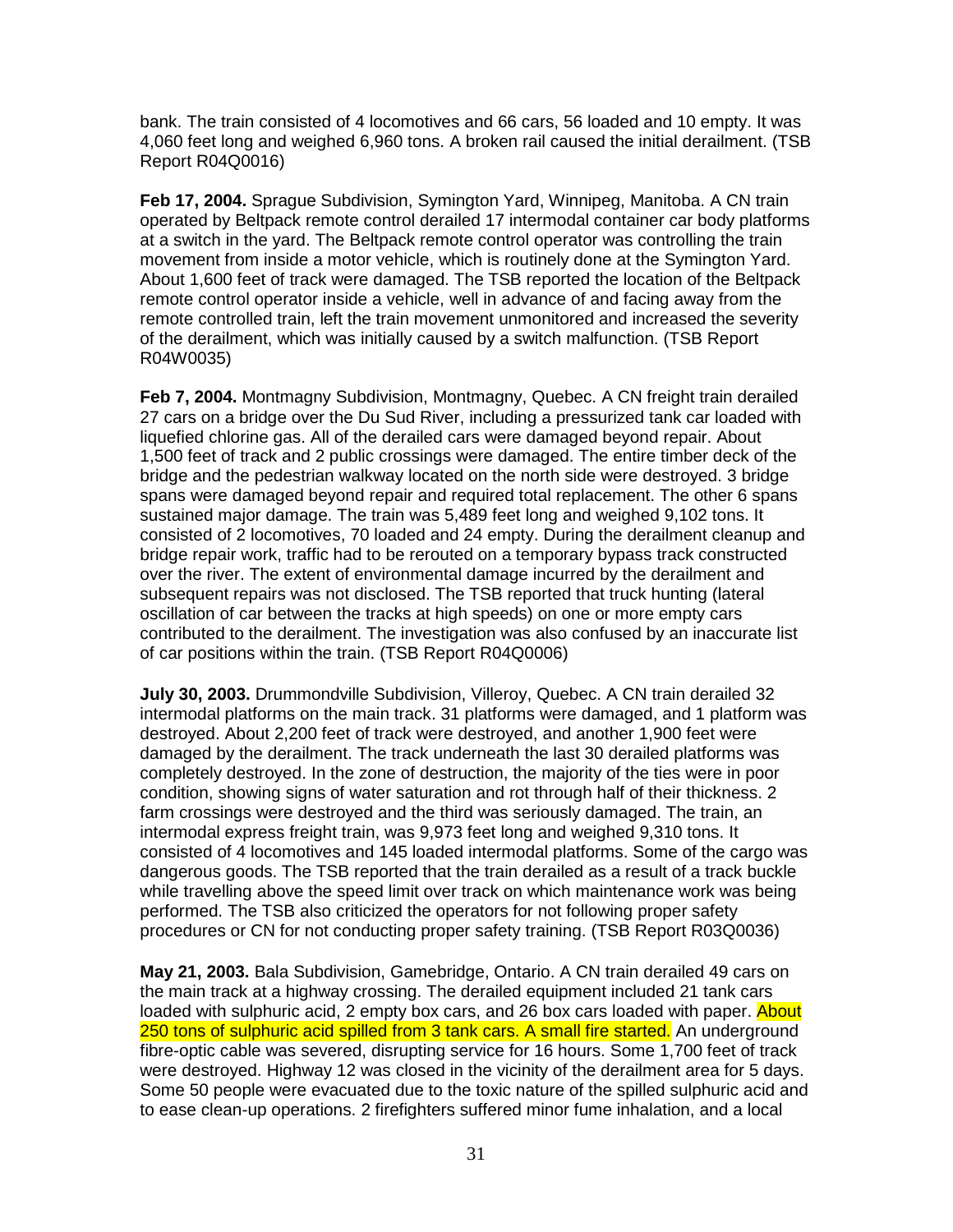citizen suffered acid burns to his feet. The extent of environmental damage was not disclosed. The train weighed 11,800 tons and was 5,889 feet long. It was hauling 103 loaded cars, 8 empty cars, and 1 residue car. The TSB reported track defects at the Highway 12 crossing and decreasing time set aside by management for proper inspection and routine maintenance. As well, the train had been improperly assembled with empty cars ahead of loaded cars. (TSB Report R03T0157)

**May 16, 2003.** Thompson, Manitoba. Several thousand hectares of land burned from a CN-caused wildfire. Suppression costs amounted to \$565,000. (Canadian Interagency Forest Fire Centre July 24/07)

**May 14, 2003.** Fraser Subdivision, McBride, British Columbia. A CN freight train derailed 2 locomotives and 5 cars loaded with lumber on a bridge on the main track. Once derailed, the locomotives toppled off the bridge, dropping about 25 feet into the gully below along the main river valley. A fire started and the bridge, the 2 locomotives, and the 5 cars and their contents were destroyed by fire. The 2 crew members, the locomotive engineer and the conductor, were fatally injured. Several acres of the surrounding terrain were damaged by the fire and by the ensuing clean-up operation. The extent of environmental damage was not disclosed. The train was 5,730 feet long, weighed 8,800 tons, and was powered by 2 locomotives. The train consisted of 85 freight cars: 68 loaded, 4 empty, and 13 residue tank cars. The complete destruction of the bridge and all its related components, the loss of the locomotive event recorder data, and lack of complete and comprehensive bridge maintenance and inspection records impeded the TSB investigation efforts. However, the TSB reported that the failure to identify the urgency and the severity of the deteriorating condition of the bridge was not recognized because of shortcomings in the inspection, assessment, planning, and maintenance process. (TSB Report R03V0083)

**May 12, 2003.** Drummondville Subdivision, Manseau, Quebec. A CN freight train derailed 17 platforms loaded with 34 containers at a curve on the main track. Most of the containers flipped over on their sides. 3 of the containers were carrying dangerous goods. There was damage to 1,000 feet of main track and 300 feet of siding track. The train was powered by 3 locomotives and consisted of 122 loaded cars. It weighed 5,190 tons and was 8,430 feet long. The TSB reported the derailment occurred when the car body on the platform of a loaded container car collapsed onto the main track, severely damaging the track structure, resulting in the complete loss of track gauge. The platform on the car collapsed due to fatigue at a high stress location where a weld was missing. There also was a discrepancy between the cars recorded as being in the train and the actual cars in the train. (TSB Report R03Q0022)

**Feb 9, 2003.** Tamaroa, Illinois. A CN freight train derailed 22 of its 108 cars. 4 of the derailed cars spilled methanol, and the methanol from 2 of these cars fueled a fire. Other derailed cars contained phosphoric acid, hydrochloric acid, formaldehyde, and vinyl chloride. 2 cars containing hydrochloric acid, 1 car containing formaldehyde, and 1 car containing vinyl chloride also spilled product. About 850 residents were evacuated from the area within a 3-mile radius of the derailment, which included the entire village of Tamaroa. 1 contract employee was injured during cleanup activities. Damages to track, signals, and equipment, and clearing costs associated with the accident totaled \$1.9 million. CN was also forced to pay nearly \$1 million to about 800 residents and businesses for lost time, food spoilage and other expenses. The NTSB determined the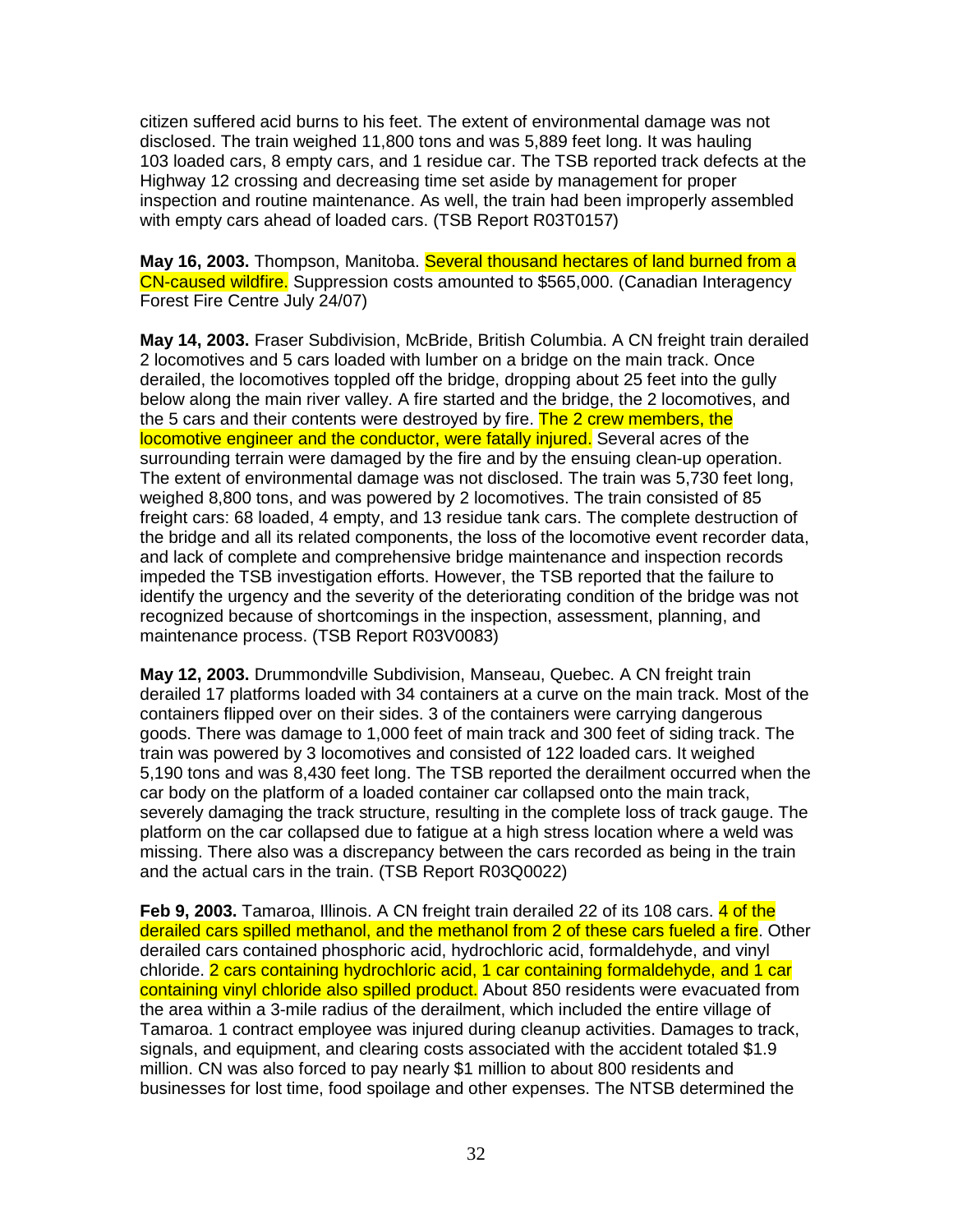probable cause of the derailment was an improper weld on a rail which progressed to rail failure. (NTSB Report RAR-05-01)

**Dec 20, 2002.** Cornwall, Ontario. 10 CN cars derailed. (Colin Churcher's Railway Pages)

**Oct 24, 2002.** Saint-Maurice Subdivision, Hibbard, Quebec. A CN train derailed 6 cars at a curve on the main track. All 6 derailed cars were damaged and 275m of track were destroyed. The derailed cars were loaded with copper ore, toppled over on their sides and slid down the bank almost falling into a lake. The extent of environmental damage was not disclosed, but based on a photo in the TSB investigation report, there was damage to the lake shoreline. The train comprised 3 locomotives and 109 cars, 34 loaded and 75 empty. It was 6,730 feet long and weighed 7,230 tons. The TSB reported a defective rail caused the derailment. (TSB Report R02D0113)

**Aug 13, 2002.** Bedford Subdivision, Milford, Nova Scotia. A CN train derailed 7 container platforms from the last 2 five-pack cars on the main track. About 2.85 miles of track were damaged. The train was 7,540 feet long and weighed 6,230 tons. The TSB reported that significant track buckle, in part resulting from higher-than-normal air temperatures, caused the tracks to move out of alignment and caused the derailment. (TSB Report R02M0050)

**July 22, 2002.** Montmagny Subdivision, Joffre Yard, Levis, Quebec. A CN train operated by remote control (Beltpack) in the yard derailed 52 cars. 51 tank cars, which contained fuel oil and gasoline residue, derailed and rolled over. An empty bulkhead flat car also derailed. 2 switches and about 3,600 feet of track were damaged. The TSB reported that heavy winds set some empty cars (without their brakes on) in motion which caused the initial derailment. (TSB Report R02Q0041)

**July 8, 2002.** Camrose Subdivision, near Camrose, Alberta. A CN freight train derailed 2 locomotives and 14 cars at a curve in the track. The train consisted of 5 locomotives, 146 loaded cars (some carrying dangerous goods), 6 empty cars, 2 residue tank cars, was 9,708 feet long and weighed 17,201 tons. The train was the longest and heaviest train the crew had ever operated on this subdivision. Derailed cars included 2 empty hopper cars right behind the locomotive, 1 empty flat car, 5 loaded intermodal flat cars, and 6 multi-platform intermodal cars. The last derailed car carried 2 containers carrying dangerous goods. The 2 derailed locomotives were damaged. All derailed cars and about 860 feet of track were destroyed. The TSB reported the primary cause of the derailment was an improperly assembled train. The presence of the first locomotive without alignment control couplers behind the operating locomotives played a secondary role in this derailment. (TSB Report R02C0050)

**July 3, 2002.** Joliette Subdivision, L'Assomption, Quebec. A CN freight train derailed 14 cars at a curve on the main track. 9 of the derailed cars flipped over, fouling both sides of the main track and siding. Softwood lumber products were strewn over the right-ofway and the adjacent private property. About 1,830 feet of main track, 660 feet of siding track and a private crossing were destroyed. A 4-inch irrigation water main was severed, and about 150 trees and seedlings were destroyed or damaged in an adjacent nursery. The train consisted of 2 locomotives, 82 loaded, 9 empty and 2 residue cars. It was 5,570 feet long and weighed 10,390 tons. The TSB reported that the higher-than-normal air temperatures buckled the track which caused the derailment. The Board pointed out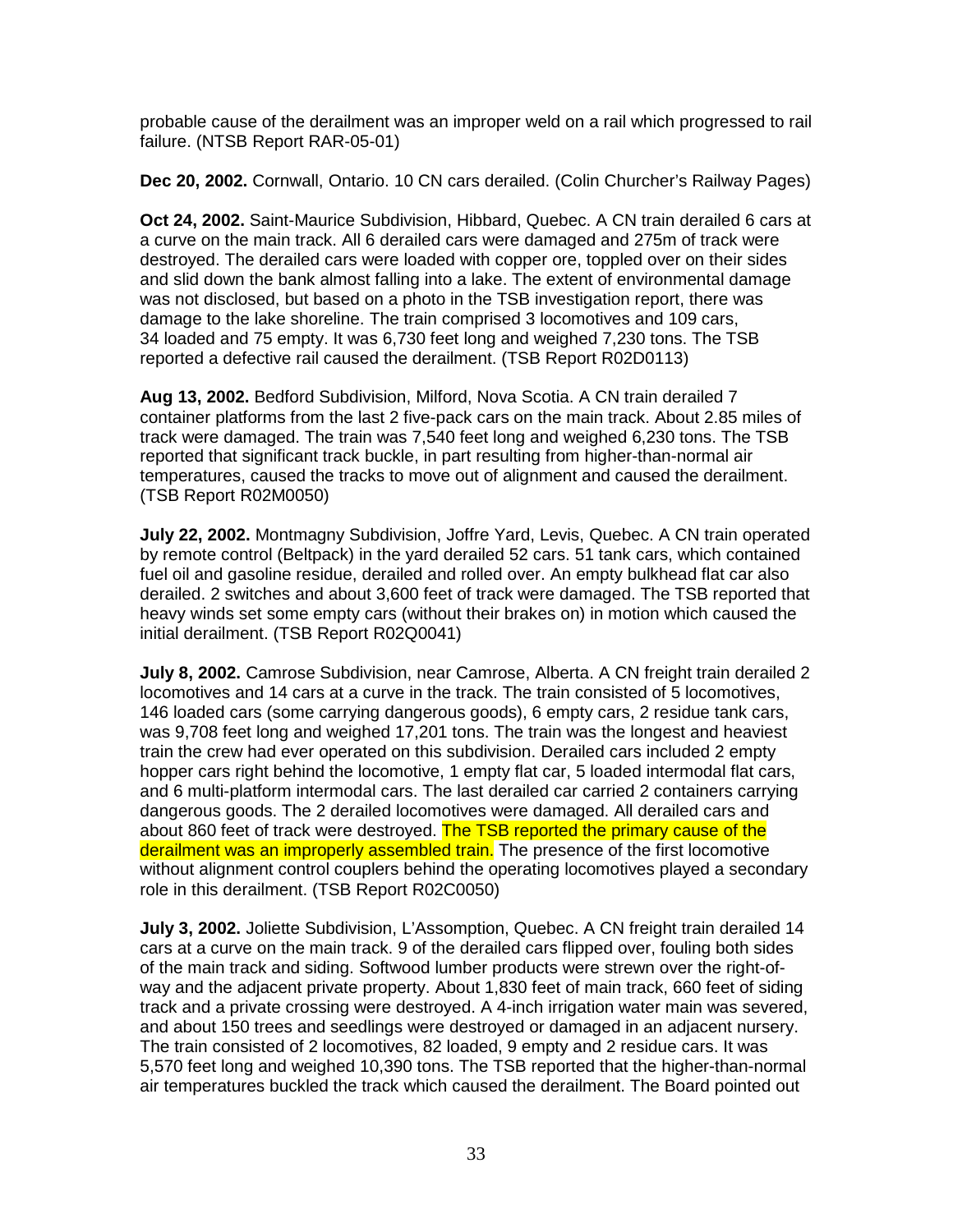that even though hot weather inspections were carried out, they were not sufficient to identify the potential for a track buckle. (TSB Report R02D0069)

**May 2, 2002.** Rivers Subdivision, near Firdale, Manitoba. A CN train derailed 2 locomotives and 21 freight cars after colliding with a loaded tractor-trailer at a public crossing. The derailed equipment included 5 tank cars carrying dangerous goods, 1 tank car carrying ethylene glycol and 12 hopper cars carrying plastic pellets. The dangerous goods products included benzene and hexene. During the derailment, 4 of the tank cars sustained multiple punctures and spilled their products which ignited and a large fire engulfed the derailed cars, burning for 2<sup>1/2</sup> days. Water bombers were brought in to help fight the fire. A fibre-optic cable was severed and the Trans-Canada Highway had to be closed. 17 of the derailed cars were destroyed. About 700 feet of the south rail, 450 feet of the north rail, and many of the ties near the public crossing were destroyed. A total of 156 people were evacuated from within a 4-mile radius of the derailment for 2 days. About 13,000 tonnes of impacted soil were excavated and removed for treatment. Water sampling conducted about 1, 2 and 3 months following the spill determined that the groundwater had been contaminated with hydrocarbons. The extent of environmental and groundwater damage was not disclosed. (TSB Report R02W0063)

**April 26, 2002.** Redditt Subdivision, Winnipeg, Manitoba. 8 cars, including 3 box cars loaded with dangerous goods, derailed on the main track as a CN freight train departed Winnipeg. The train consisted of 3 locomotives and 85 cars (76 loaded and 9 empty), was 5,412 feet long, and weighed 9,363 tons. In addition to damaged cars, about 300 feet of track, a roadway underpass, and a fibre-optic system buried in the grade were damaged. 6 homes adjacent to the main track were evacuated. An improperly assembled train contributed to wheel lift on an empty flat car and subsequent derailment. (TSB Report R02W0060)

**Feb 15, 2002.** Dartmouth Subdivision, Dartmouth, Nova Scotia. A CN train derailed 5 cars in the yard, blocking a private crossing to an electrical shop. 3 of the derailed cars were tank cars loaded with liquefied petroleum gas, and the other 2 cars were flat cars loaded with vehicles. 2 derailed tank cars contained propane and 1 derailed tank car contained butane. 1 of the tank cars loaded with propane flipped over on its side as did 1 of the flat cars. The train consisted of 2 locomotives and 15 loaded cars. It was 925 feet long and weighed 1,200 tons. About 300 feet of track were damaged, and the private crossing required repairs. About 800 Dartmouth residents were evacuated from their homes, and the Angus L. MacDonald suspension bridge, one of the 2 major bridges connecting Dartmouth and Halifax, was closed for 12 hours. The TSB reported that deteriorating rail ties contributed to the derailment. (TSB Report R02M0007)

**Nov 15, 2001.** Holly Subdivision, Clarkson, Michigan. 2 CN/Illinois Central Railway trains collided at a switch at the Andersonville Siding. One of the trains missed a red stop signal as it entered the main track and hit the other train on the main track. Both crew members of the train that was hit were killed; the 2 crew members of the other train were seriously injured. The total cost of the accident was about \$1.4 million. The NTSB determined the probable cause of the collision was fatigue by the crew whose train hit the other, and the same train was also traveling above the speed limit. (NTSB Report RAR-02-04)

**Oct 6, 2001.** Napadogan Subdivision, Drummond, New Brunswick. A CN freight train derailed 15 cars after striking an automobile at a farm crossing. 7 of the derailed cars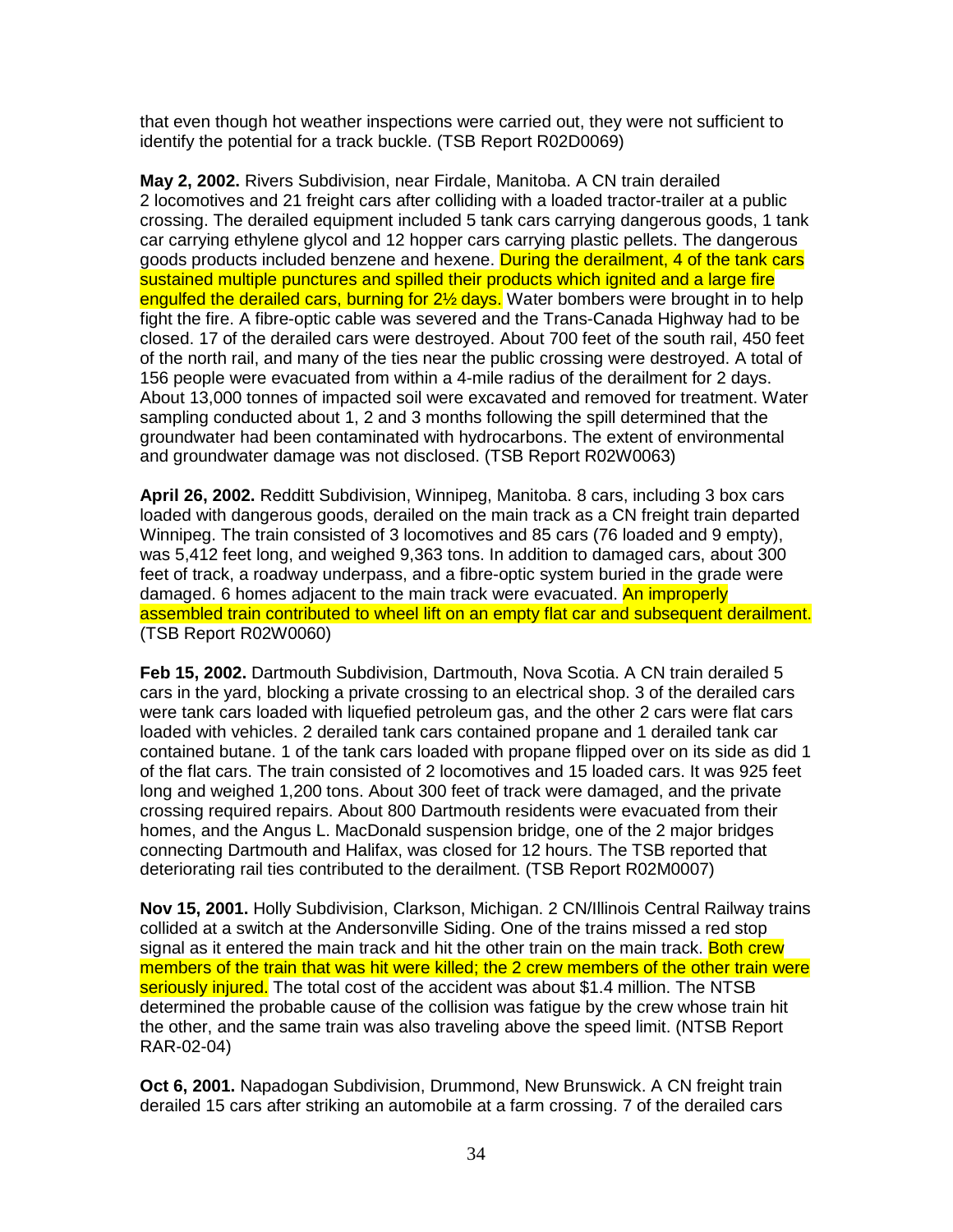were tank cars carrying liquefied petroleum gas. One of the tank cars suffered damages and **spilled butane**, resulting in undisclosed environmental damage. The train consisted of 3 locomotives at the head of the train, 130 cars (78 loaded and 52 empty), was 8,700 feet long and weighed 10,000 tons. 9 cars and about 1,000 feet of track were destroyed. The TSB investigation determined that an undesired emergency brake application occurred when the train struck the automobile, resulting in rail rollover and the derailment. (TSB Report R01M0061)

**Sept 24, 2001.** Bala Subdivision, Richmond Hill, Ontario. A CN freight train derailed 21 cars on the main track. The running gear on all the derailed cars was damaged. The general merchandise train, powered by 2 locomotives, was hauling 40 loaded cars and 20 empty cars. It was 3,000 feet long and weighed 5,100 tons. The TSB reported that a heavy bulkhead door on one of the cars had opened, swung out, contacted the side of a train passing on an adjacent track and fell onto the track, causing the derailment. The Board indicated the closing device on the bulkhead door was inadequate and should have been replaced. (TSB Report R01T0255)

**Aug 29, 2001.** Saint-Hyacinthe Subdivision, Montreal, Quebec. A CN train approaching the Turcot Yard in Montreal derailed 8 container cars at a curve in the track. 5 cars rolled down the railway embankment, and came to rest obstructing Butler Street. The train consisted of 2 locomotives and 86 cars (85 loaded and 1 empty). It was 5,900 feet long and weighed 5,200 tonnes. The TSB reported that a wheel of one of the cars climbed over a defective rail and caused the derailment. (TSB Report R01D0097)

**May 23, 2001.** Chisholm, Alberta. CN started one of the largest human-caused fires in Alberta's history that destroyed 116,000 hectares of forest plus 10 homes, a trapper's cabin, 48 outbuildings and some vehicles primarily in the Hamlet of Chisholm. The environmental impacts were devastating – an undisclosed number of mammals, birds and other animals burned, and there was significant loss of wildlife habitat. The forest industry lost about 4.5 million m<sup>3</sup> of growing timber stock and over 6,300 ha of regenerated cutblocks. The Alberta government spent \$10 million fighting the fire with 514 firefighters and an abundance of equipment. CN eventually accepted responsibility for starting the fire by running locomotives in an inappropriate manner during a high fire hazard period. (Canada.com May 31/07, several other sources)

**April 12, 2001.** Bedford Subdivision, Stewiacke, Nova Scotia. A Via Rail passenger train consisting of 2 locomotives and 14 cars, travelling on CN main track from Halifax to Montreal, derailed at a manually operated main track switch in Stewiacke. A standard CN switch lock used to secure the switch in correct position had been tampered with. As a result of this tampering, the 2 locomotives and the first 2 cars continued on the main track, but the following cars took a diverging route onto an industrial track adjacent to the main track. 9 of the cars derailed and a farm supply building, as well as the industrial track were destroyed. 750 feet of the main track and a main track turnout were extensively damaged. One of the derailed cars was destroyed and the rest were damaged. 4 occupants of the building escaped without injury prior to impact. There were 132 persons on board the train. 22 persons were transported to hospital by ground or air ambulance; 9 were seriously injured. (TSB Report R01M0024)

**Feb 15, 2001.** Drummondville Subdivision, Trudel, Quebec. A CN train derailed 25 cars on the main track. 24 cars were destroyed, and 1 car was damaged. A main-track switch, the signal system, 800 metres of track, and goods stored on the property of a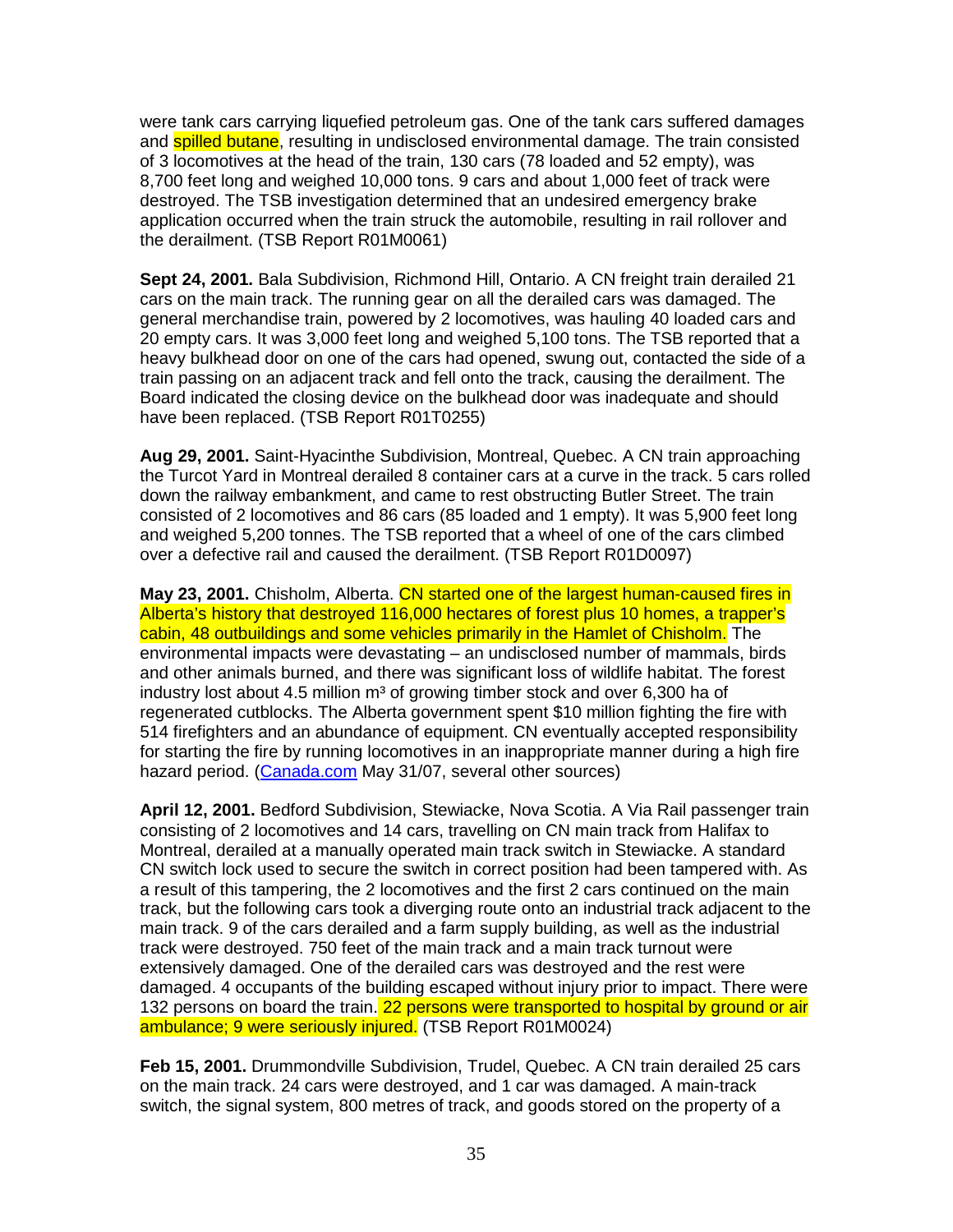construction material distributor were damaged. A signal bungalow as well as a communications tower belonging to CN were also destroyed. An underground fibre-optic cable was severed. The train was comprised of 3 locomotives and 93 covered hopper cars loaded with wheat. It was 6,043 feet long and weighed 12,158 tons. The TSB reported the train derailed as a result of a fatigue fracture in an axle on one of the cars that derailed. (TSB Report R01Q0010)

**Jan 16, 2001.** Kingston Subdivision, near Mallorytown, Ontario. A CN freight train derailed 26 cars on the main track including 2 tank cars loaded with propane. A public school was closed for a day as a precautionary measure. The train consisted of 2 locomotives at the head of the train, 149 cars (76 loaded and 73 empty), was 9,450 feet long and weighed 11,700 tons. The TSB investigation determined that improperly assembling the long train contributed to a wheel lift and the derailment. Confused communication between the locomotive engineer and the rail traffic controller also appeared to contribute to the derailment. (TSB Report R01T0006)

**Dec 11, 2000.** Kashabowie Subdivision, Shabaqua, Ontario. A CN freight train derailed 17 cars. The derailed cars included 2 loaded tank cars containing methanol, 1 that had flipped upside down and was damaged, spilling all of its contents, and the other which was leaking methanol from an unloading valve that had opened during the derailment. A total of about 100,000 litres of methanol spilled, most of which entered the Shebandowan River. Methanol is a colourless, flammable and poisonous liquid. Persons living close to the river, downstream, were cautioned not to consume water drawn from wells near the river. Water was not declared free of methanol by local health authorities for almost a month following the spill. The extent of environmental damage to the Shebandowan River's ecosystem was not disclosed. The other derailed cars included 5 loaded cars of grain, 7 empty flat cars and 3 empty box cars. The train comprised 3 locomotives, 59 loaded cars and 27 empty cars. It was 5,400 feet long and weighed 8,500 tons. The TSB reported that emergency brake pressure on a cracked defective rail caused the rail to fail, and resulted in the derailment. (TSB Report R00W0253)

**Dec 10, 2000.** Kingston Subdivision, Marysville, Ontario. A CN train derailed 2 cars in a curve on the main track. 1 of the derailed cars, a bulkhead flat car loaded with lumber, lost its load, blocking the adjacent north main track. The other derailed car was a residue tank car. The train comprised 2 locomotives, 51 loaded and 44 empty cars. It was 6,600 feet long and weighed 8,300 tons. The TSB reported that, in each track curve of the train's journey, the load of lumber shifted slightly laterally, causing the banding around the load of lumber to dig into the corners of the lumber, gradually lessening the degree of securement and allowing even greater movement as the trip progressed. Travelling in an unstable state, the lumber shifted at the curve near Marysville and the unbalanced load caused one or more wheels on the car to lift and derail, destabilizing the trailing tank car which also derailed. (TSB Report R00T0324)

**Dec 9, 2000.** Napadogan Subdivision, Blue Bell, New Brunswick. A CN freight train derailed 7 multi-platform double-stack container cars at a curve on the main track. 36 containers were spread over an area covering both sides of the main track for about  $\frac{1}{2}$ km. 11 of the containers were carrying bags of white asbestos (a hazardous material); 2 containers released product onto the right-of-way. A total of 660m of track structure was damaged. The train was powered by 4 locomotives, was 5,700 feet long and weighed 5,200 tons. The TSB reported the derailment occurred due to a rail failure at a curve in the track. (TSB Report R00M0044)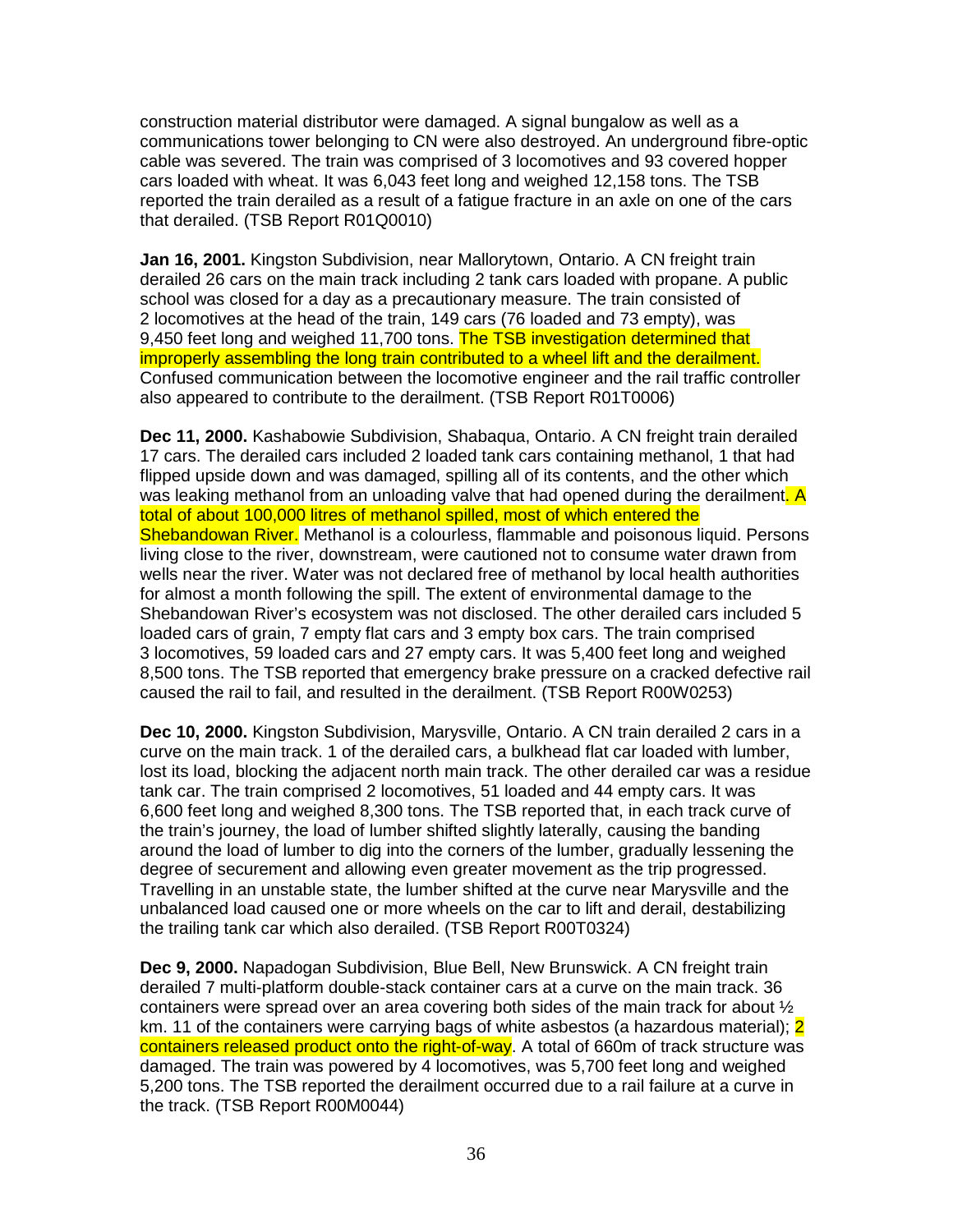**May 22, 2000.** Saint-Maurice Subdivision, Cressman, Quebec. A CN train derailed 23 cars at a curve on the main track on a bridge over the Saint-Maurice River. Derailed cars included: 13 gondola cars loaded with wood chips, 2 cars loaded with paper, 1 empty hopper car, and 7 tank cars with gasoline residue. 3 of the tank cars with gasoline residue fell into the river. 2 tank cars were punctured, **spilling an undisclosed amount of** gasoline into the river. The extent of environmental damage was not disclosed. 400 feet of track were destroyed and 2 spans of the railway bridge across the river were heavily damaged. 22 of the derailed cars were damaged and 1 was destroyed. The train consisted of 3 locomotives and 159 cars, including 128 loaded cars, 19 empty cars and 12 tank cars with gasoline or heating oil residue. The train was 9,586 feet long and weighed 15,230 tons. The TSB reported that the derailment was caused by a defective rail in the track curve. (TSB Report R00Q0023)

**May 16, 2000.** Redditt Subdivision, White, Ontario. A CN freight train derailed 19 of its 136 cars along a curve in the main track. 4 of the derailed cars contained dangerous goods. The train consisted of 2 locomotives at the head of the train, 136 cars (51 loaded and 85 empty), was 8,800 feet long and weighed 9,440 tons. The TSB investigation determined that, during throttle reduction while in a curve, the train experienced a wheel climb derailment that was a result of a number of factors including *improperly* assembling the train. (TSB Report R00W0106)

**March 10, 2000.** Rouses Point Subdivision, Brossard, Quebec. A CN train derailed 5 cars on the Massena Spur after traveling through a public crossing. 4 cars toppled over on their sides in a ditch; 3 of these contained dangerous goods. 2 of the tank cars were carrying molten naphthalene (a flammable solid), and the third was carrying creosote. The other 2 derailed cars were hopper cars. All 5 derailed cars were damaged. The track was heavily damaged over a length of about 170 feet. The train consisted of 2 locomotives and 11 cars (8 loaded and 3 empty), was about 730 feet long and weighed 1,330 tons. As a precautionary measure, the Brossard Fire Department ordered the evacuation of about 20 people in the area. The TSB reported the train spread the track gauge, and the wheels of the first derailed car dropped inside the rail near the public crossing. The fact that CN had planned to replace the rail ties indicate that CN was aware of track structure problems at this location. (TSB Report R00D0026)

**Dec 30, 1999.** Near Mont-Saint-Hilaire, Quebec. A CN Ultratrain, a petroleum products unit train linking the Saint-Romuald oil refinery with a petroleum depot in Montreal, derailed and collided with another CN Ultratrain traveling in the opposite direction on a neighbouring track. There was a violent explosion and some rail cars burned for more than 4 days, creating a smoke plume about 500m high. The 2 crew members on the train hit by the derailed train were killed. About 350 families had to be evacuated. 2 locomotives and 61 cars were damaged in the accident. About 2.7 million litres of hydrocarbons spilled and caught fire, damaging private property, public property and the environment. The Ultratrain derailed at a broken rail caused by a defective weld, causing the TSB to call into question CN's quality assurance program for rail welds. The quality assurance system in place did not detect the welds that did not meet the company's standards (mismatch between rail ends, absence of a weld tag, weld not entered in the inventory of continuous welded rail [CWR] repairs and adjustments). (TSB Report R99H0010, TSB News Release Sept 26/02)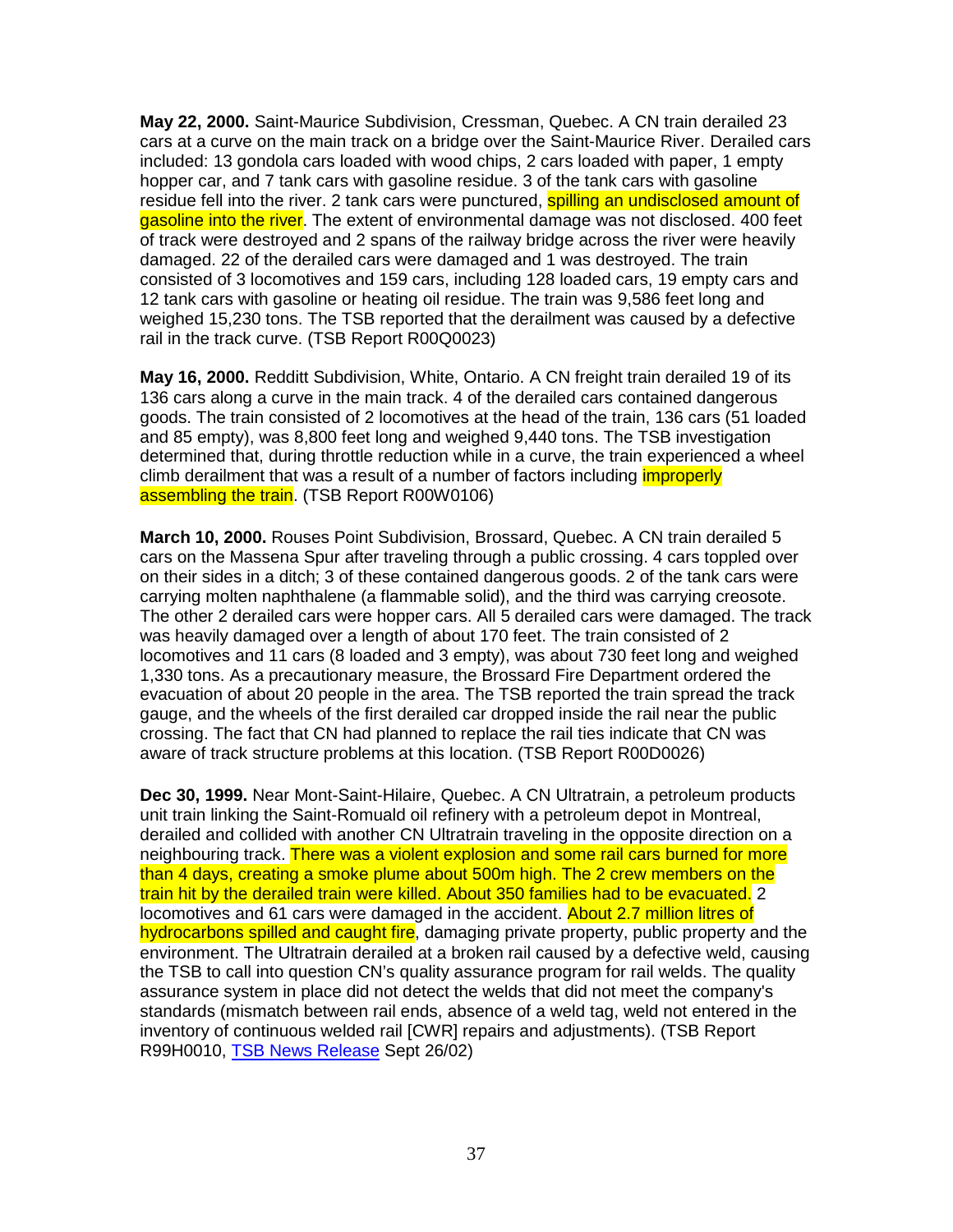**Nov 23, 1999.** Kingston Subdivision, Bowmanville, Ontario. A westward CN freight train struck an abandoned tractor-trailer at a farm level crossing. Metal parts from the trucktrailer became entangled under the wheels of the lead locomotive, resulting in the derailment of both locomotives and the following 10 rail cars, 4 of which rolled over onto their side. An eastward Via Rail passenger train struck the debris on an adjacent track and derailed, just before the freight train had come to a halt. The derailing Via train dragged the trailer portion of the truck-trailer for about 700 feet, causing the Via locomotive and the following 5 passenger coaches to derail. The jackknifing passenger train hit the derailed freight train cars. Fuel spilling from the tractor-trailer ignited and a fire started. About 6,800 litres of diesel fuel spilled from the Via locomotive and was also ignited. About 4,550 litres of diesel fuel also spilled from the lead locomotive of the CN freight train. 3 of the derailed freight cars contained liquefied petroleum gas residue and 5 of the derailed freight cars were loaded with butadiene. Minor injuries were sustained by 6 Via Rail employees and 5 passengers. (TSB Report R99T0298)

**Oct 9, 1999.** Bedford Subdivision, Bedford, Nova Scotia. A CN freight train derailed a locomotive and the first 8 cars. Some of the derailed cars flipped over on their sides and the entire derailment was spread over a distance of about 655 feet. Corn from 2 damaged hopper cars was spread over the derailment site. Over 800 feet of track were damaged. The train comprised 3 locomotives, 64 loaded and 3 empty, and was 4,580 feet long and weighed 4,470 tons. The TSB reported a damaged rail initiated the derailment. (TSB Report R99M0046)

**Sept 23, 1999.** Bala Subdivision, near Britt, Ontario. A CN freight train derailed 26 cars at a curve in the tracks at Mowat, near Britt. The train consisted of 94 cars, 54 of which were tank cars (41 of the 54 were carrying dangerous goods or dangerous good residues). The 26 derailed cars included: 19 tank cars, 2 box cars and 5 hopper cars. Of the 19 tank cars, 1 was a load of liquefied petroleum gas (LPG), 14 had LPG residues, 3 were loaded with anhydrous ammonia, and 1 was empty. The loaded LPG car and 1 of the loaded anhydrous ammonia cars were ruptured, each spilling their product and igniting, causing several fires. The loaded car of LPG exploded, projecting pieces of its tank and jacket in all directions. About 127,000 pounds of LPG and 158,000 pounds of anhydrous ammonia were spilled. A crater in the right-of-way measuring about 2m deep, 3m wide and 15m long was created by the LPG fire and subsequent violent rupture of the tank, which destroyed the roadbed and altered the physical state of the soils and other materials in the area. A box car immediately west of the LPG tank was crushed and bent 90°. About 600 feet of main track and sidi ng were destroyed, the turnout for the siding at Mowat required extensive repairs, and the nearby public crossing required minor repairs. 18 of the derailed cars were damaged, and 8 cars were destroyed. The adjacent trees, other vegetation and earth were scorched black and killed for a radius of about 200 feet by the fire ball and chemical releases. CN employees at the Mowat siding, 3 local woodcutters and 2 hunters located downwind of the accident site were evacuated due to the toxic fumes. An Ontario Provincial Police officer, a local woodcutter, and two firemen suffered minor injuries as a result of contact with ammonia vapours. The TSB reported on many deficiencies as contributing to the derailment including: deficiencies in track gauge and alignment, and improper track condition for freight train speeds they were traveling. The TSB also reported that older-design, belowstandard and defective construction of tank cars contributed to the magnitude of the ensuing fires. The total extent of environmental damage, including to the adjacent Little Key River and shoreline, was not detailed in the TSB investigation report. (TSB Report R99T0256)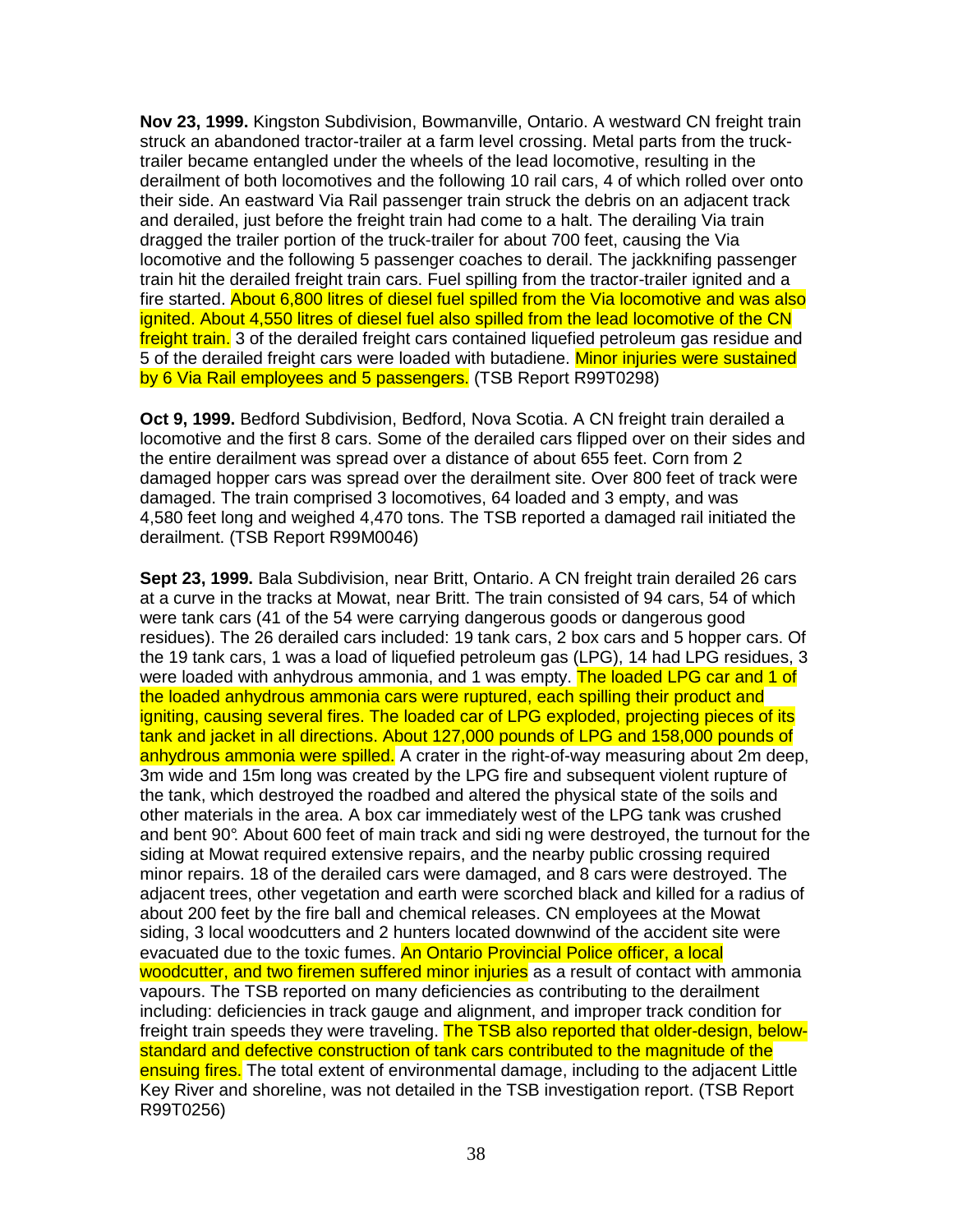**Aug 27, 1999.** Kingston Subdivision, Wesco Spur, Yard CB, Cornwall, Ontario. A CN crew was performing switching operations in the yard when 6 tank cars ran away on one of the tracks. The cars rolled for 475 feet and struck the stop block at the end of the track. 1 car derailed and its tank was punctured. About 5,000 gallons of product, a class 3 combustible liquid, spilled onto the ground. About 2,000 gallons seeped into the ground or flowed into the sewer system. The soil contaminated by the liquid was collected and hauled away for treatment. The extent of environmental damage was not disclosed. Cornwall police and firefighters immediately set up a 1,000-foot safety perimeter and evacuated customers and staff from nearby businesses. The TSB reported the evacuation caused inconvenience and economic losses for nearby businesses. (TSB Report R99D0159)

**Aug 15, 1999.** Clearwater Subdivision, Messiter, British Columbia. A CN freight train derailed 40 cars of a 100-car grain train. 2 of the derailed cars rolled into the North Thompson River. About 5,000 tons of mixed grains were spilled over the right-of-way and in the river. Most of the 40 cars sustained extensive damage. About 1,500 feet of track were destroyed and an additional 3,000 feet were damaged. The train was powered by 2 locomotives, was 5,900 feet long and weighed 11,800 tons. The extent of environmental damage to the Thompson River and bank was not disclosed. The TSB reported a defective wheel caused the derailment. (TSB Report R99V0141)

**July 14, 1999.** Kingston Subdivision, Morrisburg Station, Ontario. 16 CN cars derailed in front of the station. (Colin Churcher's Railway Pages)

**April 23, 1999.** Chatham Subdivision, Thamesville, Ontario. A Via Rail passenger train travelling east on the north main track hit an open switch, causing it to tip over and collide with stationary CN cars full of ammonium nitrate on an adjacent yard track. All 4 passenger cars and the locomotive of the passenger train derailed as well as 4 of the stationary cars. The 2 crew members in the locomotive cab were killed. 77 of the 186 passengers and crew on board were treated at the hospital. 4 people were admitted with serious injuries. About 50m of main track and 100m of the adjacent yard track were destroyed. The locomotive was damaged beyond repair and the leading 2 passenger cars sustained substantial damage. A December 18, 2012 version of the TSB investigation report identified safety deficiencies relating to the level of defenses associated with the Occupancy Control System method of train control, particularly in "dark territory," where trains are not always provided with sufficient advance warning of reversed main track switches, and to the storage of dangerous goods in rail cars for prolonged periods of time at locations adjacent to main tracks. The TSB also pointed out the need to eliminate some passenger safety hazards in a timely fashion. (TSB Report R99H0007)

**April 13, 1999.** Montmagny Subdivision, Bégin, Quebec. A CN petroleum product unit train derailed 10 tank cars loaded with gasoline on the main track. Some cars flipped over on their sides and 1 car completely toppled over landing on its top. About 230 litres of gasoline were spilled into Les Quarante Lacs (Forty Lakes), causing undisclosed environmental damage. The 10 derailed cars were damaged, as was another car which did not derail. 450 feet of track were destroyed, and another 300 feet of track were damaged. The TSB reported soft subgrade and a cluster of rotten ties as causing the derailment. Confusion of responsibilities among 3 acting inspectors may also have contributed to the derailment. (TSB Report R99Q0019)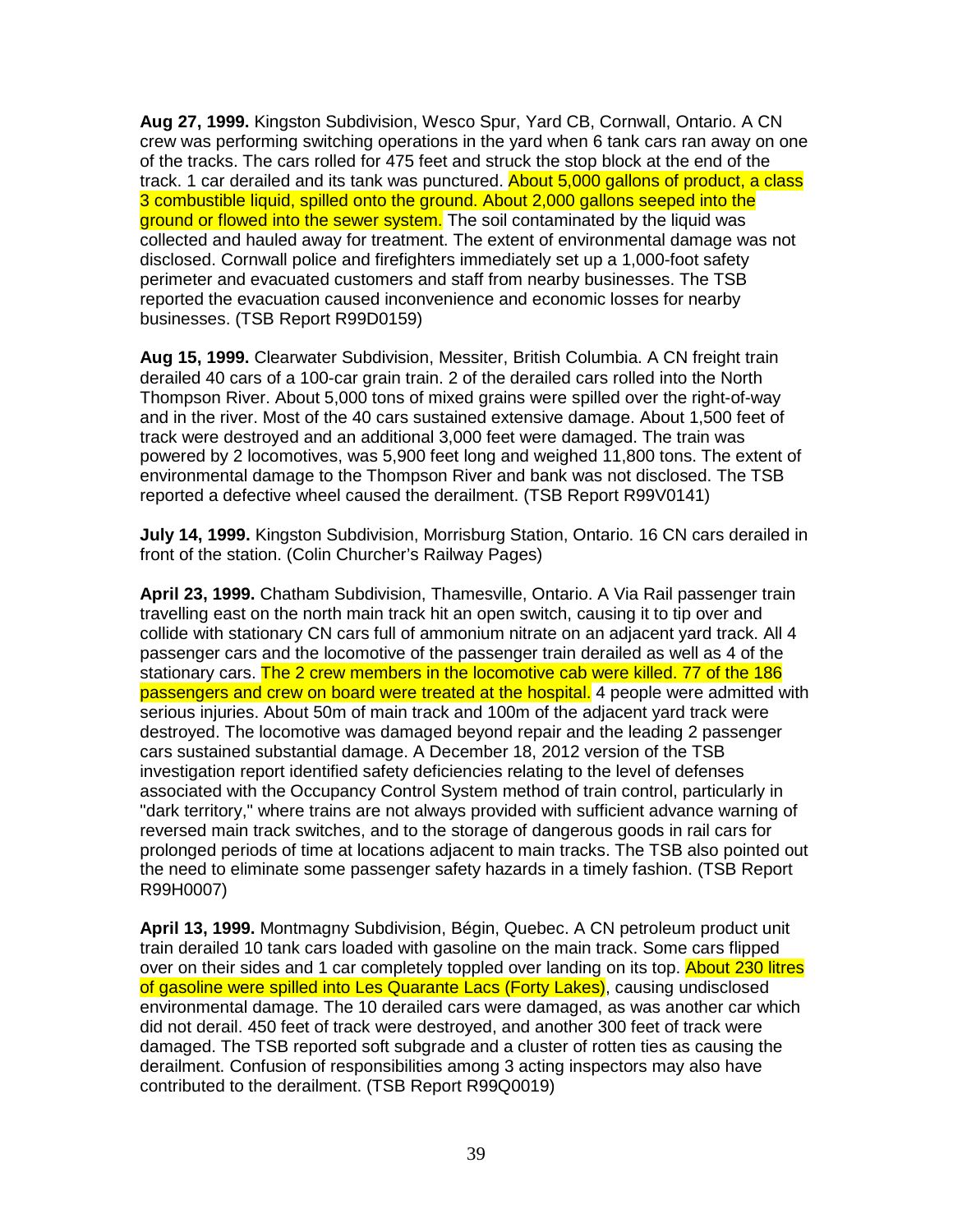**Feb 6, 1999.** Ruel Subdivision, Neswabin, Ontario. A CN freight train derailed 21 cars. The derailed cars included a tank car loaded with liquefied petroleum gas and 2 tank cars loaded with flammable benzene and dicyclopentadiene. 1 of the tank cars with the benzene mixture was punctured resulting in a fire and a total loss of product. The liquid benzene and some lumber that was strewn about the derailment site fuelled a fire that burned for several days. 16 of the 21 derailed cars were destroyed, including 3 tank cars that were involved in the post-derailment fire. 4 cars were damaged. A power switch and dwarf signal, and 500 feet of track were destroyed. In the main derailment area, 4 telephone poles were destroyed. Another power switch and a hot box detector were damaged. Total property damage exceeded \$1.5 million. The TSB reported a roller bearing on one of the cars overheated and seized, resulting in an axle fracture and the derailment. Unclear lines of authority and communication failures regarding the Wayside Inspection System (WIS) were cited by the TSB as contributing to the derailment. The TSB also reported Transport Canada has no national program to audit and monitor WISs, to ensure the safety of operating trains. (TSB Report R99T0031)

**Jan 31, 1999.** Albreda Subdivision, Jasper, Alberta. A CN runaway train on the main track entered the rail yard in Jasper and collided head on with a stationary CN train. 5 locomotives and 11 cars derailed. The 3 locomotives and 2 cars on the runaway train were extensively damaged, as were the 2 locomotives and 1 car on the stationary train in the yard. The collision damaged about 520 feet of track and 4 switches. The conductor of the runaway train received minor injuries. The TSB reported the extreme blowing snow conditions during the accident rendered the air brake system ineffective, and the crew was unaware of the condition of the dynamic braking system. The crew of the runaway train was apparently fatigued which may have affected their performance. (TSB Report R99E0023)

**Nov 26, 1998.** Halton Subdivision, MacMillan Yard, Concord, Ontario. A CN train derailed 3 tank cars loaded with anhydrous ammonia. 1 of the tank cars rolled down a 20-foot embankment and another tank car flipped over on its side. 1 of the tank cars was damaged and spilled anhydrous ammonia. The yard was evacuated and the public roadways in the area, including Highway 7, were closed for about 5 hours. The TSB reported the train derailed as a result of 2 rail breaks caused by surface and sub-surface cracking, the wear exceeding CN's allowable limits. The Board identified a safety deficiency relating to the maintenance standards and practices. (TSB Report R98T0292)

**Sept 24, 1998.** Mont-Joli Subdivision, Mont-Joli, Quebec. 25 cars from a CN train rolled downhill uncontrolled on the main track of the Matapédia Railway Company (MRC), and collided with 4 MRC yard locomotives standing on the main track in front of the station at Mont-Joli. The CN crew thought they had secured their locomotives on a grade, then left their train and went to the station to complete some paperwork. Then, both CN and MRC employees heard a loud noise. When they looked out, they realized the CN train had rolled down the hill and crashed into the MRC locomotives. 5 rail cars were damaged, 2 rail cars were destroyed, and 4 yard locomotives and several hundred feet of main and yard tracks were damaged. A tank car, which was crushed and opened by the impact, spilled some residual product into the parking lot and onto the street. A commercial truck carrying cylinders of compressed gas was crushed. The employees in the vicinity of the station immediately left. The derailed cars came to rest close to commercial and residential properties in the centre of the town. 4 automobiles parked in the station parking lot were destroyed by the derailed rail cars. There was extensive damage to the station platform, and several hundred feet of main and yard tracks, including 78 feet of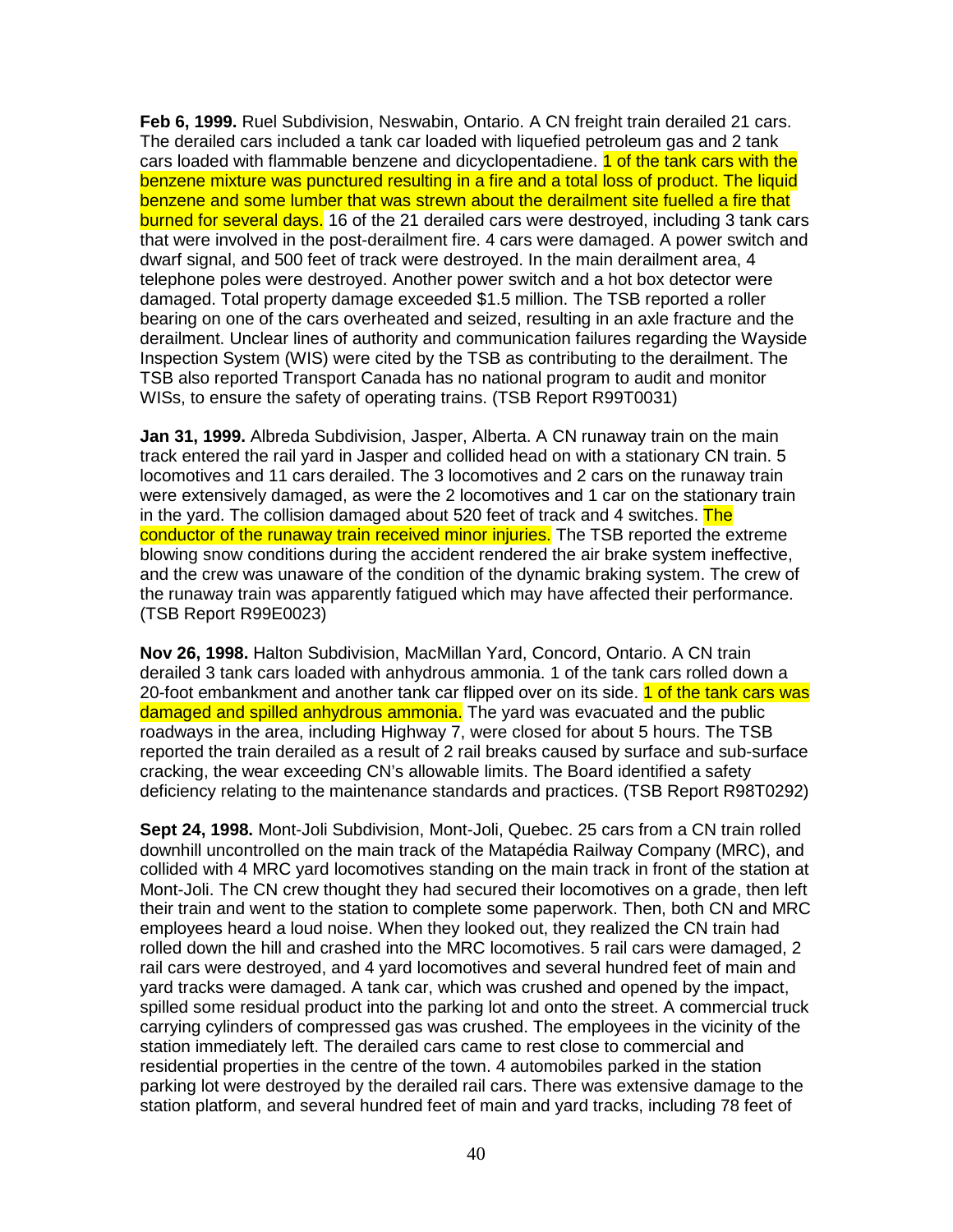rail and 34 railway ties that required replacing. The police later determined that, once the CN crew left their train unattended, 2 boys had walked over to the train and released the brakes on most of the 25 parked rail cars, causing the train to roll downhill. (TSB Report R98M0029)

**March 1, 1998.** Kingston Subdivision, Lyn, Ontario. 8 CN cars derailed, 2 of which carried dangerous goods – ethylene refrigerated liquid and alkylamines. The train derailed at a track crossover. The train was pulled by 2 locomotives and was 7,482 feet long and weighed 5,866 tons. The TSB investigation determined the derailment occurred when a rail car wheel climbed over a defective switch that was severely chipped. Proper track maintenance and inspection practices had not been followed. (TSB Report R98T0042)

**March 1, 1998.** Edson Subdivision, near Obed, Alberta. A moving CN train collided with the tail end of a stationary CN train. The lead locomotive from the moving train and the last car from the stationary train derailed and were extensively damaged. The 2 crew members in the lead locomotive of the moving train were seriously injured, and were taken from the scene by ambulance. The moving train was powered by 2 locomotives and was hauling 20 loaded and 33 empty cars. It was 3,140 feet long and weighed 3,490 tons. The stationary train consisted of 4 locomotives and 100 loaded cars. It was 6,140 feet long and weighed 13,850 tons. The TSB reported the collision occurred because the crew of the moving train did not maintain adequate vigilance and miscalculated how far away the stationary train was located. (TSB Report R98C0022)

**Nov 24, 1997.** Diamond Subdivision, Carrier, Quebec. While a CN train was proceeding from a stop signal at a siding, a tank car loaded with sulphuric acid split open, spilling its entire contents. The extent of environmental damage was not disclosed. The TSB determined that the tank car had been fabricated with a gap and missing butt weld, in variance with approved design drawings, and that it fractured under normal service loading at a pre-existing crack. The TSB has pointed out many times to CN and Transport Canada the risks associated with the frequent inferior construction of tank cars that carry dangerous goods, including oil and other hazardous products. (TSB Report R97D0253)

**May 6, 1997.** Kingston Subdivision, Coteau-du-Lac, Quebec. A CN train dropped into a depression in the subgrade on the main track and derailed 2 locomotives and 12 freight cars. The lead locomotive toppled over on its side. The fuel tanks on both locomotives were punctured and about 12,000 litres of diesel fuel spilled into the Rouge River which was only 10m from the railway tracks. Although emergency personnel placed booms and absorption materials in the river, very little diesel fuel (1,000 litres) was recovered. The extent of environmental damage, especially to the river and the river shoreline, was not disclosed. 2 crew members were injured. The train consisted of 2 locomotives and 19 loaded cars. It was 1,060 feet long and weighed 1,000 tons. The 2 locomotives and 12 freight cars were damaged, and about 270 feet of track were destroyed. The TSB reported the derailment occurred because the subgrade collapsed under the moving train as a result of weak, water-saturated clays in and around the embankment. The Board was concerned that CN maintenance and inspection employees were not apparently sensitive to the hazards posed by unusual events in bodies of water adjacent to railway embankments. The TSB also reported that locomotive fuel tanks are particularly prone to puncture and spilling of diesel fuel at derailment. (TSB Report R97D0113)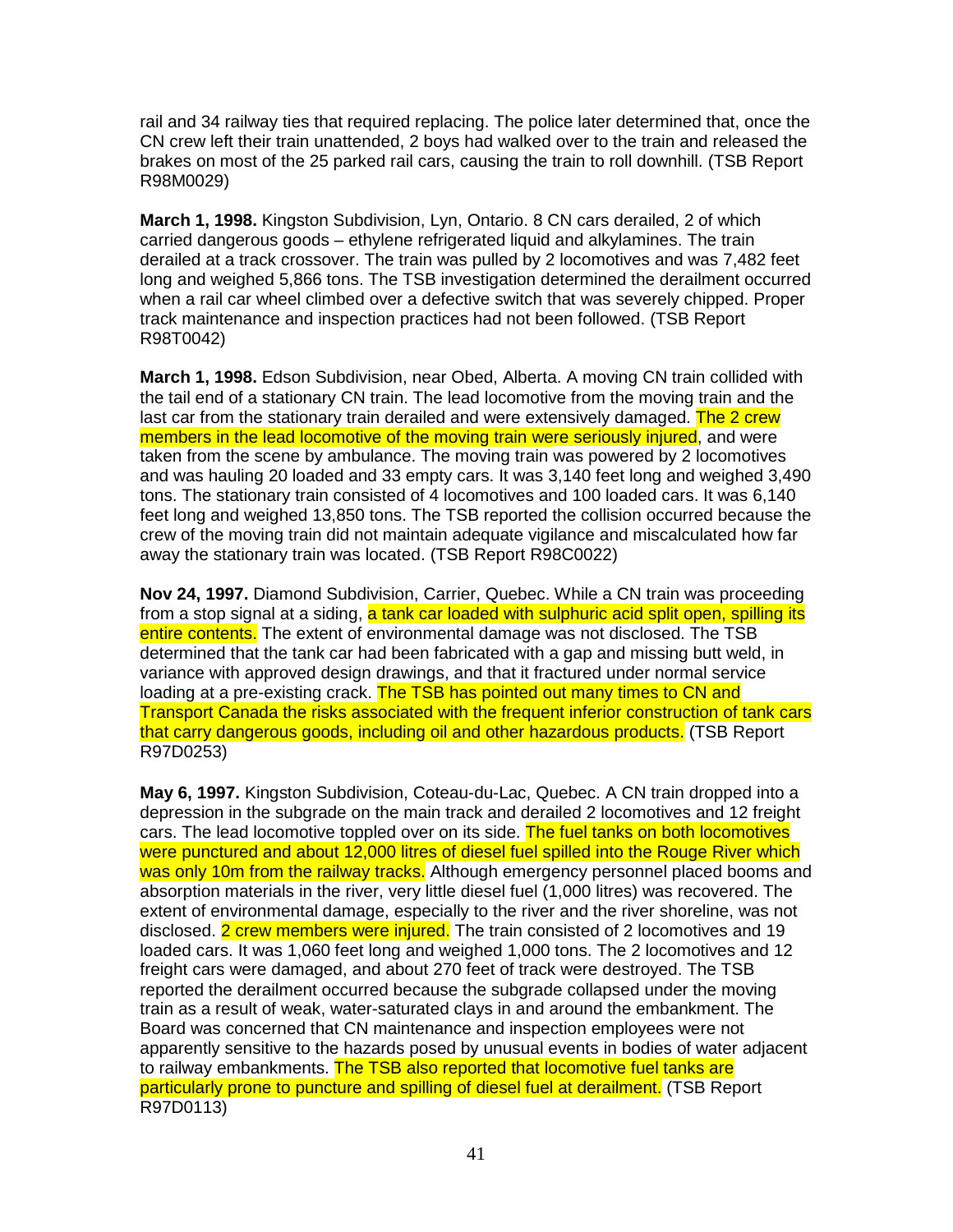**March 27, 1997.** Ashcroft Subdivision, Conrad, British Columbia. A CN train travelling from Boston Bar to Kamloops encountered a large railbed depression and derailed on the main track near Conrad. Both crew members were killed. 2 locomotives, 14 freight cars and about 1,200 feet of main track and siding were destroyed. Loaded open hopper sulphur cars stored on an adjacent siding were hit and also derailed, and some of these cars overturned and spilled their contents. Fuel spilled from the derailed locomotives and ignited. The resulting fire engulfed the derailed equipment and scattered container contents. The fire was finally extinguished March 28. Fire again erupted around the locomotives March 29 and took several hours to extinguish. The TSB ascertained that improper drainage of run-off from the adjacent Trans-Canada Highway contributed to destabilizing the railway subgrade which then collapsed, causing the derailment. (TSB Report R97V0063)

**Aug 12, 1996.** Edson Subdivision, east of Edson, Alberta. All 3 occupants in the lead locomotive of a CN freight train were fatally injured when their train, which was travelling about 54 mph on the main track, collided head-on with 20 runaway cars moving toward them at about 30 mph. The runaway cars had been left on a track in the Edson Yard with their hand brakes on, which eventually failed to hold them, causing them to move onto the main track uncontrolled. The TSB reported that, for the years 1991 to 1996, 190 runaways were reported to the TSB and in spite of repeated warnings and recommendations issued by the TSB, the problem persisted. This particular runaway situation, which ended in 3 deaths, triggered a TSB investigation with wider scope and depth. Consequently, the TSB raised serious questions about the effectiveness of standard railway operating rules, rail traffic control systems, rail safety regulatory overview, and CN's safety management programs. (TSB Report R96C0172)

**July 2, 1996.** Aberdeen Subdivision, North Battleford, Saskatchewan. A CN train was unintentionally diverted onto a spur track, and collided head-on with a stationary and uncrewed CN freight train. The locomotives of both trains were extensively damaged, and 10 freight cars derailed. The **locomotive engineer was injured** when he jumped from the train. The moving train consisted of 3 locomotives and 88 loaded cars. It weighed 10,000 tons and was 6,500 feet long. The TSB determined that the switch for the spur track was inadvertently left in the reverse position. The train was also travelling at an excessive speed, according to the TSB. (TSB Report R96W0171)

**April 24, 1996.** Hagersville Subdivision, Nanticoke, Ontario. A CN train crew was switching at the Esso oil refinery near Nanticoke, when 5 tank cars went out of control. The cars rolled southward about 2 miles, crossed over 2 public road crossings and through the Ontario Hydro thermal generating plant building. The cars continued another 600 feet to the end of the track where the 2 leading cars derailed. 1 derailed car contained sulphuric acid and the other derailed car that flipped over on its side contained sulphuric acid residue. Both derailed cars were damaged. There was substantial damage to private property, including a car mover which had been standing on the track in the Ontario Hydro building. It was pushed ahead of the runaway cars to the end of the track and was destroyed. The entrance gate to Ontario Hydro's property was also destroyed. There was damage to CN's track. The TSB determined the tank cars rolled away and derailed because they were not securely coupled during a switching operation. (TSB Report R96T0137)

**March 11, 1996.** Sussex Subdivision, River Glade, New Brunswick. A CN train derailed 22 freight cars on the main track. 16 of the derailed cars were tank cars loaded with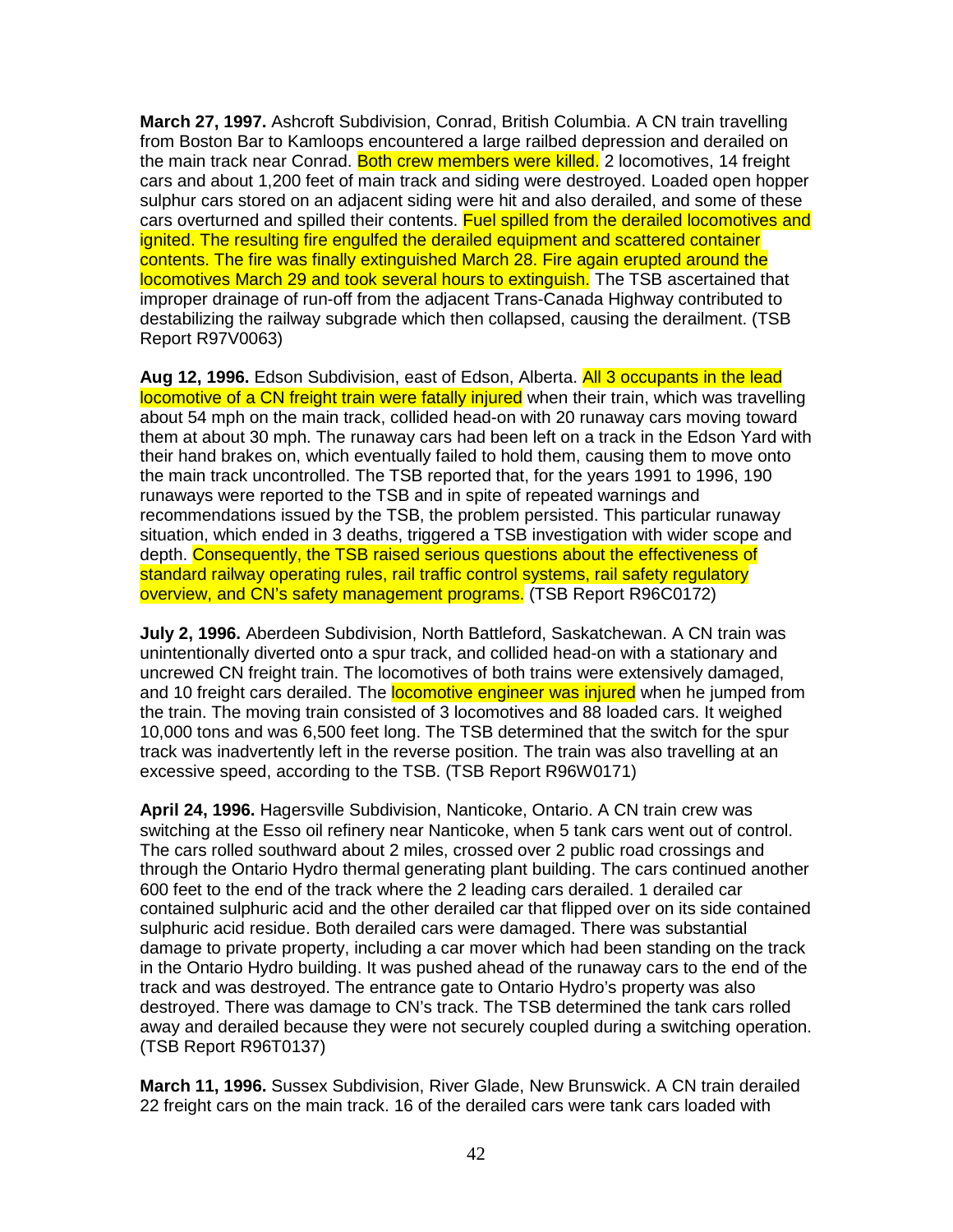various dangerous goods including gasoline, butane and fuel oil. About 455 litres of gasoline spilled from 1 tank car and butane was released into the atmosphere from 2 leaking pressure tank cars. As a precautionary measure, 8 residents in the area were evacuated. The extent of environmental damage was not disclosed. About 400 feet of track were destroyed and about 1,000 feet of track were extensively damaged. 18 derailed cars were destroyed, and the remaining 4 were damaged. The train was powered by 3 locomotives and was hauling 27 loaded cars, 17 empty cars and 9 residue cars. It was 3,200 feet long and weighed 3,500 tons. The TSB determined that a defective rail led to the derailment. (TSB Report R96M0011)

**March 10, 1996.** Saint-Maurice Subdivision, Dix, Quebec. A CN freight train derailed 27 cars. 4 of the derailed cars were residue cars, 2 contained gasoline residue and the other 2 contained diesel fuel residue. 4 of the derailed loaded gondola cars were dug into the subgrade and several other cars were piled on top of the gondola cars. The ore concentrate from the gondola cars spilled over the subgrade and covered the tracks. At least 1 of the derailed cars came to rest on a bridge deck. The bridge deck was destroyed and the girders were extensively damaged. The train consisted of 3 locomotives and 76 cars. It was 4,526 feet long and weighed 7,394 tons. The TSB was not able to determine the cause of the derailment because key rail car components and pieces of rail were missing. (TSB Report R96D0035)

**March 6, 1996.** Halton Subdivision, MacMillan Yard, Toronto, Ontario. A remote controlled CN train collided with a standing CN train in the yard, derailing 7 cars. 4 of the derailed cars rolled down a small embankment onto a paved yard roadway. A tank car loaded with ethylene oxide flipped upside down and came to rest on its top, and was extensively damaged. 2 tank cars containing petroleum product residue also derailed, 1 of them knocked over on its side. Because of the upside down tank car with flammable and toxic contents, emergency procedures were implemented. 2 yard locomotives and 7 cars were damaged, some of them extensively. About 250 feet of track and 1 crossover switch were damaged. The TSB determined that the derailment occurred because the crew running the train by remote control lost sight of the head of the train in an unsafe part of the yard. (TSB Report R96T0080)

**Feb 27, 1996.** Bécancour Subdivision, near St. Grégoire, Quebec. 59 cars from a CN train that had been left on the main track, standing unattended with no hand brakes applied, rolled away unnoticed for about 4,000 feet and struck another CN train on the Lama Warehouse Spur. The impact derailed 1 locomotive and 13 cars, 11 of which were tank cars containing dangerous goods residue. The locomotive and 2 tank cars containing caustic soda (corrosive substance) residue were knocked on their sides; and 7 other tank cars containing caustic soda residue, 2 containing chlorine (poisonous gas) residue and 2 box cars also derailed. A fuel tank on the overturned locomotive was punctured and spilled about 9,000 litres of diesel fuel. The extent of environmental damage was not disclosed. 1 box car was destroyed, 1 locomotive and 7 cars were extensively damaged, and 6 cars were damaged. About 200 feet of track were destroyed. 1 crew member was seriously injured. The runaway train weighed 3,600 tons and was 3,000 feet long. The TSB determined that the air brakes on the 59 runaway cars were accidentally released when the cars were uncoupled. Unfortunately, hand brakes had not been applied to any of the cars. (TSB Report R96D0029)

**Jan 31, 1996.** Joliette Subdivision, Charette, Quebec. 2 CN trains carrying dangerous goods residue cars collided. 2 box cars were destroyed, and 1 locomotive, 2 box cars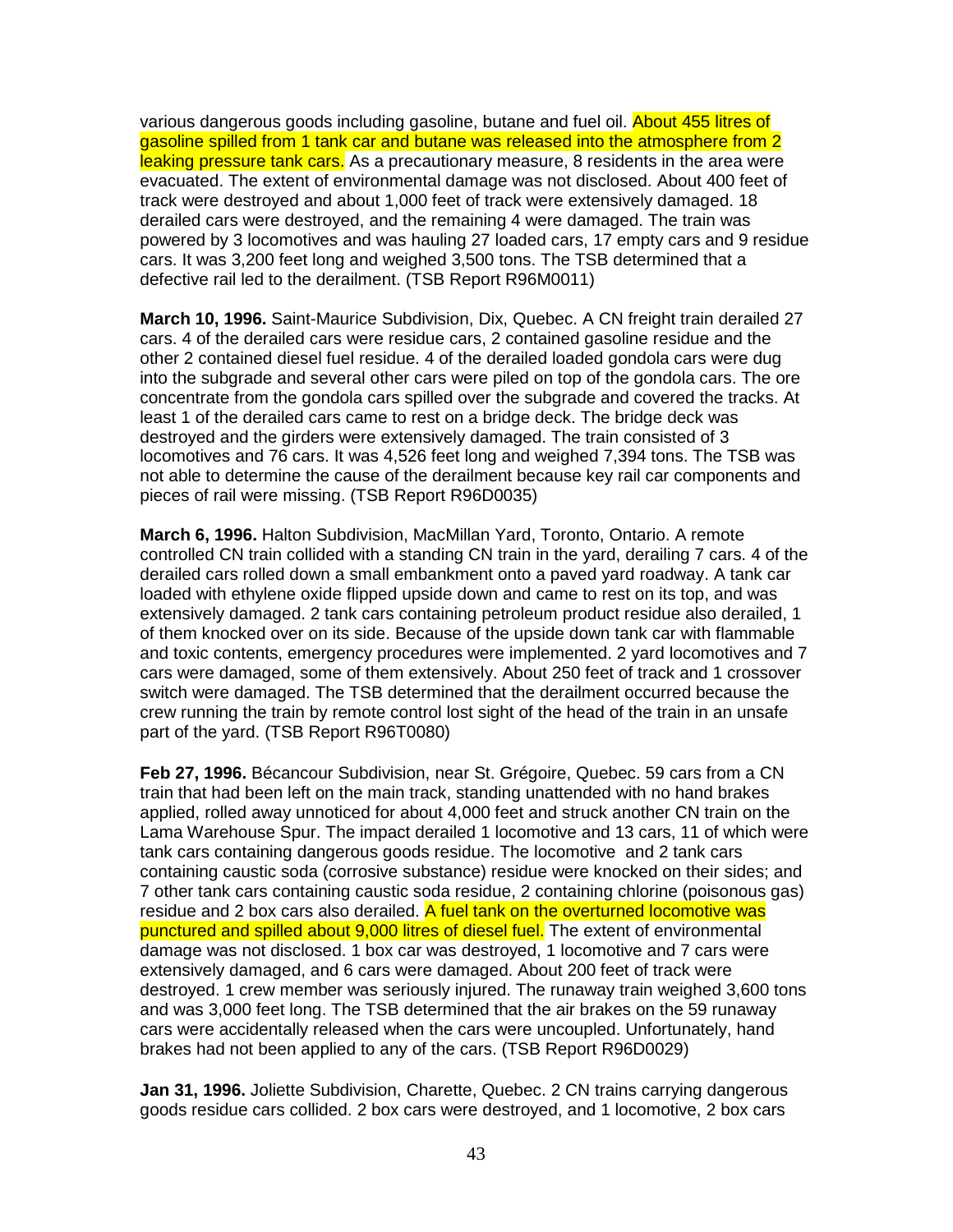and 1 flat car were extensively damaged. One of the trains comprised 2 locomotives, 60 loaded cars and 6 residue cars. The train was 3,980 feet long and weighed 6,770 tons. The other train consisted of 2 locomotives, 8 loaded cars, 28 empty cars and 3 residue cars. It was 2,200 feet long and weighed 1,830 tons. The TSB reported that the crew in the train that caused the collision and derailment should have used the automatic brake as well as the independent brake to stop their train. (TSB Report R96D0018)

**Jan 11, 1996.** Allanwater Subdivision, near Armstrong, Ontario. Opposing CN hi-rail vehicles collided in a curve. The driver of 1 of the vehicles sustained serious injuries in the collision. The driver of the other vehicle sustained minor injuries after jumping from the vehicle prior to impact. The TSB determined that the opposing hi-rails, travelling in an area of restricted sight-lines and frosty rail conditions, were operated at excessive speeds that did not permit them to stop before colliding. (TSB Report R96T0008)

**Dec 14, 1995.** Pelletier Subdivision, Edmundston, New Brunswick. A group of unattended freight cars recently uncoupled from locomotives in the Edmundston Yard rolled away uncontrolled for about 4,800 feet through a main track switch. They came to a stop with about 15 cars standing on the main track. A switch that the cars had rolled through onto the main track was damaged. The TSB reported the cars were not properly secured (hand brakes not applied) when the locomotives were uncoupled, which resulted in the cars running away downhill uncontrolled. (TSB Report R95M0072)

**Nov 5, 1995.** Sprague Subdivision, Symington Yard, Winnipeg, Manitoba. A remotely controlled CN train in the yard separated, which led to the derailment of 1 locomotive and 12 cars. The derailed cars fouled the adjacent track and were struck by another remote-controlled CN train, derailing 2 locomotives, 2 booster units and 6 cars from that train. 12 cars were destroyed, and 1 locomotive and 1 car were damaged from one of the remote controlled trains. 1 car was destroyed and 2 locomotives, 2 booster units, and 5 cars were damaged from the other remote controlled train. Some of the derailed cars toppled over on their sides and were piled on top of one another. About 600 feet of track were damaged. The TSB determined that, in both accidents, the remote control operating system did not provide the operators with safeguards and technology sufficient to ensure the safe operation of their respective trains. (TSB Report R95W0291)

**Aug 20, 1995.** Dundas Subdivision, Brantford Yard, Brantford, Ontario. A CN train derailed 3 tank cars loaded with dangerous goods (butane) in the yard. The residents of 9 nearby homes were evacuated as a safety precaution. The TSB reported the derailment was a result of the conductor not being positioned properly to control the train being shoved into the yard tracks. He also miscalculated the number of cars that would fit on a particular yard track. (TSB Report R95T0262)

**June 23, 1995.** Saint-Laurent Subdivision, Taschereau Yard, Saint-Laurent, Quebec. A CN train collided with another CN train in the yard. 1 employee was injured. The TSB determined the collision was caused by the crews from the 2 trains receiving simultaneous permission to use the same track in opposing directions (toward one another). They were both operating at speeds that did not allow them to stop as they approached one another. The TSB has repeatedly suggested that the Canadian Rail Operating Rules build in a speed safety margin to account for trains that are approaching one another. (TSB Report R95D0097)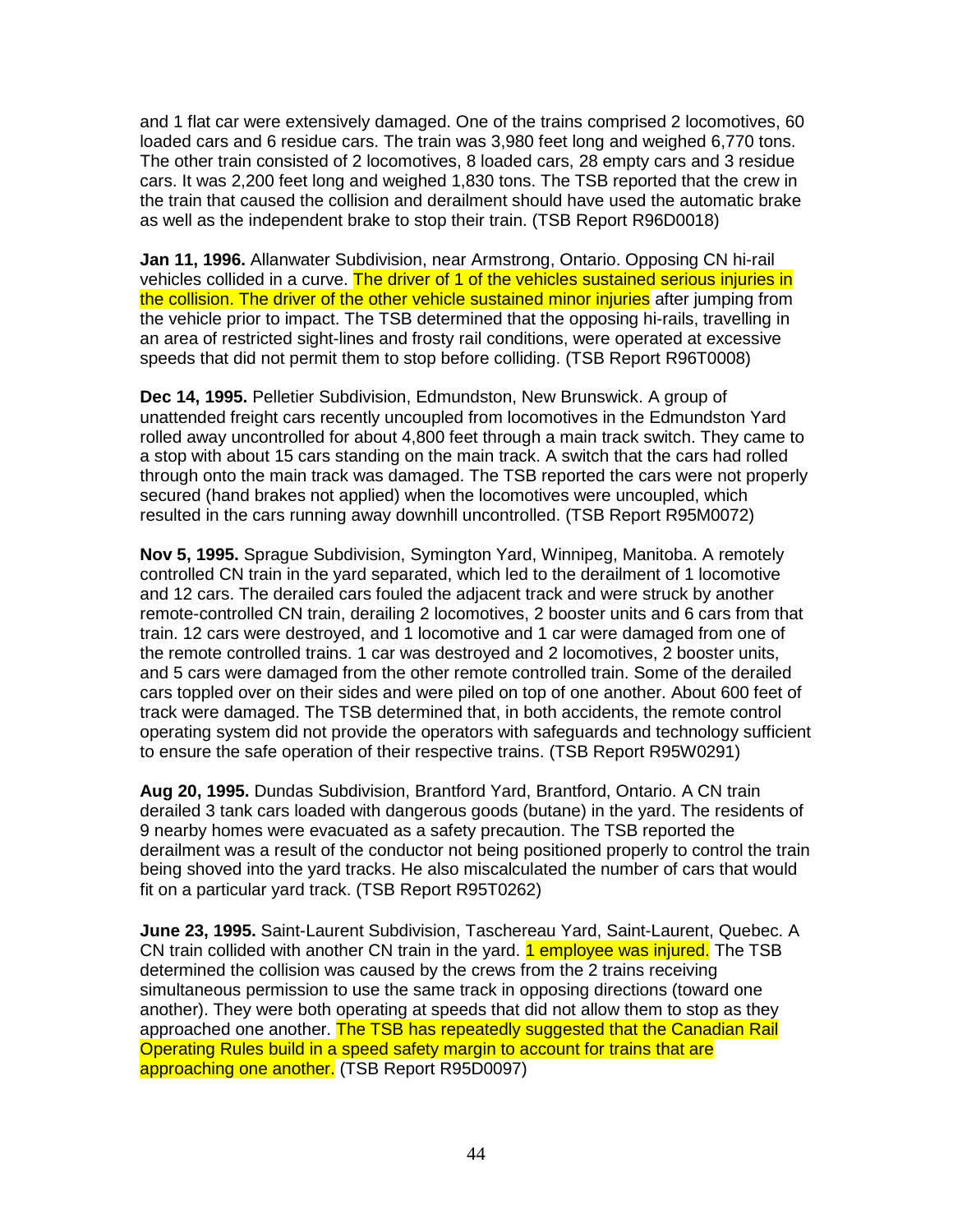**June 21, 1995.** Cran Subdivision, La Doré, Quebec. A CN freight train derailed 4 locomotives and 8 cars at a washout. About 31,800 litres of diesel fuel were spilled from the derailed locomotives. The extent of environmental damage was not disclosed. 3 cars were destroyed, and 4 locomotives and 5 cars were extensively damaged. About 700 feet of main track were destroyed. The train consisted of 4 locomotives, 3 loaded cars and 57 empty cars. It was 3,800 feet long and weighed 2,300 tons. The TSB determined the derailment was caused by a washout of subgrade and ballast resulting from a sudden surge of water from a breached beaver dam at Sarry Lake. The train was also traveling above the maximum permissible speed just before the derailment. (TSB Report R95D0093)

**June 6, 1995.** Saint-Laurent Subdivision, Langelier Spur, Saint-Léonard, Quebec. A locomotive was pushing a tank car toward a public crossing when the train hit a tractortrailer. The conductor and trainman were riding on the platform at the leading end of the tank car. Although some hand gestures were made by the trainman as the tractor-trailer approached the crossing, no one got off the train to flag and stop the truck, as required. The conductor got caught between the train and the tractor-trailer and was fatally injured. The TSB reported the collision resulted when the train crew elected not to stop and flag traffic from the ground. The absence of a flagman at the crossing permitted the tractor-trailer to approach the crossing without stopping. Ambiguous hand gestures from the trainman interpreted by the tractor-trailer driver as an indication to proceed rather than stop also contributed to the accident. (TSB Report R95D0081)

**April 6, 1995.** Napadogan Subdivision, Napadogan, New Brunswick. A CN train derailed 8 freight cars. 2 of the derailed cars were tank cars loaded with dangerous goods caustic soda. 3 of the derailed cars were damaged. About 400 feet of track and a switch were destroyed. Rail ties were severely damaged for about 150 feet. The train consisted of 3 locomotives, 51 loaded cars and 15 empty cars. It was 4,200 feet long and weighed 6,100 tons. The TSB reported the train came off the main track at an excessive speed. Track irregularities induced oscillations, and a wheel climb derailment of a covered hopper car destroyed the track and derailed 7 other cars. (TSB Report R95M0027)

**Feb 23, 1995.** Montmagny Subdivision, Saint-François, Quebec. The trailing sleeper car derailed from a Via Rail passenger train at a switch and side-swiped an empty box car. The derailed Via car sustained extensive damage and the box car sustained minor damage. About 5,460 feet of track were damaged, and 2 switches were extensively damaged. The 7 passengers occupying the derailed Via car continued their trip in forward coaches. The train consisted of 1 locomotive, 4 coaches, 5 sleeper cars, 1 diner car and 1 baggage car. There were 195 passengers and 13 service personnel on the train. The TSB reported that a switch broke, which resulted in the last Via car being diverted onto another track and derailing. Switch parts were worn. CN was responsible for maintaining the track and switches. (TSB Report R95Q0014)

**Feb 16, 1995.** Strathroy Subdivision, London, Ontario. A CN freight train collided with the rear of a stationary CN freight train. The force of the collision propelled the stationary train forward where it collided with another stationary CN freight train. The locomotive engineer and conductor in the train that caused the collisions sustained serious injuries. A total of 2 locomotives and at least 10 cars derailed. 2 cars were destroyed, 2 locomotives and 3 cars were extensively damaged, and 3 cars sustained minor damage. 400 feet of track were extensively damaged. 1 fuel tank was punctured, spilling about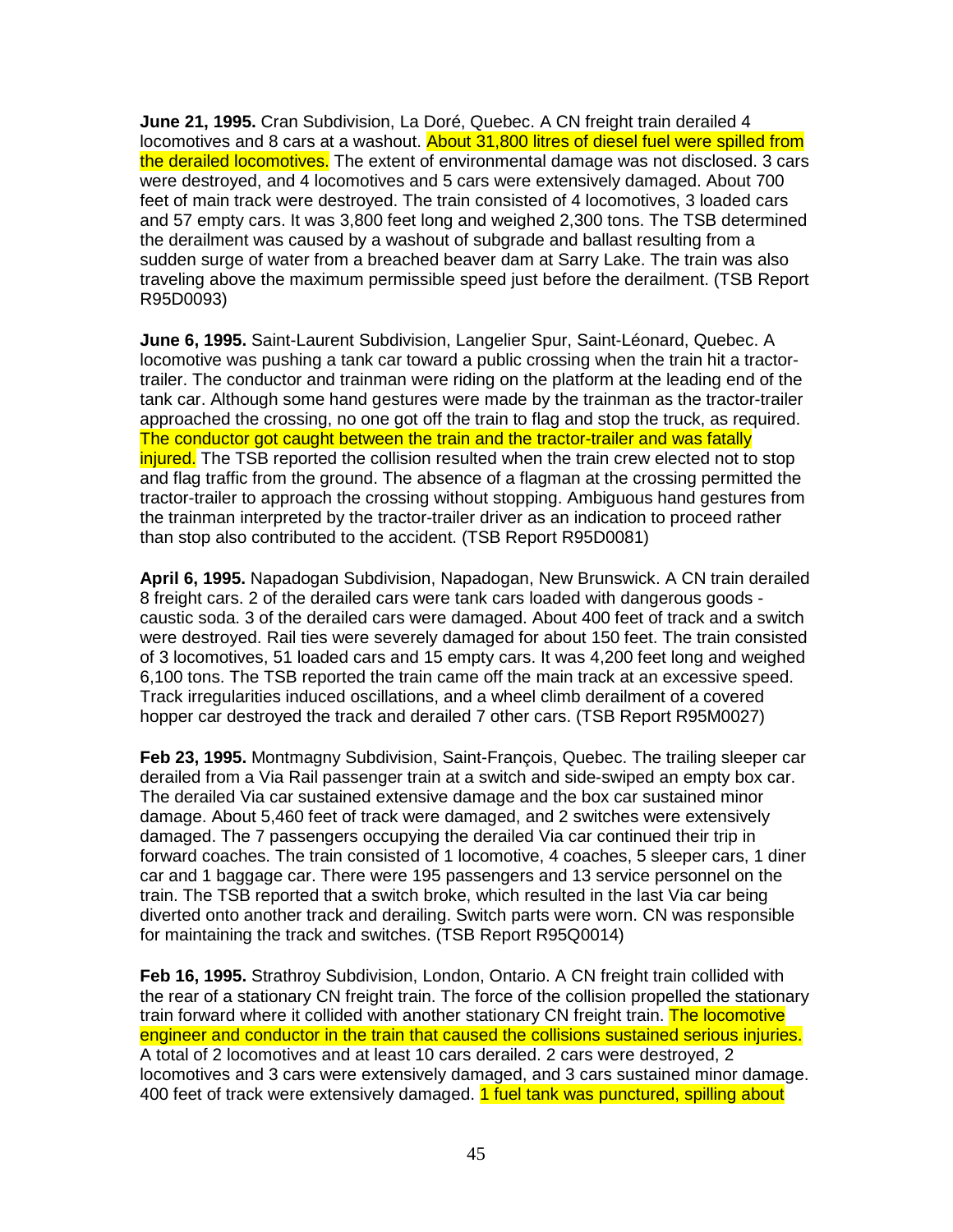500 litres of diesel fuel. The extent of environmental damage was not disclosed. The TSB determined the locomotive engineer of the moving train probably fell asleep and not only missed a signal, but did not appear to do anything to try and stop his train from colliding with the first stationary train. The conductor was not attentive to train operation and did not provide the necessary backup to the locomotive engineer. (TSB Report R95S0021)

**Jan 29, 1995.** Stamford Subdivision, near Netherby, Ontario. A CN freight train collided with the rear end of another CN freight train. The derailed units included: the 3 locomotives from the train that rear-ended the other train, and 3 covered hopper cars and the caboose from the train that was hit. The caboose and 2 hopper cars were destroyed. 3 locomotives and 1 hopper car were damaged. The train that hit the other one consisted of 3 locomotives, 53 loaded cars and 6 empty cars; and was 3,473 feet long and weighed 6,189 tons. The train that got hit consisted of 2 locomotives, 19 loaded cars and an unoccupied caboose; and was 2,011 feet long and weighed 1,793 tons. The locomotive engineer and a conductor, located in the lead locomotive of the train that was hit, were injured. The TSB reported that the collision occurred because the train that hit the other train was travelling much faster than the maximum speed permitted. (TSB Report R95T0023)

**Jan 21, 1995.** La Tuque Subdivision, Gouin, Quebec. A CN train derailed 28 cars at a curve in the track. The cars were loaded with sulphuric acid, which spilled from 11 derailed tank cars into Petit lac Masketsi and the Tawachiche River. 3 cars fell into Petit lac Masketsi, 14 lay inverted near the lake shore and 11 were lying on their sides near the track. 2 tank cars lost their entire sulphuric acid loads, 6 lost about 50%, and 3 others lost about 20%. About 230,000 litres of toxic sulphuric acid spilled and settled on the bottom of Petit lac Masketsi in about 33m of water. Provincial authorities instructed local residents not to use lake water until the contamination was "neutralized". It took over 3 months to bring the pH level of the water in the lake back to its normal level. About 725 tonnes of limestone were used to neutralize the acid. Although the TSB reported that the spill caused environmental damage, the extent of damage was not disclosed. It can be expected that the environmental damage was significant, considering the volume of toxic sulphuric acid that was spilled. This would have been devastating to fish, other wildlife and other aquatic life. (The lake is a popular fishing lake.) 22 of the derailed cars were extensively damaged and 6 were scrapped. About 2,000 feet of track were destroyed and 500 feet of track were damaged. A railway bridge was extensively damaged. The TSB determined the derailment was caused by lateral track movement, likely attributable to rotting rail ties. The Board also reported that sulphuric acid tank cars are usually loaded to the maximum allowable weight, which causes severe weight stress over a relatively short length of track. (TSB Report R95D0016)

**Oct 28, 1994.** Halton Subdivision, Etobicoke, Ontario. A CN freight train collided with the rear of a stationary CN freight train on the main track. The lead locomotive of the moving train and 2 empty hopper cars in the stationary train derailed. The TSB determined the moving train was traveling much faster than the prescribed maximum limit, and the crew was fatigued. (TSB Report R94T0334)

**Oct 19, 1994.** Lac-Saint-Jean Subdivision, Lac Edouard, Quebec. A CN freight train derailed 12 cars at a curve in the track - 7 box cars and 5 gondola cars. 6 cars were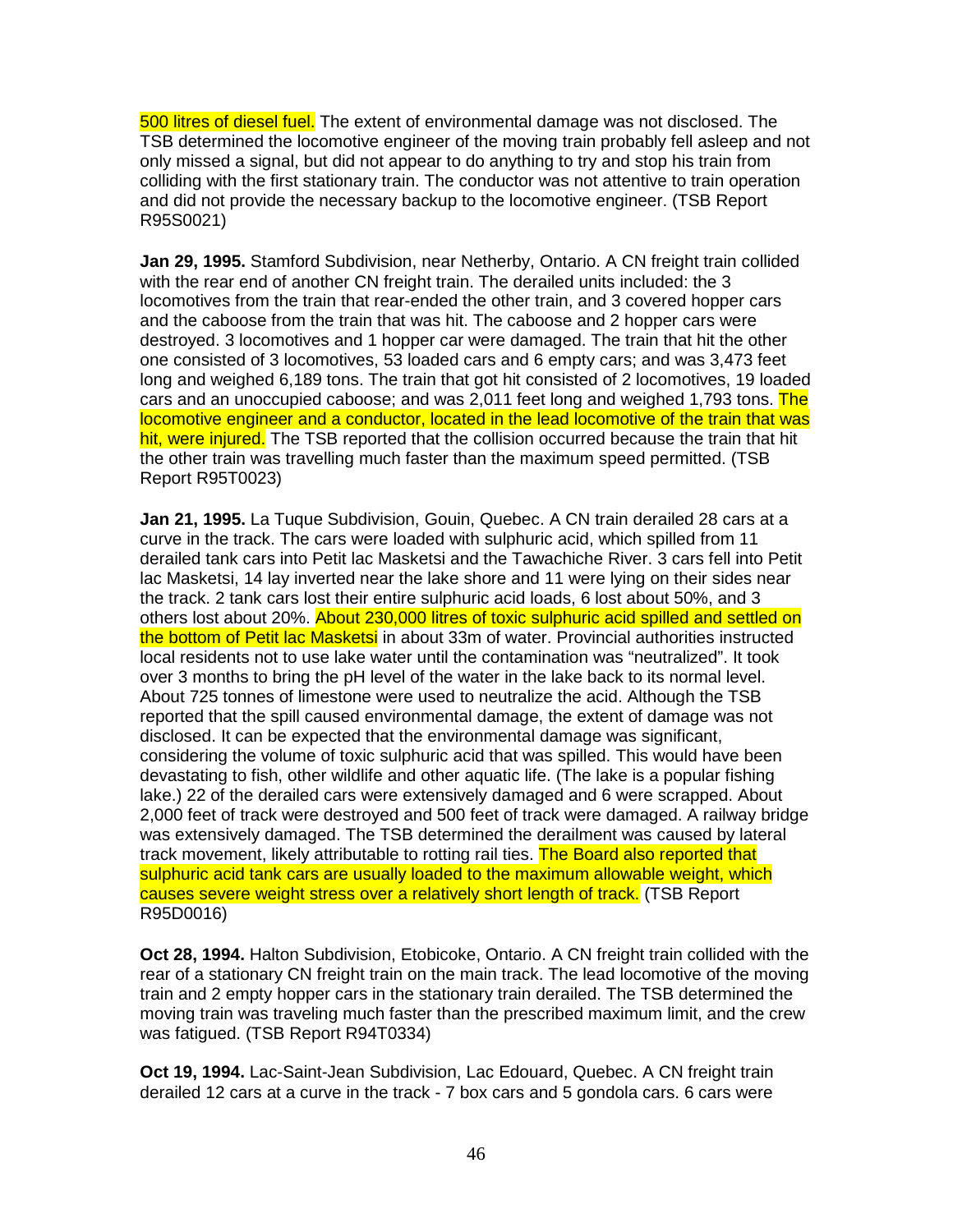extensively damaged and 6 sustained minor damage. The train consisted of 3 locomotives, 50 loaded cars and 1 empty car. It weighed 4,976 tons and was 3,482 feet long. The TSB determined that a misaligned track rolled over and caused the derailment. (TSB Report R94Q0054)

**March 6, 1994.** York Subdivision, Markham, Ontario. As a CN freight train passed through a curve, it derailed 21 cars. 18 rail cars sustained extensive damage and 3 were slightly damaged. The contents of 1 car loaded with clay were spilled throughout the derailment area. Other derailed cars carried paper products and 2 tank cars were loaded with caprolactam. About 1,700 feet of main track were destroyed and a railway bridge was damaged. The train consisted of 2 locomotives, 42 loaded cars and 50 empty cars. It was 5,320 feet long and weighed 6,600 tons. The TSB determined the derailment was a result of a rail that failed. The Board reported that the rail at the accident site was nearly worn to condemning limits, and was scheduled for replacement. (TSB Report R94T0072)

**Jan 30, 1994.** Ruel Subdivision, near Westree, Ontario. A CN freight train derailed 23 cars as the train passed through a curve. 3 tank cars containing dangerous goods spilled their product. 1 tank car full of vinyl acetate had been punctured and spilled its entire load. Another tank car loaded with vinyl acetate was damaged and was leaking. A total of about 79,000kg of vinyl acetate were spilled. A tank car loaded with methanol was damaged and spilled product. Most of the spilled vinyl acetate and methanol flowed into the adjacent bog area. No attempt was made to recover the spilled products. The extent of environmental damage was not disclosed. A tank car loaded with liquefied propane gas was extensively damaged. In total, 21 cars were destroyed and 2 cars were damaged. 500 feet of main track were destroyed and 600 feet of track sustained substantial damage. The train consisted of 2 locomotives, 65 loaded cars and 17 empty cars. Dangerous goods hauled included: liquefied petroleum gas, anhydrous ammonia, methanol and vinyl acetate. The train was 5,300 feet long and weighed 8,000 tons. The TSB reported that the derailment was a result of a failed rail. (TSB R94T0029)

**Feb 8, 1986.** East of Hinton, Alberta. One of the most lethal rail disasters in Canadian history occurred when a CN freight train ran a stop signal and collided head on with a Via passenger train. The accident killed 23 passengers and crew, and another 95 people were injured. A Commission of Inquiry indicated several human errors at the root of the accident, and investigations revealed serious flaws in CN's employee practices. (Wikipedia)

**Sept 1, 1947.** Dugald, Manitoba. A Canadian National Railway excursion train known as the Minaki Campers' Special loaded with hundreds of cottagers returning to Winnipeg failed to move onto a siding and collided with the No. 4 Transcontinental train that was standing on the main line. 31 people were killed and dozens of others were injured, most by fire breaking out in two gas-lit wooden cars on the excursion train. Only 7 bodies could be identified, 2 were likely incinerated in the blaze and another 24 were buried in a mass grave in Brookside Cemetery in Winnipeg. It remains Canada's third worst train disaster. (Wikipedia)

**Aug 9, 1941.** Montreal, Quebec. CNR passenger train #242 from Vaudreuil collided with a stationary switch engine in the Turcot Yards. The locomotive and 2 cars of the passenger train derailed. The fireman was killed and the engineer was severely burned when the boiler ruptured. 53 passengers were injured. (Wikipedia)